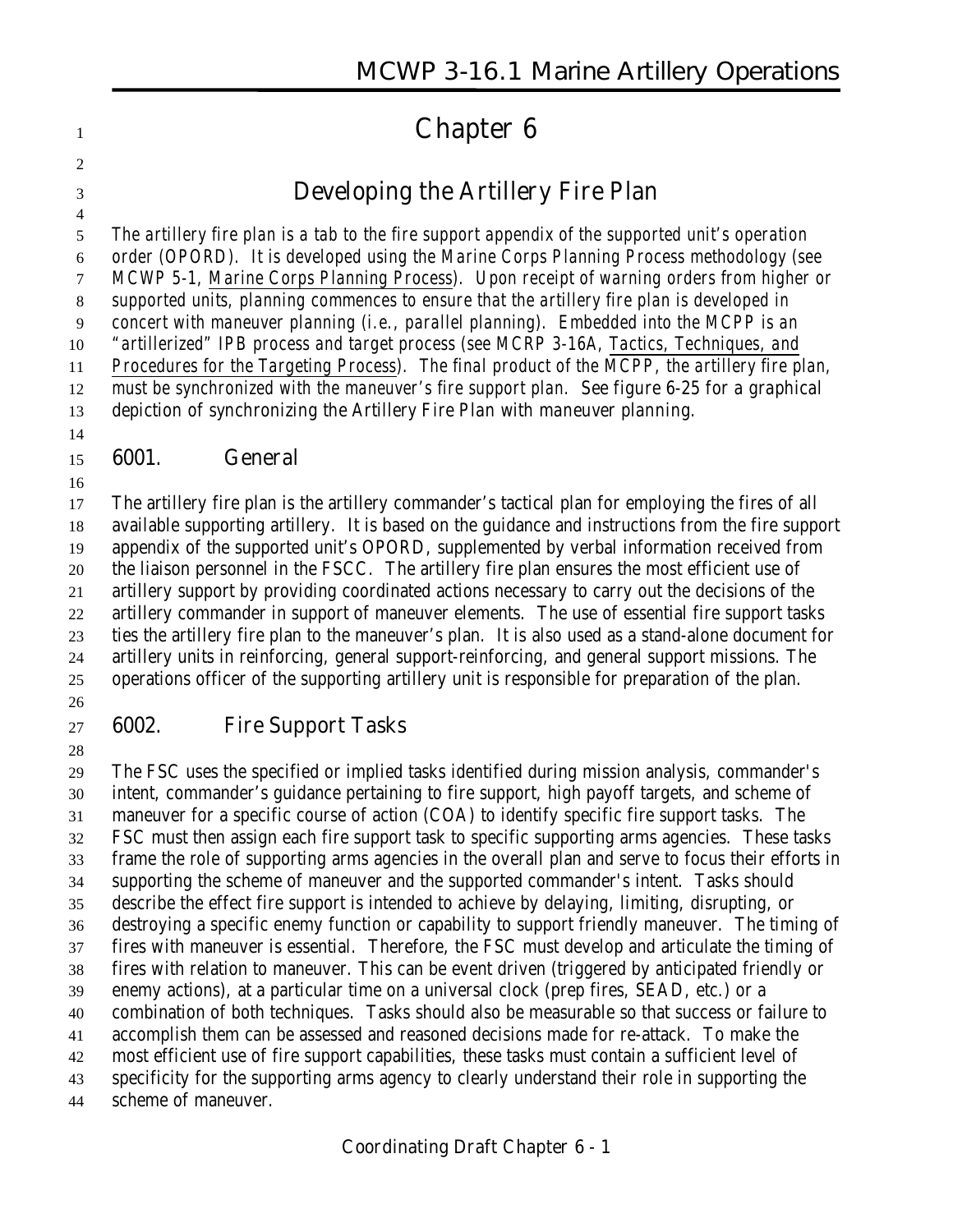**NOTE:** See MCWP 3-16, *Tactics, Techniques, and Procedures for Fire Support Coordination* for a detailed discussion on the development of fire support tasks as they relate to artillery.

#### 2

## 3 **6003. Essential Artillery Tasks**

4

 The fire support tasks that the maneuver commander identifies to be accomplished by artillery become essential artillery tasks for the supporting artillery unit. The artillery staff planning process enables the FSC and staff to ensure that the necessary support is provided in the form of the right targets, attacked with the best available munitions, at the correct time, and in synchronization with the maneuver plan. Just as fire support tasks utilize the task, purpose, method, effect (TPME) methodology, essential artillery tasks use TPME to ensure that the essential fire support task is accomplished in support of the maneuver plan (see figures 6-1 and 6-2 for examples of Essential Artillery Tasks). 13

- 14 w The **Task** describes the **effects** of the fires against a specific enemy formation in 15 terms of Destroy, Neutralize, Suppress, Screen or Obscure (or, "fire FASCAM or 16 SEAD" as an example of a special case).
- 17 w The **Purpose** must clearly tie the essential artillery task to the fire support task it 18 supports. It is a statement of the fire support task's Task and Purpose.
- 19 w The **Method** is a concise statement of *how* the artillery task will be accomplished to 20 include what must be done to complete the essential artillery task. This entails 21 describing priorities of fire (PoF) and survey; position areas and routes to them; 22 azimuths of fire (AoF); target numbers, priority targets, FPFs, and ammunition 23 types and amounts; radar zones; triggers for movement / survivability move 24 criteria; fire support coordinating measures (FSCM). These are referred to as 25 *Priorities*, *Allocations* and *Restrictions*.
- 26 w The **Effect** is a description of what success will look like: As much as possible, 27 quantify the effect as an observable result. Also, describe the location of the firing 28 element(s) (i.e., will the battery move after executing the task?).

## **Fire Support Task**

29

- **Task**: Destroy FSE's ability to locate and fix 7<sup>th</sup> Marines lead elements.
- **Purpose:** To allow 7<sup>th</sup> Marines the ability to complete the destruction of the FSE by direct fire.
- Method: POF to 1/7. When FSE enters PUNISHER, 1/7 (P) and Recon Tm 1 (A) fires AA100, 2 rds CPHD and then Arty Bn 3 DPICM. FASCAM requires approval of 7<sup>th</sup> MAR CO, NFAs (300m) on all FO, scouts, and recon teams.
- **Effect**: 4 T80 and 3 FSE BMPs destroyed

# **Essential Artillery Task**

- **Task**: Destroy the FSE at the firing line by massing the Bn and firing Copperhead
	- **Purpose:** Destroy FSE ability to locate and fix 7<sup>th</sup> Mar lead elements in order for  $7<sup>th</sup>$  Marines to complete the destruction of the FSE by direct fire.
- **Method:** POF is to 1/7. Survey priority is to I, K, L. I Btry will move from PA 1 along rte orange to PA 5 (AOF 1600). K Btry will move along rte blue to PA 8 (AOF 1300). L Btry will move to PA 11 (AOF 1650) once I and K Btry are FIRECAP. When FSE enters engagement area PUNISHER , I Btry fires AA 1000 (CPHD pri tgt) b/u 3 Btry DPICM when requested by 1/7 (p) and Recon 1 (a). Then the Bn mass on FSE when 1/7 initiates AA1005, Bn 3 DPICM. Attached Q-36 will move and colocate with I Btry in PA 5. It will have a CFFZ on the RAG and a CFZ on 1/7's position. FASCAM requires approval of  $7<sup>th</sup>$  MAR CO, NFAs (300m) on all FO, scouts, and recon teams.
- **Effect**: 4 T-80 and 3 BMPs destroyed. I Btry and Q-36 in PA 5, K Btry in PA 8, and L Btry in PA 11.

**Coordinating Draft Chapter 6 - 2 Figure 6-1. Fire Support Task and Essential Artillery Task Relationships**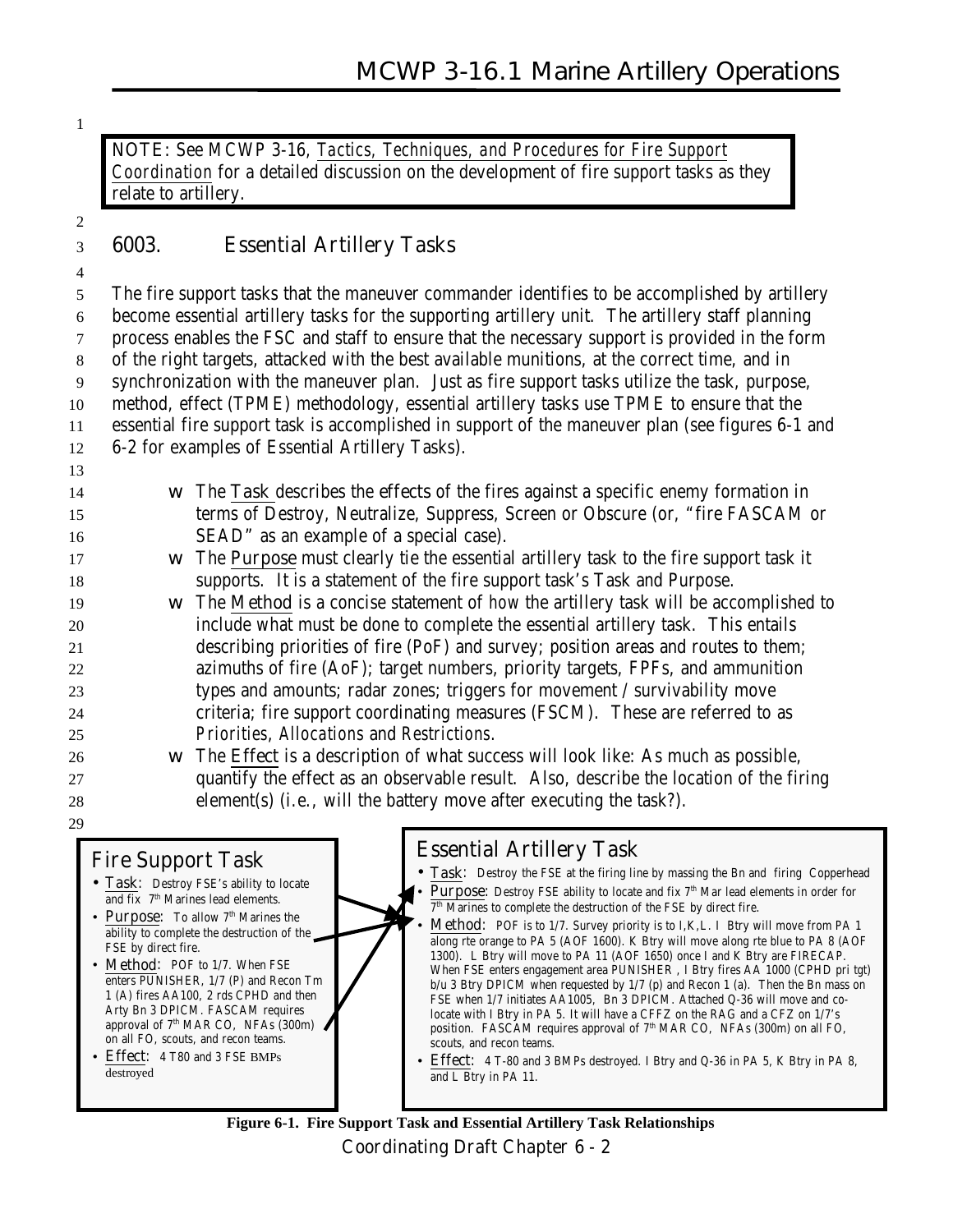1 **.** 2

| <b>TASK</b>           | <b>PURPOSE</b>                                     | <b>METHOD</b>                                                                                                                                                                                                                                                                                                                                                                                                                                                                                                                     | <b>CCLs</b>                      | <b>EFFECTS</b>                                  |
|-----------------------|----------------------------------------------------|-----------------------------------------------------------------------------------------------------------------------------------------------------------------------------------------------------------------------------------------------------------------------------------------------------------------------------------------------------------------------------------------------------------------------------------------------------------------------------------------------------------------------------------|----------------------------------|-------------------------------------------------|
| <b>Mass Battalion</b> | Same as the purpose<br>addressed with the<br>EFST. | Battery(ies) in place at grid RTF NLT<br>Target # is<br># of rounds fired at target is _________<br>Trigger to fire mission is<br>Conduct survivability move to grid immediately upon completion of<br>mission<br>Ensure battery has current MET<br>Battery conducts MASS PCC                                                                                                                                                                                                                                                     | A1/G2                            | Same as the EFFECTS<br>addressed with the EFST. |
| Fire Fascam           |                                                    | Emplace FASCAM medium density (200X800)<br>Low Angle, 8 RAAM aim points, 4 ADAM aim points; use one howitzer/aim<br>point technique<br>Ensure RAAMs complete before firing ADAMs<br>Minefield requires 96 RAAMs(12/aim point) and 24 ADAM (6/aim point)<br>Battery(ies) in place at grid RTF NLT<br>Ammo section delivers 96 RAAMs and 24 ADAMs to grid<br><b>NLT</b><br>Trigger to fire FASCAM minefield<br>is<br>Conduct survivability move to grid immediately upon completion of<br>mission<br>Ensure battery has current MET | C <sub>2</sub>                   |                                                 |
| Fire SADARM           |                                                    | Battery conducts FASCAM PCC<br>Battery(ies) in place at grid RTF NLT<br>Target # is<br># of rounds fired at target is __________<br>Conduct survivability move to grid immediately upon completion of<br>mission<br>Ensure battery has current MET<br>Remind battery uses altitude correction chart<br>Battery conducts SADARM PCC                                                                                                                                                                                                |                                  |                                                 |
| Fire<br>Copperhead    |                                                    | Battery(ies) in place at grid RTF NLT<br>Target # is<br># of rounds fired at target is__________<br>Trigger to fire mission is <b>Exercise 2.1 Across</b><br>Conduct survivability move to grid immediately upon completion of<br>mission<br>Verifty PRF code with observer<br>Verifty Angle T Confirm observer location<br>Verify GT Range Check OT range Battery conducts COPPERHEAD PCC                                                                                                                                        | F (FDO<br><b>DIRECT</b><br>PROP) |                                                 |
| Fire Illumination     |                                                    | Battery(ies) in place at grid RTF NLT<br>Target # is<br>Confirm 1 gun illum, range spread, lateral spread, or range and lateral spread<br># of rounds fired at target is___________<br>Trigger to fire mission is<br>Conduct survivability move to grid_________ immediately upon completion of<br>mission<br>Ensure battery has current MET<br>Confirm observer location<br>Ensure the correct HOB is used<br>Battery conducts ILLUMINATION PCC                                                                                  | E <sub>2</sub>                   |                                                 |

3 **Figure 6-2. Example Essential Artillery Tasks.**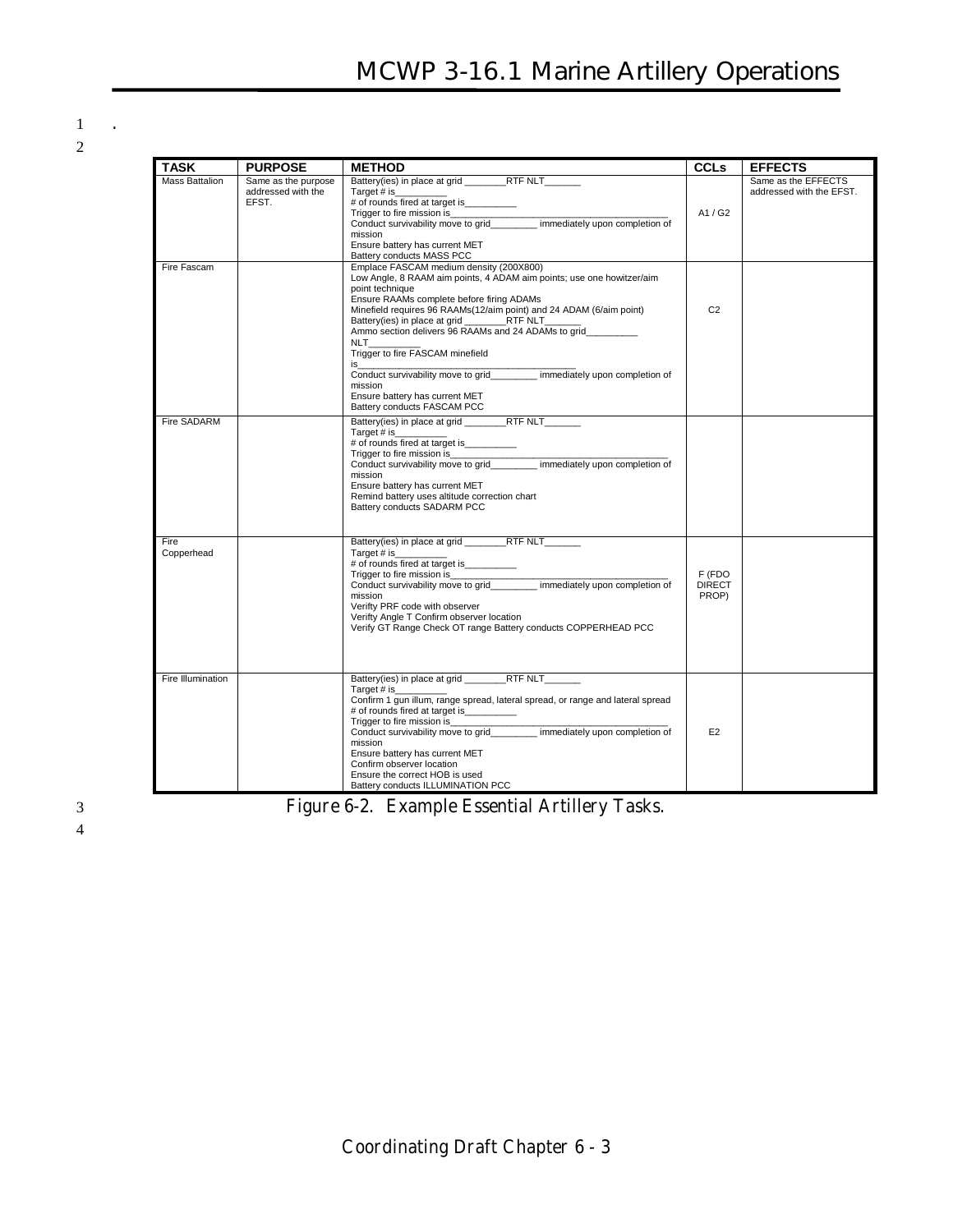# **MCWP 3-16.1 Marine Artillery Operations**

1

| <b>TASK</b>               | <b>PURPOSE</b>                                                    | <b>METHOD</b>                                                                                                                                                                                                                                                                                                                                                                                                                                                           | <b>CCLs</b>                                   | <b>EFFECTS</b>                                                 |
|---------------------------|-------------------------------------------------------------------|-------------------------------------------------------------------------------------------------------------------------------------------------------------------------------------------------------------------------------------------------------------------------------------------------------------------------------------------------------------------------------------------------------------------------------------------------------------------------|-----------------------------------------------|----------------------------------------------------------------|
| Fire Smoke                | This is the same as<br>the purpose<br>addressed with the<br>EFST. | Battery(ies) in place at grid RTF NLT<br>Target # is<br>Length of smoke screen is __________<br>Attitude of smoke screen is<br>Wind direction is<br>Consult appropriate Pasquill table and compute initial volley and sustaining<br>rounds<br>Compute aim points<br># of rounds fired at target is _________<br>Trigger to fire mission is<br>Trigger to fire mission is______________________ immediately upon completion of<br>mission<br>Ensure battery has most MET | E <sub>2</sub>                                | This is the same as the<br>EFFECTS addressed with<br>the EFST. |
| Counterfire               |                                                                   | Target # is<br># of rounds fired at target is __________<br>mission<br>Ensure battery has most current MET<br>Ensure long range munitions are available to engage targets (ERDPICM or<br>RAP w/ M203)<br>Establish CFZs over firing battery locations<br>Establish CFFZs over templated or known enemy artillery positions<br>Rehearse TOC counterfire drill<br>Establish counterfire net and verify commo with radar<br>Battery conducts COUNTERFIRE PCC               | B1/D4                                         |                                                                |
| Fire Sead                 |                                                                   | Battery(ies) in place at grid RTF NLT<br>mission<br>Ensure battery has current MET<br>Rehearse fire plan with all Platoon FDCs<br>Battery conducts SEAD PCC                                                                                                                                                                                                                                                                                                             | G <sub>2</sub>                                |                                                                |
| Perform Artillery<br>Raid |                                                                   | Battery(ies) in place at grid RTF NLT<br>Target # is<br>mission<br>Ensure battery has current MET<br>Coordinate for security forces to accompany battery<br>Battery conducts ARTILLERY RAID PCC                                                                                                                                                                                                                                                                         | F (FDO<br><b>DIREC</b><br>T.<br>PROP<br>LOAD) |                                                                |

## 3 **Figure 6-2. Example Essential Artillery Tasks (cont).**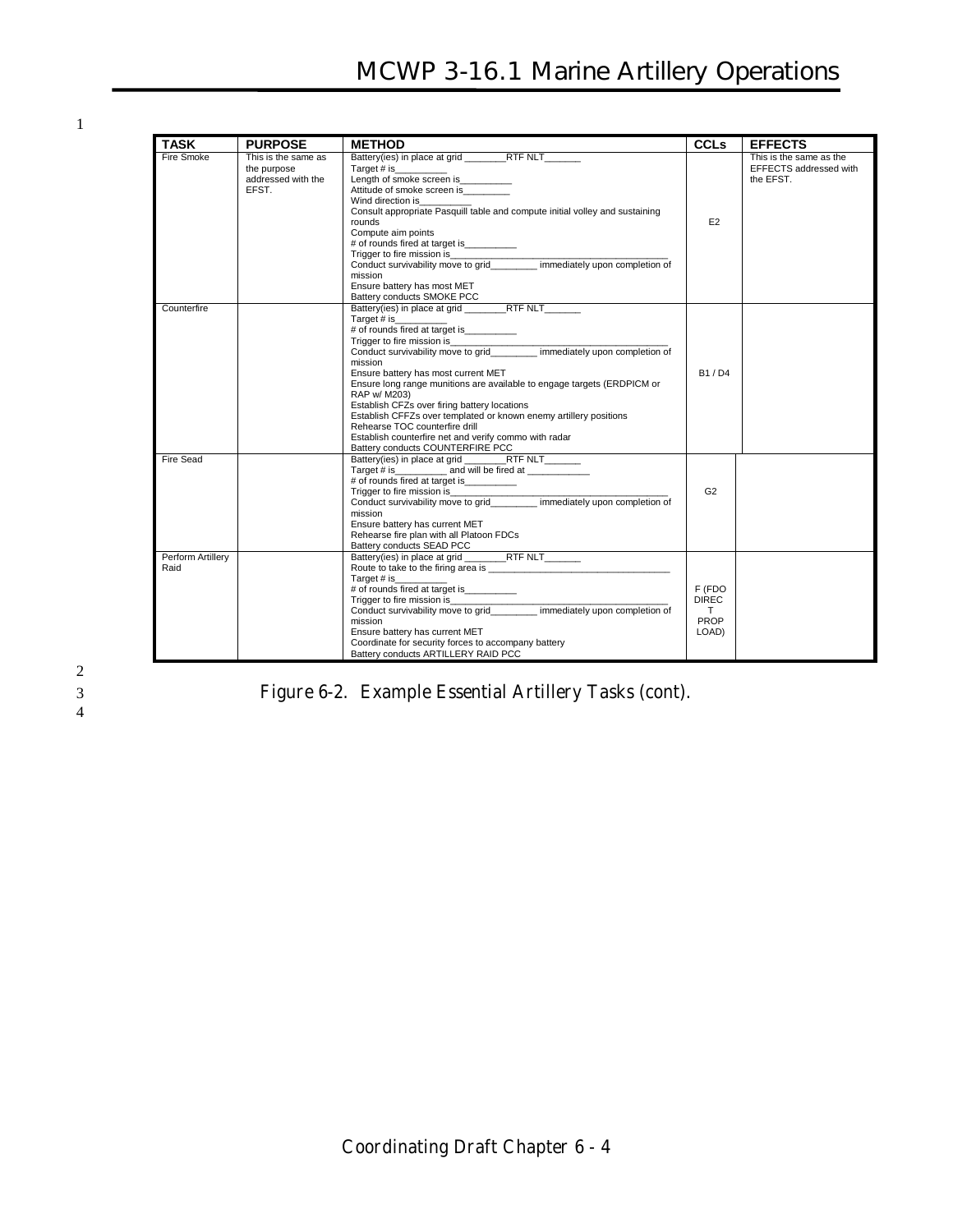# <sup>1</sup> **Section I. The MCPP as it Applies to the Artillery Fire Plan**

3 The MCPP consists of six steps (see figure 6–3), each of which is dependent on the inputs

4 from the previous step. Poor staff planning performed early in the process will escalate

5 throughout the entire process and could result in commanders determining inaccurate COAs.

6 Following the MCPP improves staff coordination due to the natural framework of the process.



2



10

9 **Figure 6-3. Steps in the Marine Corps Planning Process.**

# 11 **6101. Mission Analysis**

12

 The first step in the MCPP is **mission analysis**. This step drives the entire MCPP and allows the artillery commander to begin his commander's battlespace area evaluation (CBAE). Each of the six steps in the MCPP can be best understood from the perspective of inputs, process, and outputs. Figure 6-4 depicts this perspective for the first step. The artillery commander and his staff begin their planning upon receipt of a warning order from higher headquarters. Included with this warning order should be their intelligence preparation of the battlefield (IPB), staff estimates, and facts and assumptions. The artillery commander and his staff utilize this information as inputs into their planning process.

- 21
- 22 23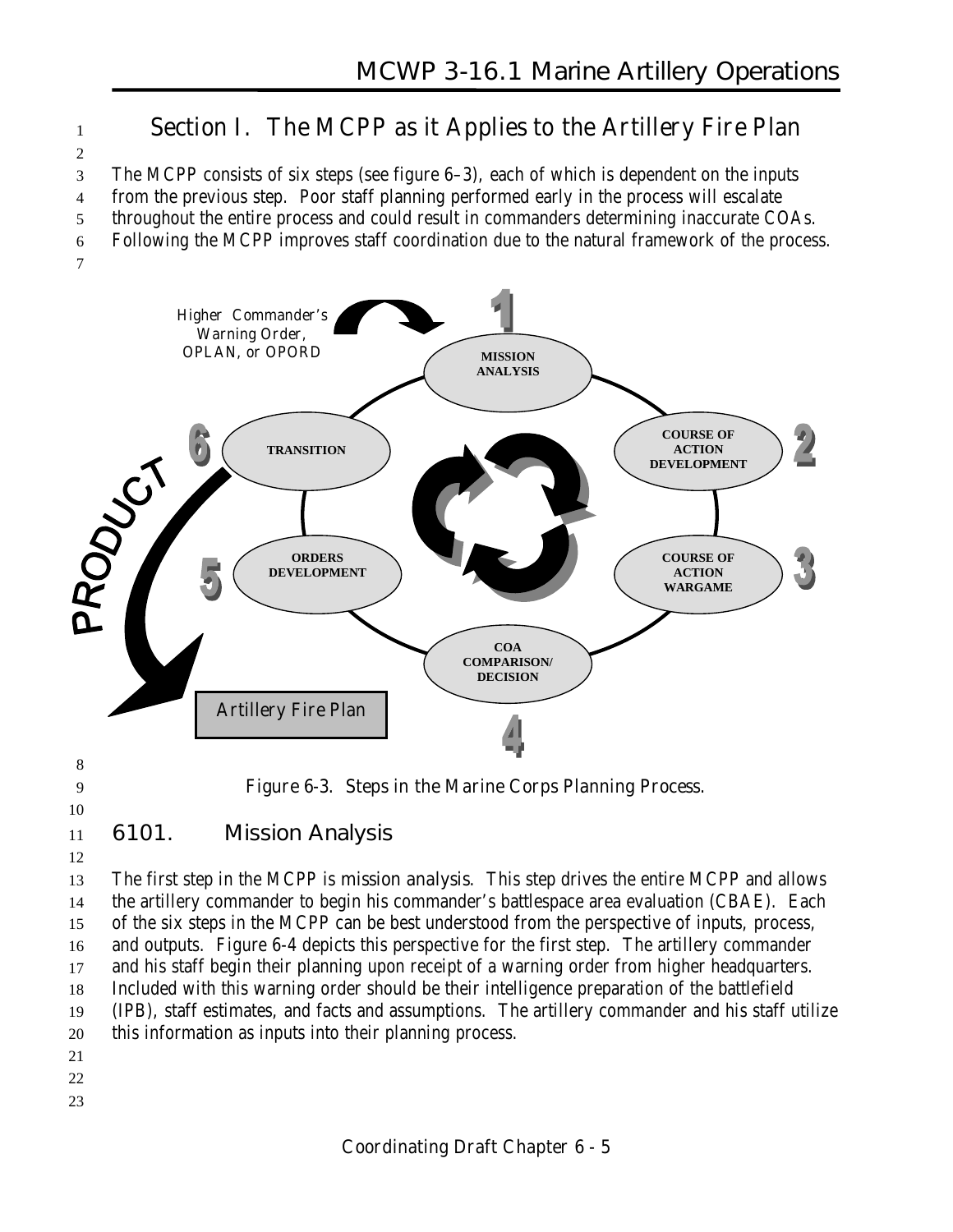

2 **Figure 6-4. Mission Analysis.**

 **a. Analyze Higher Headquarter's Order**. This is higher headquarters' warning order or OPORD. The need for concurrent planning does not allow the artillery staff to wait for the completed maneuver order before they begin planning, however once completed the higher's final OPORD should be analyzed. Understanding where the operation will occur and the type of operation will allow the staff to begin the MCPP.

9

1

3

 **b. Conduct the Initial IPB.** The cornerstone of the MCPP is the S-2's Intelligence Preparation of the Battlefield. Each staff member depends on the S-2 to provide an accurate estimation of how the enemy will fight before he can begin to perform his portion of the MCPP for the commander. The IPB process for maneuver units is outlined in several publications such as MCWP 2-12 *MAGTF Intel Analysis and Production* and MCRP 2-12A *Intelligence Preparation of the Battlefields*. Add discussion and stuff from 6-

- $16 \quad 20-1.$
- 17

 **c. Determine Specific, Implied, and Essential Tasks**. The concepts of specified and implied tasks are the same as those used by the maneuver regimental staff. Examples of specified tasks are: position forward; move behind maneuver units; plan CFZ at breach site; preposition smoke/RAP forward. Essential tasks for artillery units are called Essential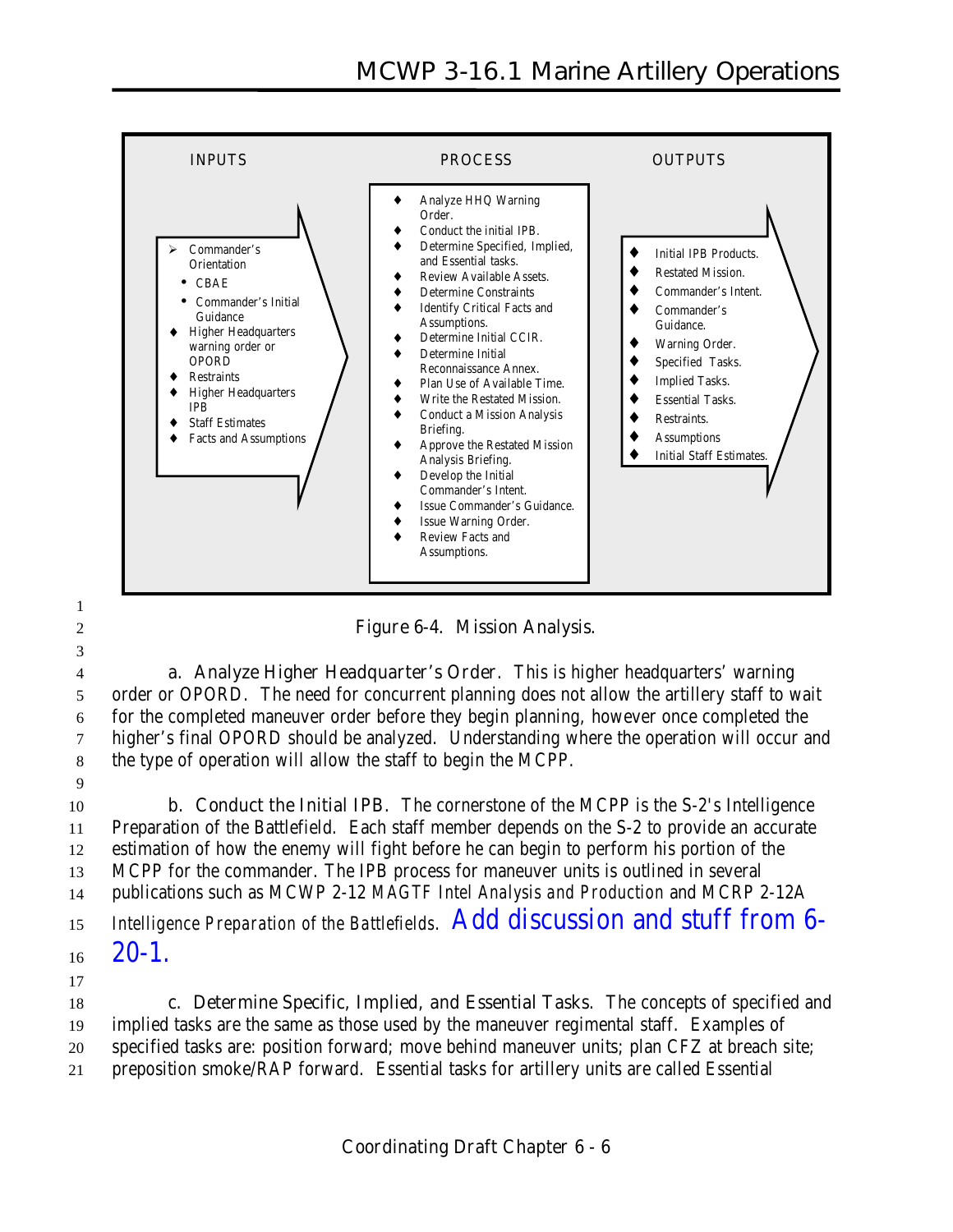Artillery Tasks. These are derived from the essential fire support tasks in the maneuver's fire plan.

- **d. Review Available Assets**. The artillery commander and his staff must examine additions to and deletions from the tactical situation, current task organization, support relationships, and status (capabilities and limitations) of all units. They consider the relationship between specified and implied tasks and available assets. From this they determine if they have the assets to perform all specified and implied tasks. If there are shortfalls, they identify additional resources required for the mission's success. The staff must pay particular attention to deviations from what the commander considers his normal task organization. Some examples of assets that may be considered are: radars, observers, or artillery units with R or GSR missions that are to be included in a fire plan.
- 

 **e. Determine Constraints**. A higher artillery commander may place some constraints on his subordinate commanders that restrict their freedom of action. Constraints may take the form of a requirement to do something (for example, maintain at least 25% of ICM) or a restraint on action (for example, no smoke or dud-producing munitions on the eastern-most objective). The commander and his staff must identify and understand these constraints. They are normally found in the concept of operations, or coordinating instructions paragraphs from the maneuver's operation plan.

 **f. Identify Critical Facts and Assumptions**. *Facts* are statements of known data. *Assumptions* are suppositions concerning the current or future situation that are assumed to be true in the absence of facts. They take the place of necessary, but unavailable, facts and fill the gaps in what the commander and staff know about a situation. The tests of validity and necessity are a technique to use. Validity means the assumption is likely to be true. Necessity is whether or not the assumption is essential for planning. If planning can continue without the assumption, it is not necessary and should be discarded. Whenever possible, assumptions are cleared with the higher headquarters to ensure consistency with higher headquarters' plan. Assumptions are replaced with facts as soon as possible. Assumptions should answer the following four questions: Is it logical?, Is it realistic?, Is it essential for planning to continue?, and Does it avoid assuming away a threat capability? To determine assumptions, planners should— w List all appropriate assumptions received from higher headquarters. w State expected conditions over which the commander has no control but which are relevant to the plan. w List conditions that would invalidate the plan or its concept of operations.

**g. Determine Initial Commander's Critical Information Requirements (CCIRs)**.

 The CCIR identify information needed by the commander to support his CBAE and to make critical decisions, especially to determine/validate courses of actions. The CCIRs should be limited. The CCIRs are time-sensitive in that they drive decisions at decision points. The key

question is, "What does the commander need to know in a specific situation to make a

particular decision in a timely manner?" The staff nominates information requirements (IRs)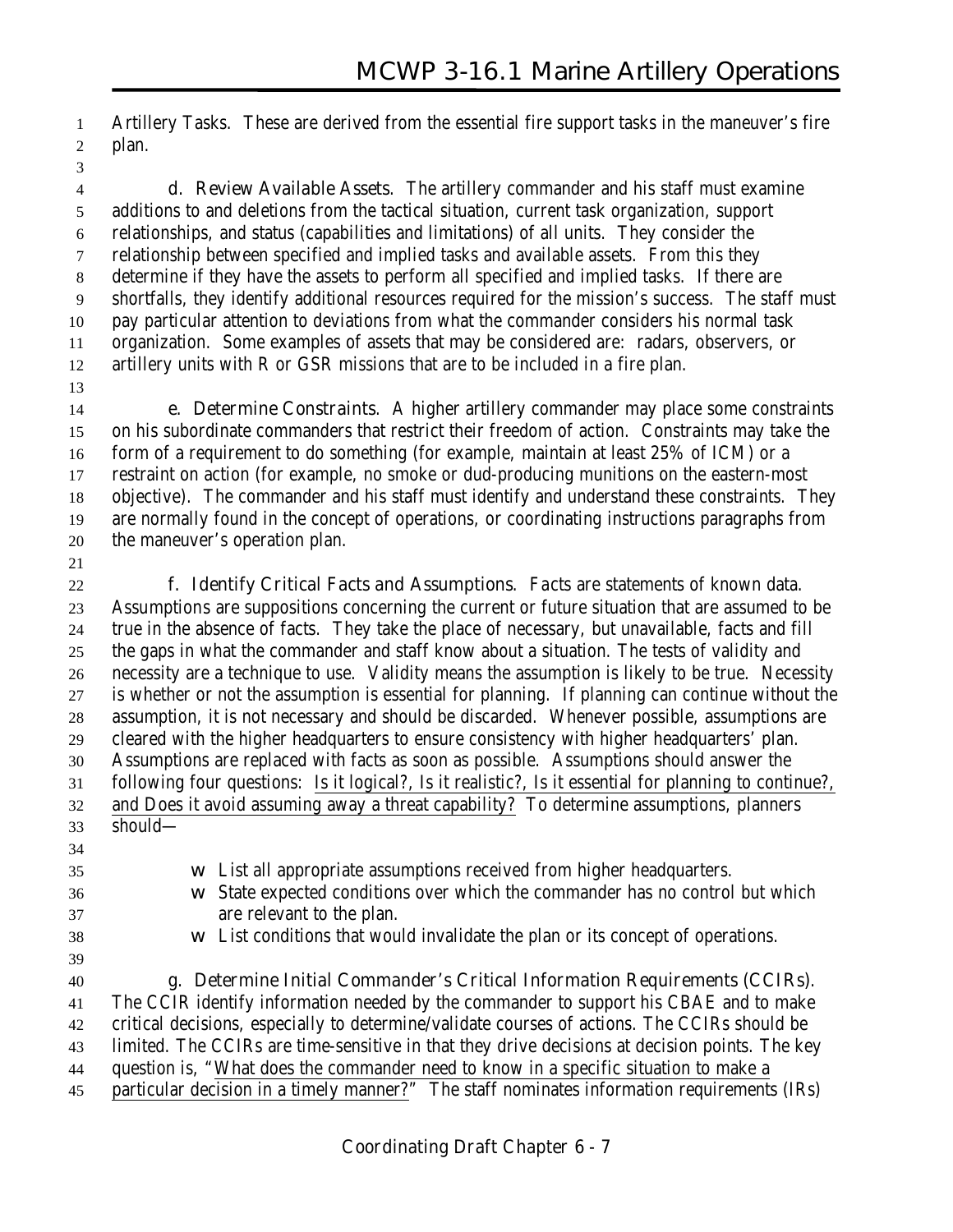to become CCIRs. CCIRs are situation-dependent and specified by the commander for each operation. He must continuously review the CCIRs during the planning process and adjust them as situations change. CCIRs usually arise from the IPB and war gaming. The CCIRs are normally expressed as **priority intelligence requirements (PIRs)—**information about the enemy; **essential elements of friendly information (EEFI)—**information needed to protect friendly forces from the enemy's information-gathering systems; and **friendly forces information requirements (FFIRs)**—information about the capabilities of his or adjacent units. Staff should also attempt to identify the enemy's center of gravity. Center of gravity - it is that characteristic, capability, or location from which enemy and friendly forces derive their freedom of action, physical strength, or the will to fight. Attacking the center of gravity should be the focus of all operations. **h. Plan Use of Available Time**. The artillery commander and his staff refine their initial plan for use of available time. They compare the time needed to accomplish essential artillery tasks to the maneuver's time line to ensure mission accomplishment is feasible in the allotted time. They also compare the time line to the enemy time line developed during the IPB. The commander and his staff specify *when* and *where* they will conduct the briefings that result from the planning process and *when, where,* and *in what form* they will conduct rehearsals. The artillery commander can optimize planning time by sending additional warning orders as detailed planning develops. This permits parallel planning by subordinate units. **i. Write the Restated Mission**. The purpose of artillery and essential artillery tasks are the foundation for mission statement development. Planners should evaluate whether or not the purpose of artillery and essential artillery tasks are still valid before writing a restated mission. A proper mission statement answers the following questions: w **Who** – The artillery units which will conduct the operation. w **What** – The type of operation or essential artillery tasks. w **When** – The time the operation will start and end. w **Where** – The location of the battlespace or area of operation the artillery must support. w **Why** – The purpose of the operation. **NOTE:** The *"who"*, *"what"*, *"when"*, and *"where"* are derived from the essential artillery tasks. The *"why"* is derived from the *purpose* of the fire support task.

 **j. Conduct a Mission Analysis Brief**. The mission analysis briefing is **not** a unit readiness briefing, but the staff officers must understand the status of subordinate and supporting units to brief relevant information as it applies to the situation. The staff should use standardized charts to monitor/consolidate this data to give the commander a quick snapshot of his unit. The mission analysis briefing is given to the commander **and** his staff. The briefing focuses on relevant conclusions reached as a result of the mission analysis. This helps the commander and his staff to develop a shared vision of the requirements for the upcoming operation. *Time permitting, the staff briefs the commander on its mission analysis using the*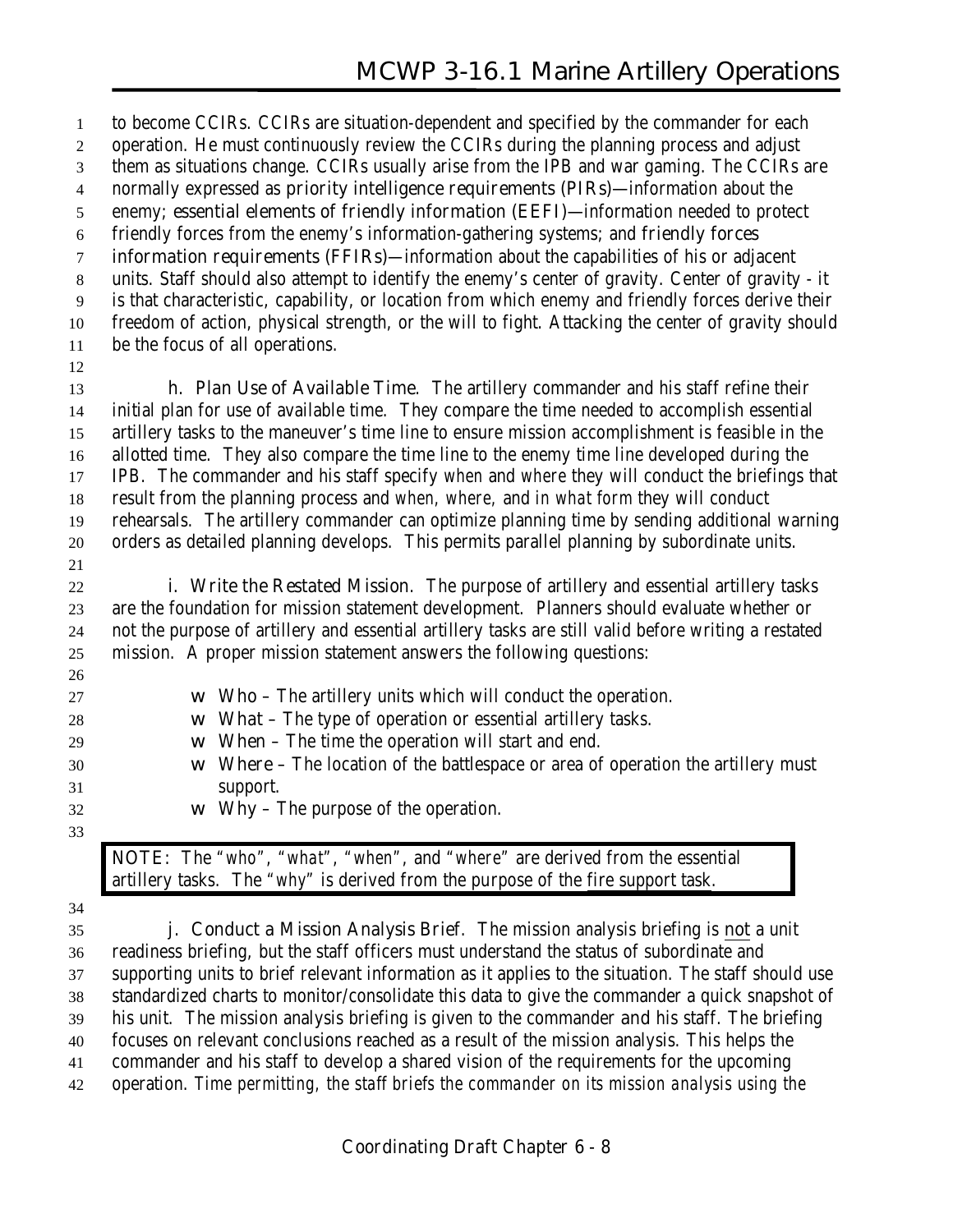- 1 *same outline discussed previously* (see figure 6-10 for an example mission analysis briefing 2 format and figure 6-11 for a mission analysis briefing checklist):
- 3 4 • Mission and commander's intent of higher headquarters and the headquarters two 5 levels up.
- 6 Maneuver's Mission, commander's intent, concept of the operation, and 7 deception plan (if DS).
- 8 Review of commander's initial guidance.
- 9 Initial IPB products.
- 10 Specified, implied, and essential tasks.
- 11 Constraints and restraints on the operation.
- 12 Forces available.
- 13 Hazards and their risk.
- 14 Recommended initial CCIR.
- 15 Recommended time lines.
- 16 Recommended restated mission.

| <b>1. S-3</b> – Introduction and Orientation          |
|-------------------------------------------------------|
| 2. S-2 - Initial INTEL Estimate                       |
| a. Terrain Analysis                                   |
| MC <sub>O</sub> O                                     |
| <b>KOCOA</b><br>$\bullet$                             |
| <b>b.</b> Weather Analysis                            |
| Forecast                                              |
| <b>Light Data/NVG Windows</b>                         |
| Effects on friendly/enemy                             |
| c. Threat Evaluation                                  |
| <b>Enemy Order of Battle</b>                          |
| <b>Maneuver Forces</b>                                |
| <b>Artillery</b><br>$\bullet$ .                       |
| Enemy Most Likely COA                                 |
| <b>Enemy Most Dangerous COA</b>                       |
| <b>Enemy Timelines</b>                                |
| <b>Artillery Range Fans</b>                           |
| d. Proposed CCIR: PIR, FFIR, EEFI                     |
|                                                       |
| 3. S-3 - Operational Overview                         |
| a. Two Higher's Mission and Intent                    |
| <b>b.</b> Higher's Mission and Intent                 |
| c. Higher's Concept of the Operation                  |
| d. Task Organization                                  |
| e. Assumptions                                        |
| f. Requirements for: Special Munitions, Movement, LNO |
| g. ROE, FSCMs, Ammo, and CSR                          |
| h. Limitations and Risk Management                    |
| 4. $S-3A$ – Fire Support Tasks                        |
| $5. S-1$                                              |
| a. Personnel Status                                   |
| <b>b.</b> Anticipated Personnel Status                |
| c. Personnel Shortages                                |
| d. Critical Shortages                                 |
| e. Forecasted Losses                                  |
|                                                       |
|                                                       |



18 **Figure 6-5. Example Mission Analysis Briefing Format.**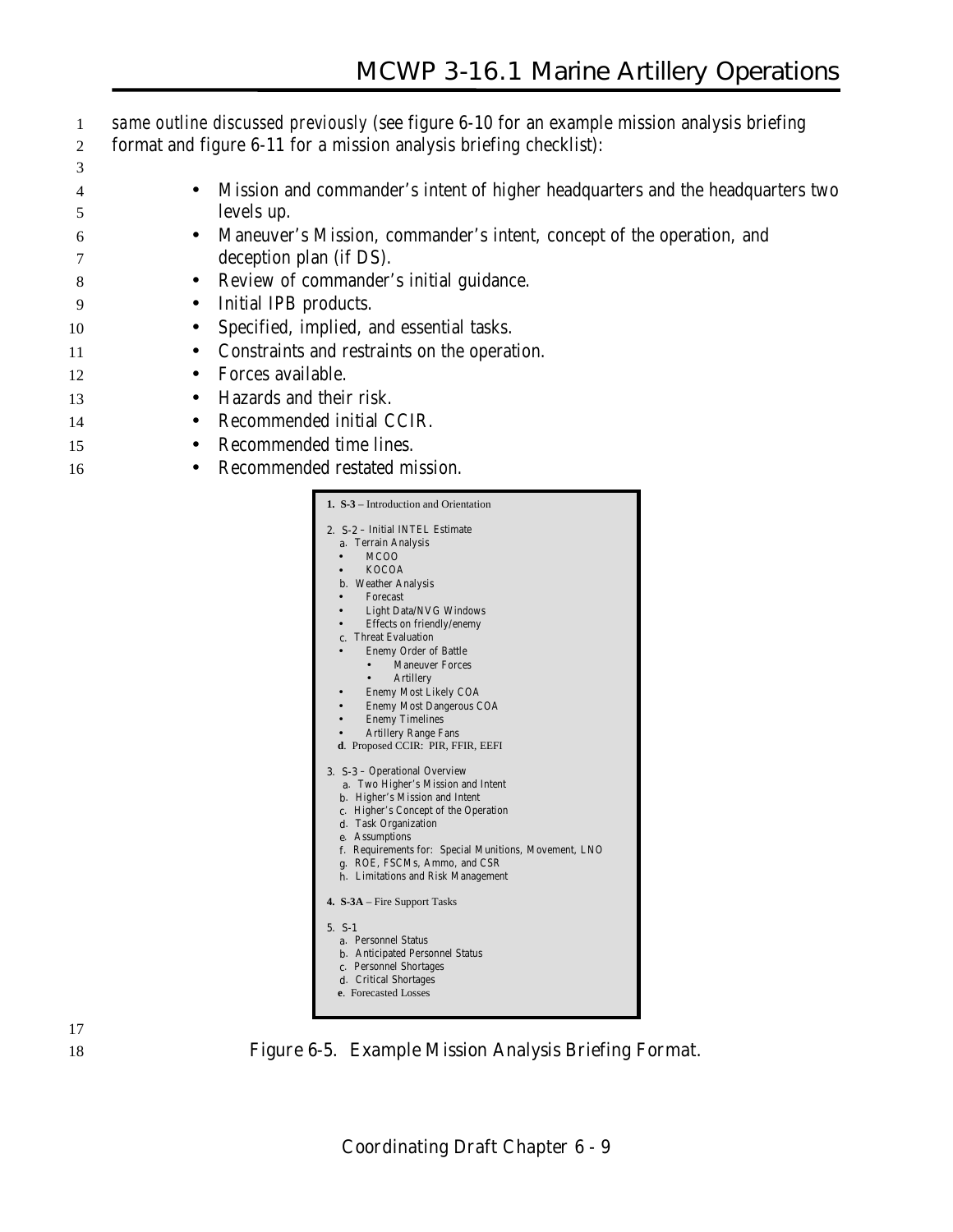| $6. S-4$                                                                                        |
|-------------------------------------------------------------------------------------------------|
| <b>a</b> . Class I, II, IV, II, VIII, IX                                                        |
| <b>b</b> . MSRs                                                                                 |
| c. Issues<br>d. PLS Status                                                                      |
| e. PLS Locations                                                                                |
| f. Battery Ammo Status                                                                          |
| g. ASP Status                                                                                   |
| 7. FDO                                                                                          |
| a. IFSAS/AFATDS/LCU Status                                                                      |
| <b>b.</b> Communications with Observers/Higher                                                  |
| c. Range to Target Considerations                                                               |
| d. Terrain Considerations                                                                       |
| e. Recommended RSR<br>f. Essential Artillery Tasks                                              |
|                                                                                                 |
| $8. S-6$                                                                                        |
| <b>a.</b> Communications Status                                                                 |
| <b>b.</b> Anticipated Communications Status (potential problems due<br>to range and/or terrain) |
| c. Retrans Status and Plan                                                                      |
|                                                                                                 |
| 9. NBCD Officer                                                                                 |
| a. NBCD Equipment Status                                                                        |
| <b>b.</b> Contaminated Areas/Projected Strikes<br>c. Current MOPP Status                        |
| <b>d.</b> Proposed Decon Sites                                                                  |
| e. Contaminated Routes (Dirty Routes)                                                           |
| f. Uncontaminated Routes (Clean Routes)                                                         |
| g. Recommendations                                                                              |
| 10. Survey Officer                                                                              |
| a. Priority Of Survey                                                                           |
| <b>b.</b> Equipment Status                                                                      |
| 11. Surgeon                                                                                     |
| a. Ambulance Status                                                                             |
| <b>b.</b> Medical Support Provided                                                              |
| c. Class VII Status                                                                             |
| d. Aid Station Location                                                                         |
| 12. S-3                                                                                         |
| a. Proposed Restated Mission (Approval)                                                         |
| <b>b.</b> Artillery Fire Plan Timeline                                                          |
| c. Commander's Guidance                                                                         |
| d. Issue Warning Order to Subordinate Units                                                     |
| <b>Restated Mission</b><br><b>Directed Rehearsal Requirements</b>                               |
|                                                                                                 |
| Orders Timeline                                                                                 |



3 **Figure 6-5. Example Mission Analysis Briefing Format (cont).**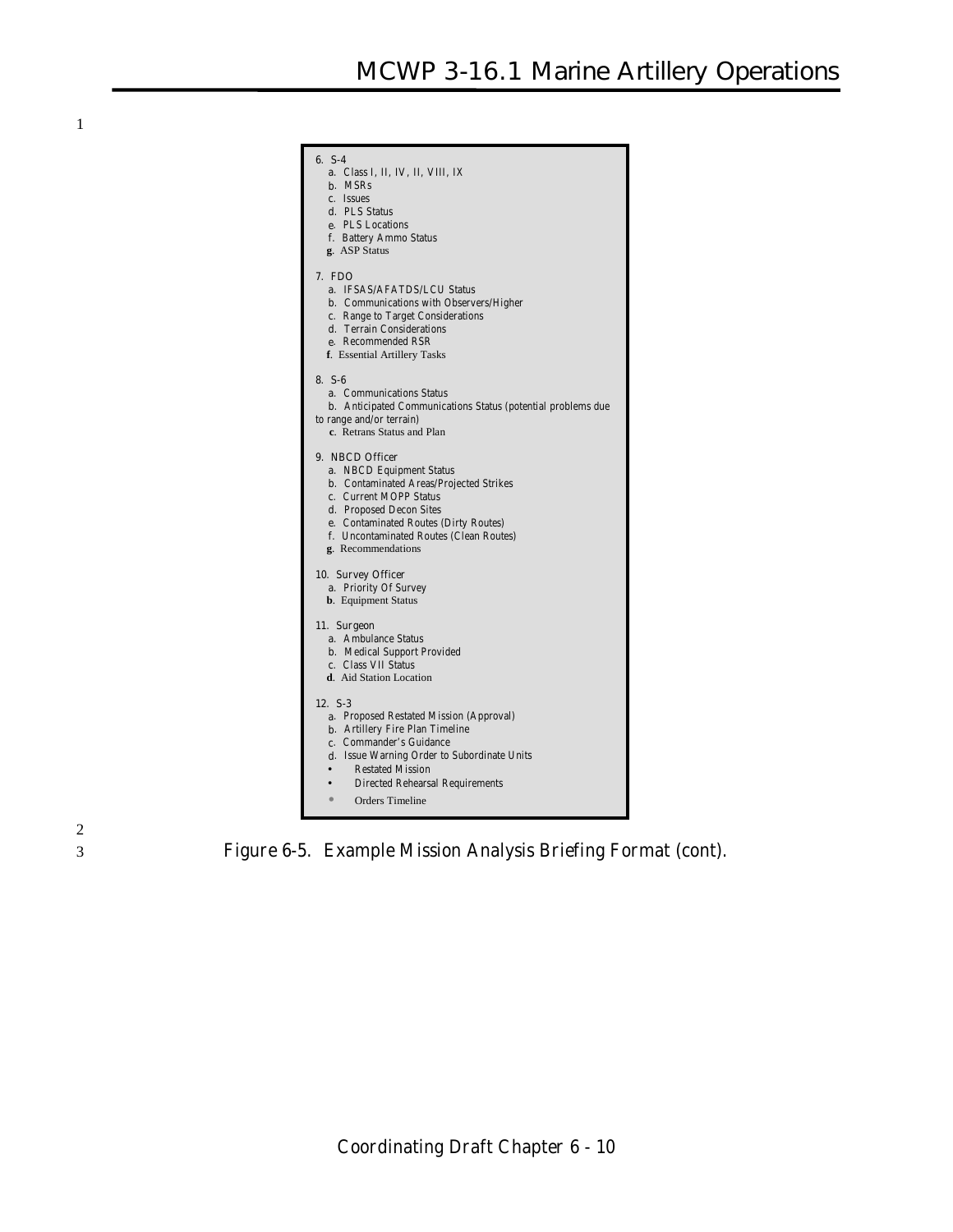| $S-1$                                                                                                                                                                                                                                                                                                                                                                                                                                                                                                                                                                            | $S-2$                                                                                                                                                                                                                                                                                                                                                                                                                                                              | $S-3$                                                                                                                                                                                                                                                                                                                                                                                                                                                                                                                                                                                                                                                                                                                                                                                                    |
|----------------------------------------------------------------------------------------------------------------------------------------------------------------------------------------------------------------------------------------------------------------------------------------------------------------------------------------------------------------------------------------------------------------------------------------------------------------------------------------------------------------------------------------------------------------------------------|--------------------------------------------------------------------------------------------------------------------------------------------------------------------------------------------------------------------------------------------------------------------------------------------------------------------------------------------------------------------------------------------------------------------------------------------------------------------|----------------------------------------------------------------------------------------------------------------------------------------------------------------------------------------------------------------------------------------------------------------------------------------------------------------------------------------------------------------------------------------------------------------------------------------------------------------------------------------------------------------------------------------------------------------------------------------------------------------------------------------------------------------------------------------------------------------------------------------------------------------------------------------------------------|
| Current personnel status<br>Anticipated personnel status<br>Critical shortages<br>Personnel shortages<br><b>Forecasted Losses</b><br>Forecasted replacements<br><b>Issues</b><br>$S-4$<br>CLASS I - Any specific problems<br>CLASS III<br><b>Fueler Status</b><br>Specific problems<br>CLASS II/IV - Specific problems<br>CLASS V - Critical shortages<br><b>CLASS VIII - Critical shortages</b><br><b>SLANT REPORT</b><br>Current<br>Anticipated @ LD<br><b>Reinforcing Unit</b><br><b>CLASS IX - Critical Shortages</b><br><b>MSRs</b><br>Host Nation support<br><b>Issues</b> | Prepare / refine artillery MCOO<br>Prepare enemy situational template<br>Prepare event template (time<br>available?)<br>Determine enemy order of battle<br>Maneuver forces<br>Develop enemy phases of fire<br>Determine avenues of approach<br>Determine weather & its effects<br>Forecast<br>Light data / NVG windows<br>Prepare enemy courses of action<br>Most likely<br>Most dangerous<br>Prepare recommended CCIRS<br>Determine radar status<br><b>Issues</b> | DIV & REGT missions received<br>REGT commander's intent received<br>Fire SPT annex to REGT order<br>received<br>REGT opord received<br>FA organization for combat identified<br>Identify key facts & assumptions<br>Identify specified tasks<br>Essential fire support tasks<br>Tasks to subordinate units<br><b>Target list</b><br>Special munitions<br>requirements?<br>Identify implied tasks<br>Ranging requirements<br>Movement requirements<br>Passages of lines<br>Liaison requirements?<br>Special munitions<br>requirements?<br>Identify which tasks are essential<br>Identify constraints<br>Position restrictions<br>Movement restrictions<br>Observed vs unobserved fires<br>Special ROE requirements<br>Ammo or CSR limitations<br>Required controls?<br>Prepare order preparation timeline |

3

2 **Figure 6-6. Mission Analysis Checklist.**

 **k. Develop the Initial Commander's Intent**. During mission analysis, the commander develops his intent for the operation. The artillery commander's intent should briefly address the purpose of fires, the desired endstate, and the methods to be used to achieve the endstate. After reviewing the mission analysis briefing and the restated mission, he modifies his intent statement as necessary. The commander's intent is a clear, concise statement of what the unit must perform to succeed with respect to the enemy, the terrain, and to the desired endstate. It provides the link between the mission and the concept of operations by stating the key tasks that, along with the mission, are the basis for subordinates to exercise initiative when opportunities arise, or when the original concept of operations no longer applies. Intent is normally expressed in four or five sentences and is mandatory for all orders. The mission and the commander's intent must be understood two echelons down. Key tasks are those tasks the maneuver commander says the artillery must perform to achieve the stated purpose of the operation. Key tasks are not tied to a specific source of action, but identify what is fundamental to the unit's success. The commander personally prepares his intent statement and when possible, he delivers it, along with the order, personally. Commanders from battery level up prepare an intent statemt for each OPORD. The intent statement at any level must support the intent of the next higher commander. For any OPORD, there is only one commander's intent. Annexes (including appendixes, tabs, and enclosures) to the OPORD do not contain an intent statement; they contain a concept of support. For example, the Fire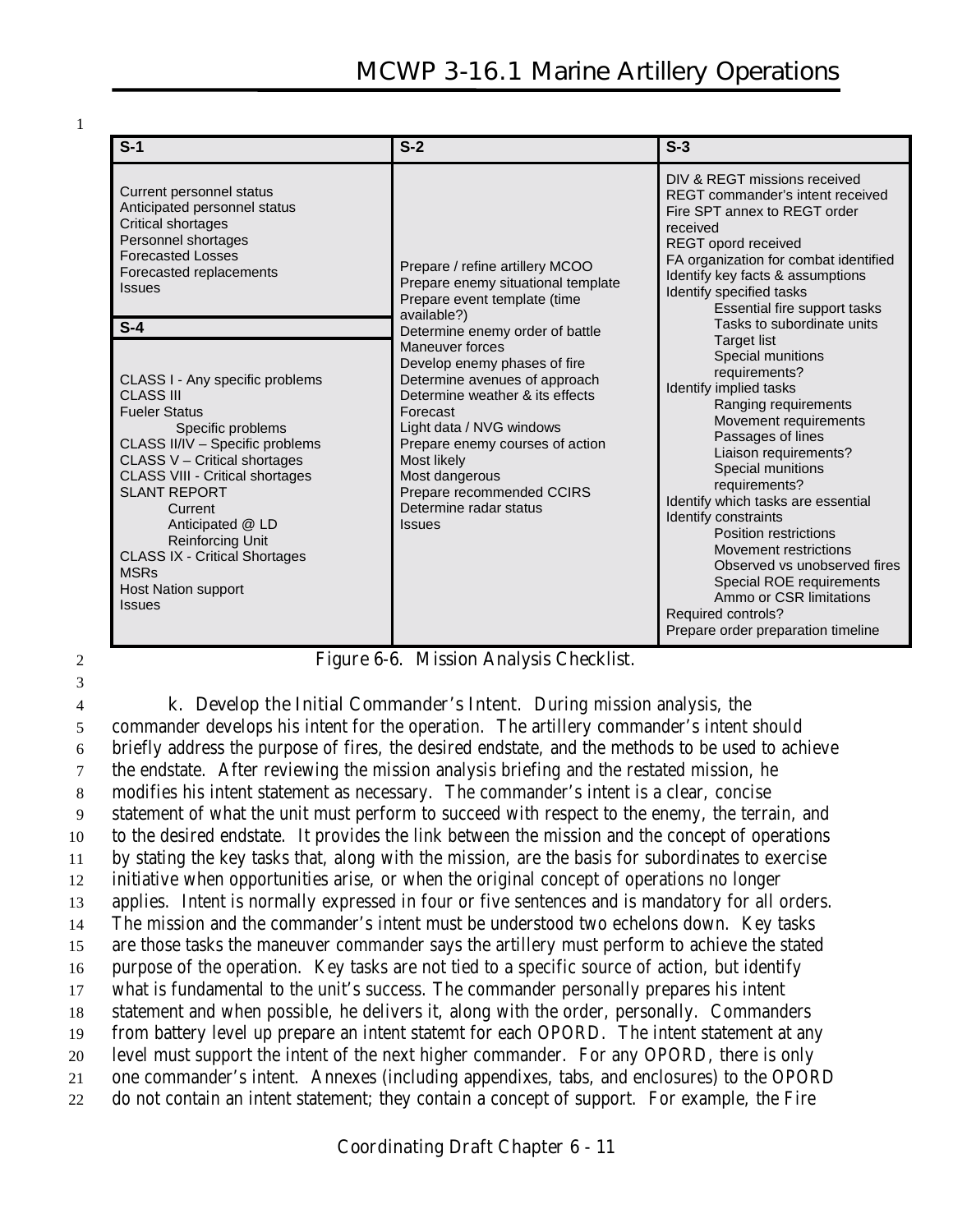Support Appendix (Appendix 18) to an OPORD contains a concept of support, but not an intent statement. The Artillery Fire Plan issued to an artillery battalion supporting a maneuver regiment contains the intent statement of the artillery battalion commander.

 **l. Issue the Commander's Guidance**. The commander's guidance is essential for timely COA development and analysis. By stating the planning options he does or does not desire his staff to consider, the commander can save staff time and effort by allowing them to concentrate on developing COAs that meet his intent. Commander's guidance may be written or oral, but must focus on the essential tasks conducive to mission accomplishement. The guidance emphasizes in broad terms *when, where,* and *how* he intends to mass his fires to accomplish the mission according to his higher headquarters commander's intent. It should include priorities for all combat, CS, and CSS elements and how they will support his concept. The more detailed the guidance, the more quickly his staff can complete the plan, but this increases the risk of overlooking or insufficiently examining things that might affect mission execution. Commander's guidance should include:

- • Specific artillery COA to consider or not consider, both friendly and enemy, and 18 the priority for addressing them. • Prioritized essential artillery tasks. • CCIR. 21 • Risk guidance. • Mobility and counter-mobility guidance. • Security measures to be implemented. • Time plan. • Type of rehearsals to conduct. • Munitions mix. • Retransmission guidance and survey priorities. • Any other information the commander wants his staff to consider. • Additional specific priorities for combat support and combat service support. • Type of order to issue. **n. Issue a Warning Order**. Immediately upon the commander providing his guidance, his staff should issues a warning order that contains, as a minimum: • The restated mission. • The prioritized essential artillery tasks. • The CCIR. • Reconnaissance to be initiated by subordinate units. • Deception guidance. • Specific priorities. • Guidance on rehearsals. • The commander's intent. • The unit's AO (a sketch, an overlay, or some other description).
- Security measures.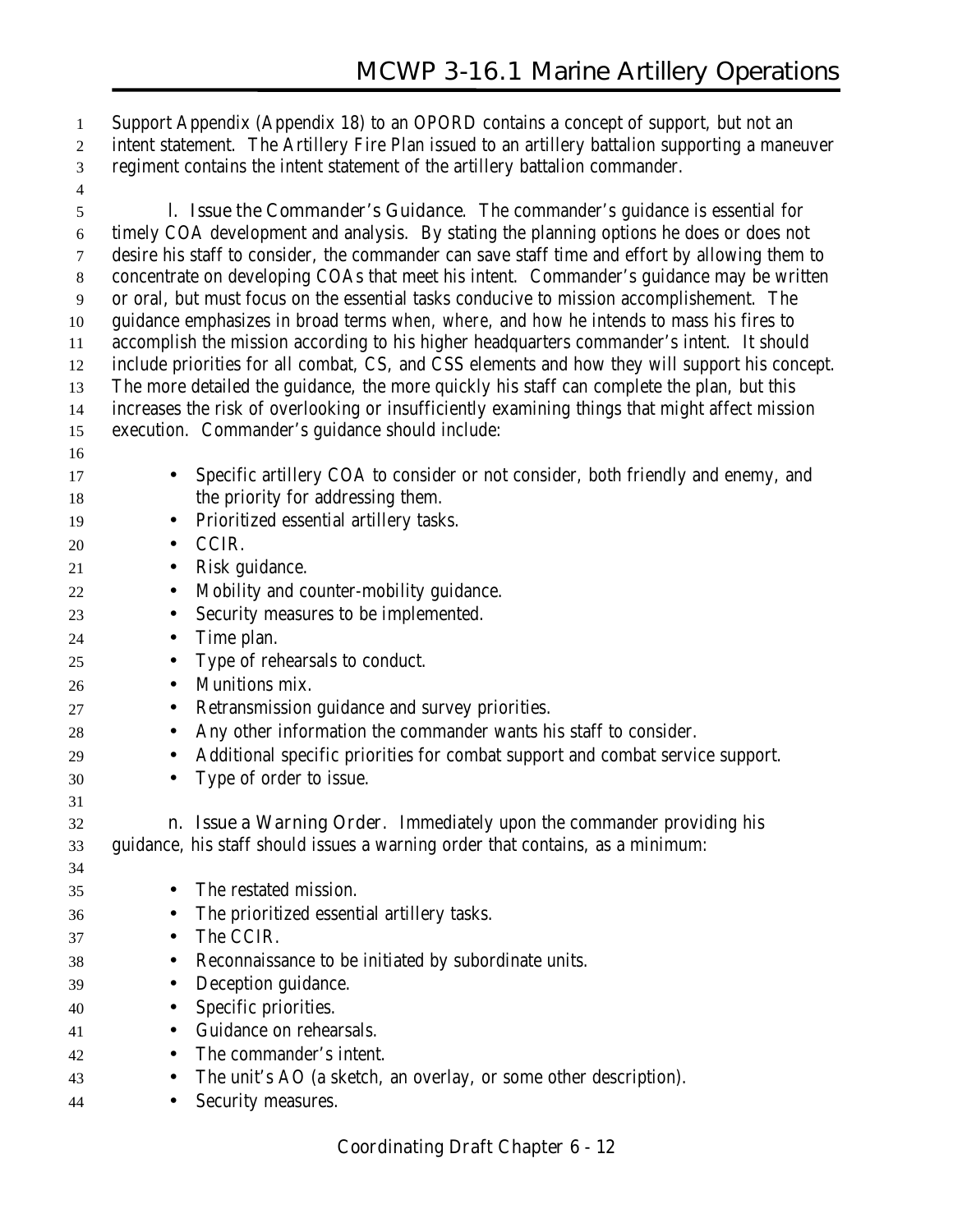- 1 Mobility and countermobility guidance.
- 2 The time plan.

 **o. Review Facts and Assumptions**. During the rest of the MCPP, the commander and his staff periodically review all available facts and assumptions. New facts may alter requirements and analysis of the mission. Assumptions may have become facts or may have become invalid. Whenever the facts or assumptions change, the commander and his staff must assess the impact of these changes on the plan and make necessary adjustments.

9

3

**NOTE:** Upon completion of mission analysis, the second warning order is issued to subordinate elements (See figure 6-12 for a graphic depiction of the orders process during mission analysis).

10



11

13

12 **Figure 6-7. Orders Process for Mission Analysis.**

14 *The mission analysis activities outlined above produce products that are vital inputs to all*

15 *subsequent steps in the MCPP. The only required outputs from mission analysis are the*

16 *artillery commander's outputs of restated mission*, *commander's intent, and commander's*

17 *guidance. Additional staff outputs are listed in figure 6-4.*

18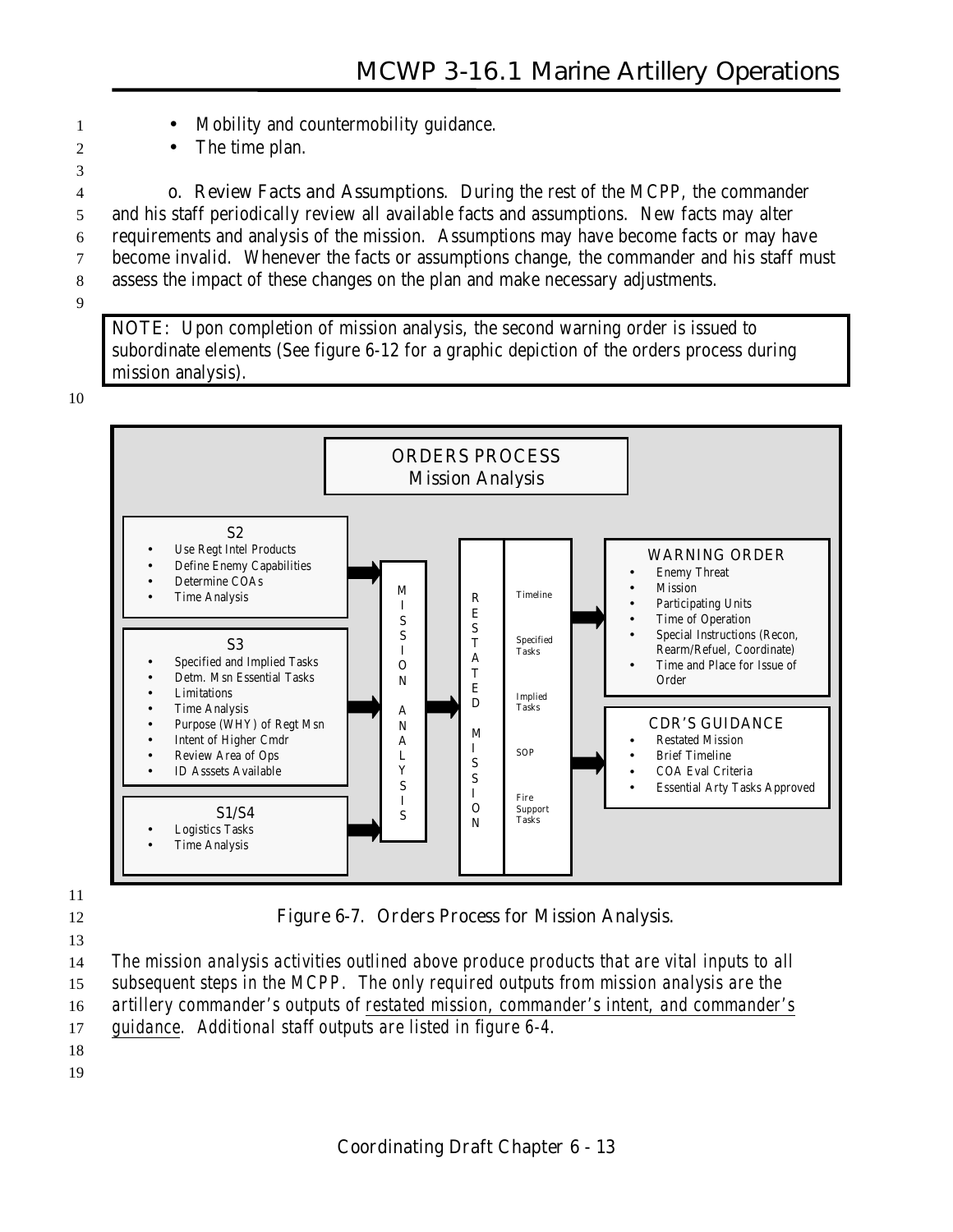#### 1 **6102. Course of Action Development**

2

3 *A course of action is a broadly stated, potential solution to an assigned mission. It must be*

4 *suitable, feasible, acceptable, distinguishable (when multiple COAs are developed) and*

5 *complete. The process of developing a COA is discussed in detail in MCWP 5-1, Marine*

6 *Corps Planning Process.*



7

8 **Figure 6-8. Course of Action Development.**

9

 The outputs from mission analysis (at a minimum include a restated mission, commander's intent, and commander's guidance) become the inputs for course of action development (see figure 6-13). A key tool for development of the artillery fire plan is the integration of essential artillery tasks and the maneuver commander's guidance for fire support (provided by the FSC) into the COA development. COA development, like mission analysis, requires the interaction of the entire staff. Members bring their expertise and the information developed during mission analysis to COA development. This information, with the addition of commander's intent and guidance, is the focal point for development of COAs.

18

19 During COA development, planners will use METT-T, threat versus friendly capabilities, and 20 essential artillery tasks to determine likely employment options to support maneuver elements. 21 Planners should consider two fundamental questions:

22

25

- 23 *What do I do to support maneuver elements?*
- 24 *How am I going to do it?*

26 Answering the question of "how" is the essence of COA development. The following

27 techniques assist the staff in developing courses of action: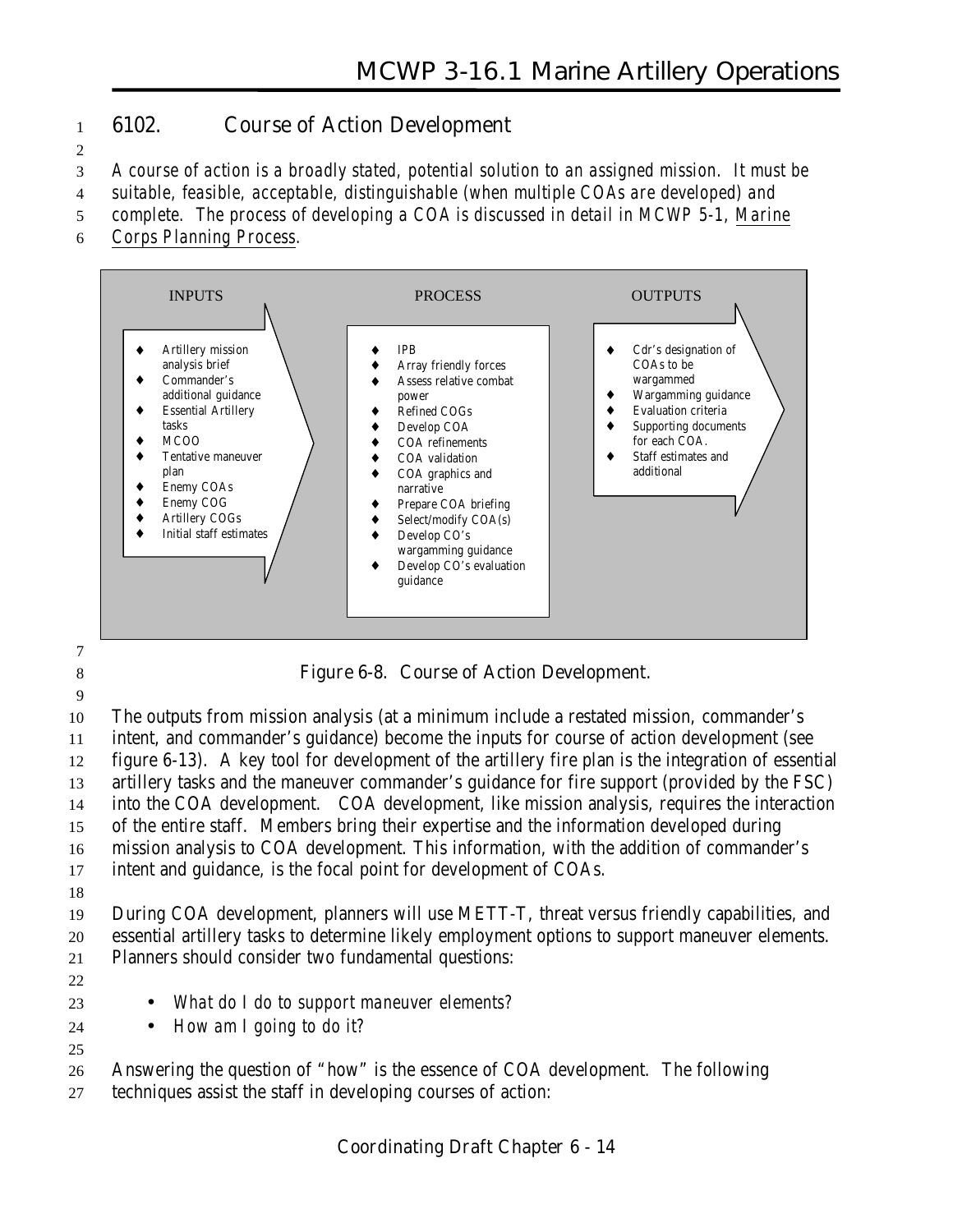**a. Intelligence Preparation of the Battlefield** (IPB). The S-3 should start COA development with analyzing the S-2's MCOO. This overlay will be placed under the maneuver operations graphics. High payoff targets or critical target areas by phase based on the high payoff target list, maneuver fire support plan, or by templating are plotted. The FDO will provide the quantities of the propellants available. Using the greatest percentage of propellant/shell mix available, the S-3 will determine optimal ranges to target that will dictate range fans used to determine position areas. This information is also given to the FSC so the maneuver commander knows the predominant ranges of his fire support assets.

 **b. Array Friendly Forces.** The intelligence officer will receive a SITEMP from the supported unit. This SITEMP will not address all the concerns of the artillery and must be refined to focus on fire support issues. The development of an "artillerized" SITEMP is discussed in detail in paragraph 6202d. The S-3 will use the SITEMP to deconflict positioning of firing units and supporting units (i.e., radar). Position areas are eliminated that are on likely threat avenues of approach, objectives, or chemical strike areas. The operations officer considers positioning units that will cause delivery problems for the threat. This may cause the enemy to execute high angle missions, which facilitates friendly target acquisition capabilities. 

 **c. Assess Relative Combat Power.** By determining strengths and weaknesses of enemy and friendly artillery, the staff can determine what assets are required to accomplish essential artillery tasks, what vulnerabilities exist, and how enemy artillery can influence friendly operations. The commander seeks to protect his weaknesses while exploiting the threat's vulnerabilities.

 **d. Refine Center of Gravity (COG) Analysis.** Based upon essential artillery tasks, information determined in the IPB process, and staff estimates, the COGs and critical vulnerabilities are refined and used to formulate COAs.

 **e. Develop Initial Courses of Action.** Artillery COAs should be developed for each maneuver COA. These artillery COAs should be based upon the essential artillery tasks derived from the essential fire support tasks of the maneuver warning or OPORD. If a course of action does not accomplish these tasks, then the COA is not suitable for further consideration. Within COA development, the operations officer should also consider factors such as HPTs and critical target areas, predominant propellant mix, fire support coordinating measures, radar zones, retrans sites, or any other measures that will influence support to maneuver elements.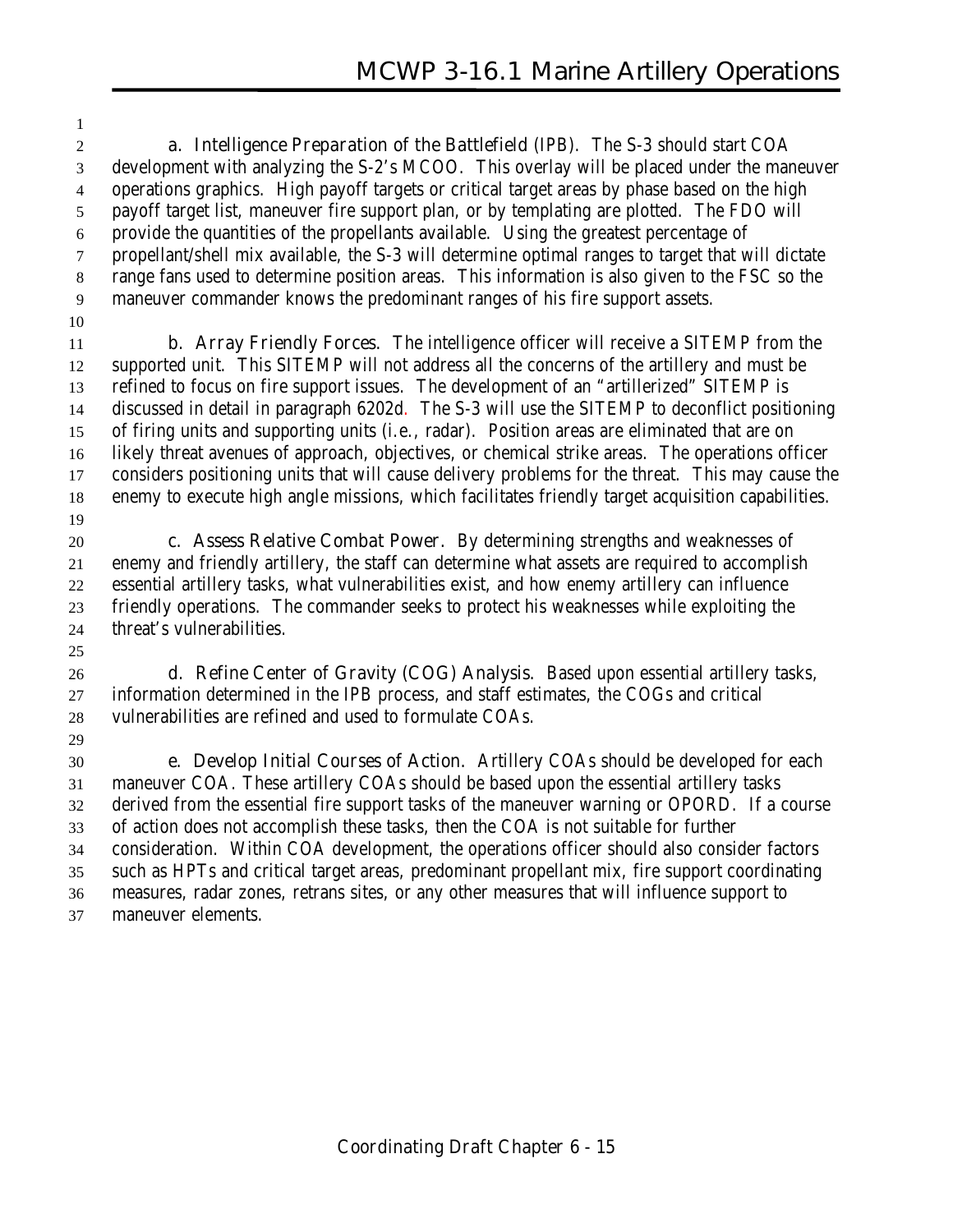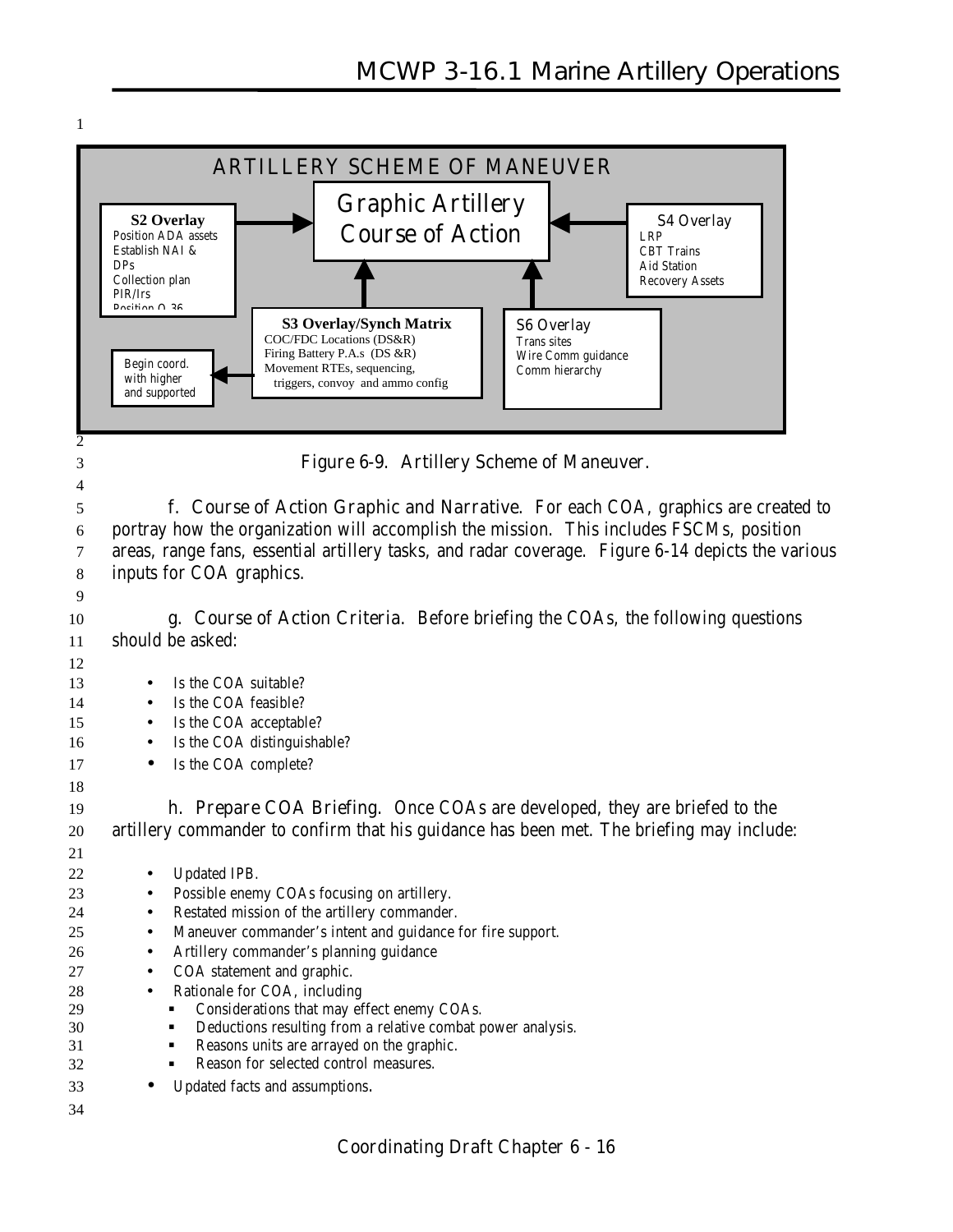**i. Select/Modify Courses of Action.** The commander will determine which COAs will be wargamed. He may give further guidance concerning evaluation criteria that will focus the wargaming effort.

 *COA development activities produce outputs that drive subsequent steps of MCPP. Required outputs of COA development are:*

 • *The commander's wargaming guidance. The commander may decide to give further guidance on the direction the staff will take the wargaming. This is based upon additional guidance received from higher or supported unit or his on his own judgement.*

- *Evaluation criteria. Before evaluating the COA, the end state must be understood in order to determine which COA best supports the commander's guidance and scheme of maneuver.*
- *Supporting documents for each COA. Graphics and overlays.*
- *Staff estimates and additional information. Special staff officers will help the primary staff by analyzing the COAs based upon their areas of expertise, indicating how they can best support the operation. Every member of the staff must determine force requirements for external support, the risks, and each COAs strength and weakness.*
- 

# **6103. Course of Action Wargaming**

 *Wargaming is a detailed analysis of the courses of action prepared by the staff. It is an attempt to visualize the flow of a battle. The process considers friendly dispositions, strengths, and weaknesses; enemy assets and probable COAs (likely and most dangerous); and characteristics of the area of operations. It focuses the staff's attention on each phase of the operation in a logical sequence. Wargaming is the most valuable step during the orders process but is time consuming. During this period the commander and staff may change an*

*existing COA or develop new COA after identifying unforeseen critical events, tasks,*

*requirements, or problems. While wargaming courses of action do not forget the following:*

#### • *Remain objective.*

- *Accurately record advantages and disadvantages.*
- *Continually assess feasibility, acceptability, and suitability.*
- *Avoid premature conclusions.*
- *Avoid COA comparison.*
- *Identify possible branches and potential sequels for further planning.*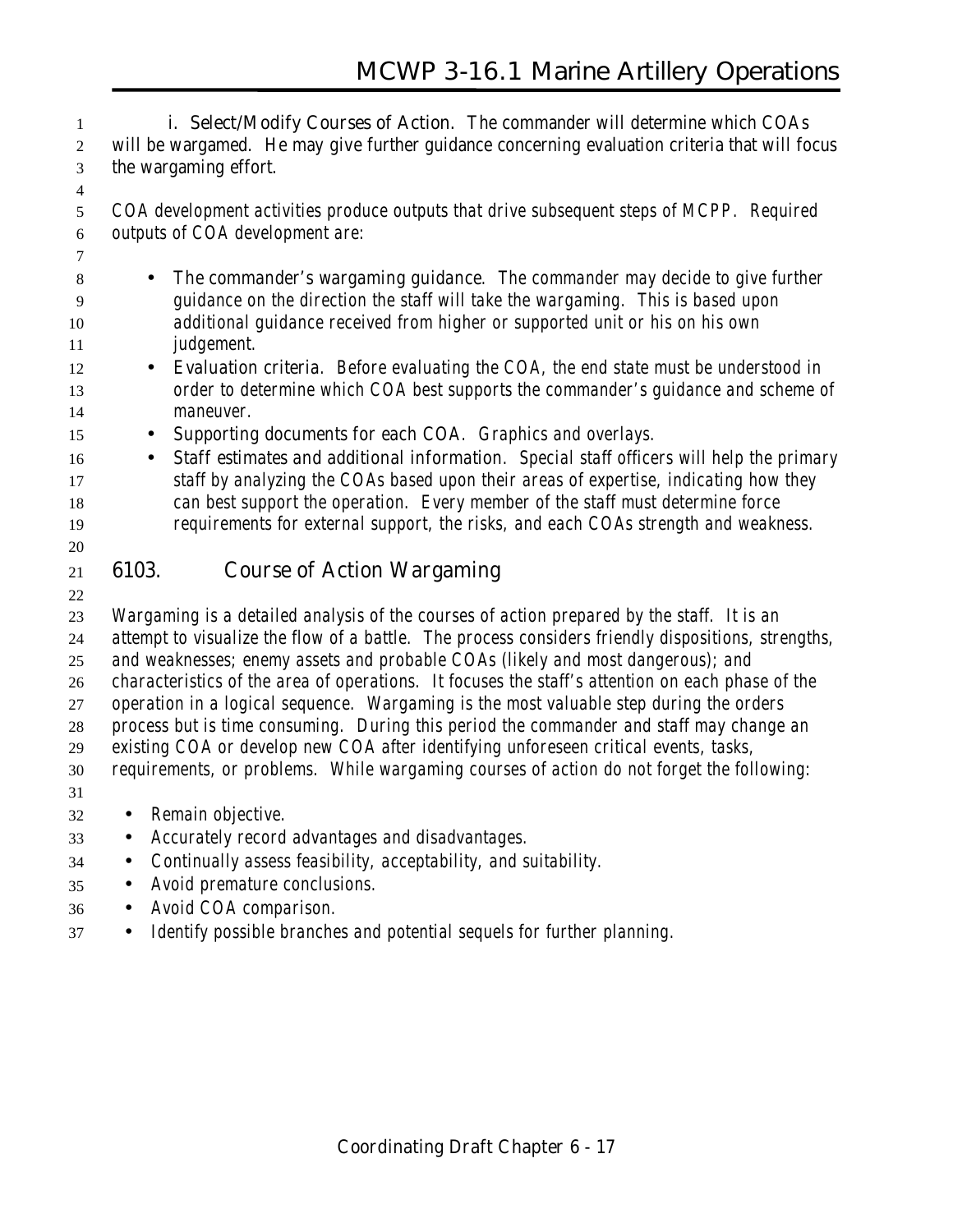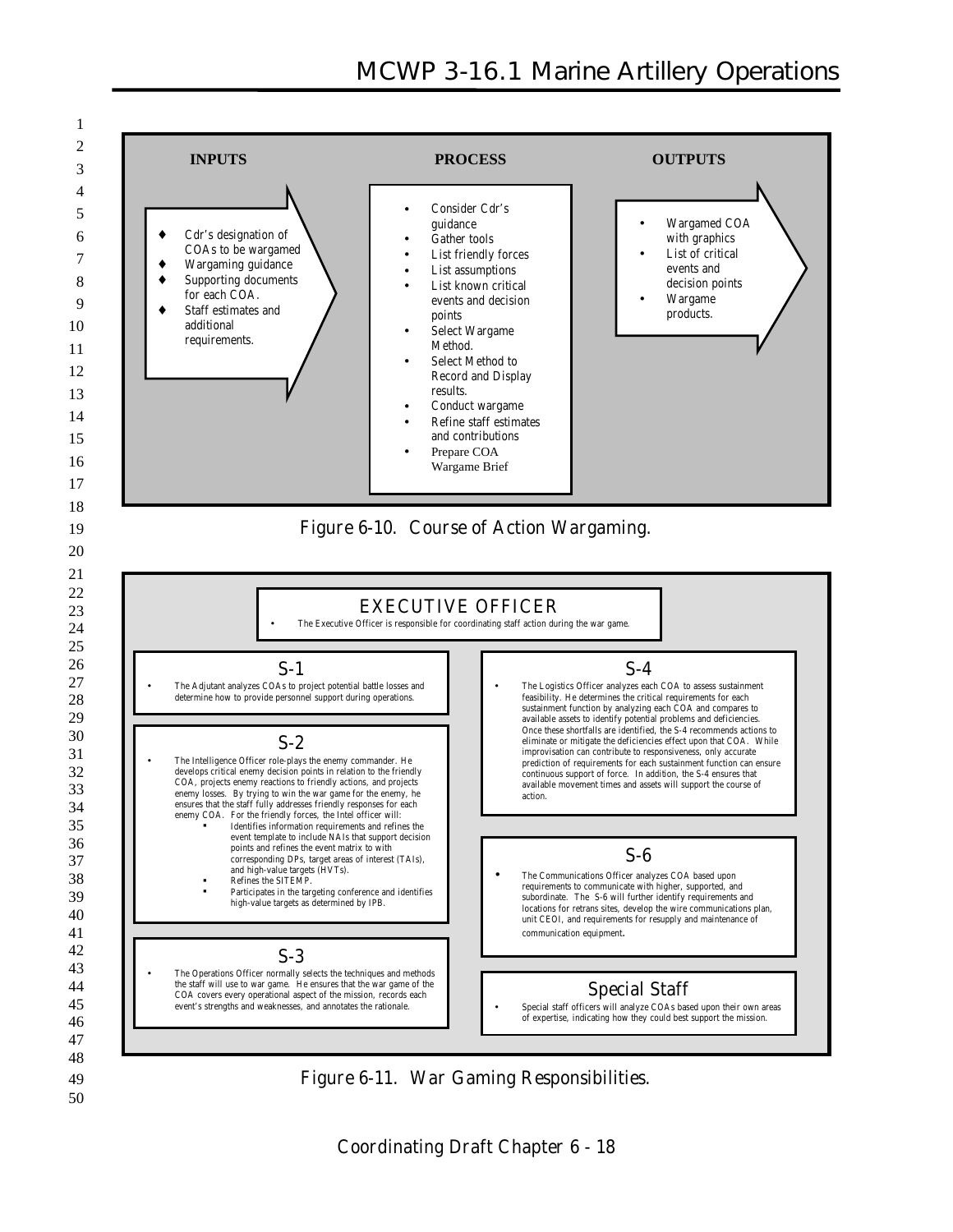From COA development outputs, the staff will take important information in order to begin the war gaming process. This information includes the COA chosen by the commander to be war gamed, any additional guidance the commander may have for war gaming, estimates and requirements that the staff has to support the COAs (see figure 6-16). Responsibilities of the staff during war gaming are outlined in figure 6-17. The war gaming methodology can be described utilizing the following ten step process:

**a. Consider the Commander's War Gaming Guidance and Evaluation Criteria.**

 The commander will assess the time available at the conclusion of COA development. The degree to which a COA achieves the essential artillery tasks allows the commander to decide which COA is optimal based upon the time, space, and resources available. His evaluation criteria will address specific issues/questions that the commander wants his staff to determine during the conduct of the war game, however the focus will be to determine if the essential artillery tasks can be realistically accomplish by the COA. The commander should take into account the options and capabilities of the threat commander and yet be mindful of his own vulnerabilities when developing his war gaming guidance.

 **b. Gather the Tools**. At the beginning of war gaming the staff should have the following information available.

- 
- Approved mission statement.
- Commander's intent and planning guidance.
- Maneuver commander's intent for fires and scheme of maneuver.
- Assumptions.
- Constraints and restraints. To include ammuntion available and communication ranges.
- CCIRs.
- Maps covering the entire area of operations.
- Friendly force list.
- Enemy order of battle.
- MCOO with weather and terrain analysis and probable position areas.
- Current and projected enemy situation overlays.
- Current and projected friendly situation overlays.
- Enemy SITEMP for each COA.
- Enemy event template.
- In addition the staff should have the following information from COA development:
- 

- Assessment of relative combat power. Specifically, the enemy's indirect fire support assets and counterfire ability.
- COAs
- Graphics and narratives.
- Decision support matrix/template.
- War game rules.
- Recording tools (synchronization and COA development matrices).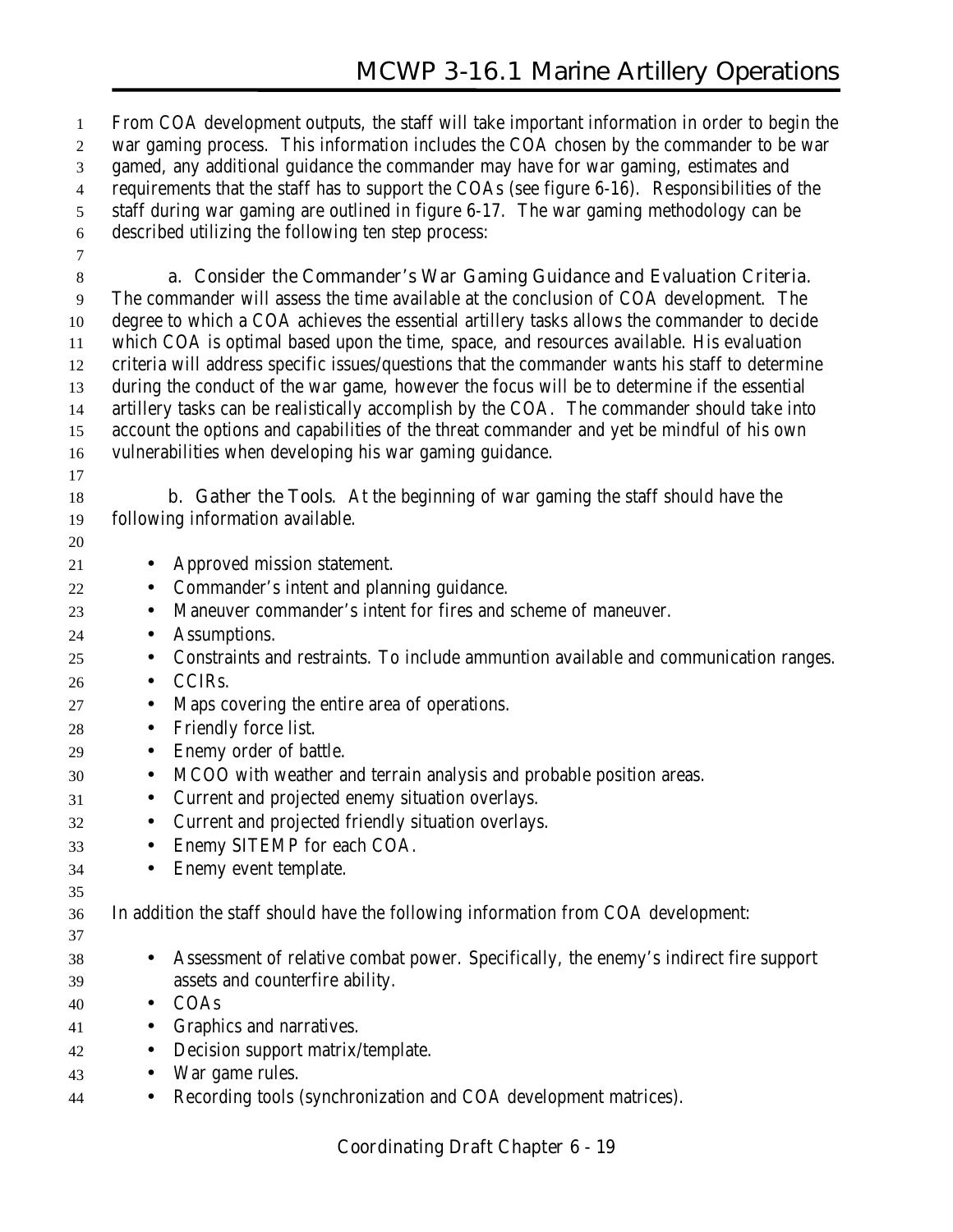**c. List Friendly Force List.** List all friendly forces arrayed on the battlefield.

 **d. List Assumptions.** The staff reviews previous assumptions to determine if they are still valid or have changed. The staff will have to brief the commander how these assumptions influenced the outcome of the war game.

 **e. List and Graphically Display Known Critical Events and Decision Points.** From the IPB products developed during mission analysis, a decision support template is used to relate the event template with decision points that are significant to the artillery unit. The event template overlays the operations graphics to depict time phase lines (TPL) on the battlefield (paragraphs 6005b (8) and 6005b(8)(b) have a detailed discussion of event template/TPL refinement). The operations officer will list essential artillery tasks, which may include massing missions, special munitions missions, unit movement, survey emplacement, etc. The DST does not dictate decisions to the operations officer but identifies critical events and threat activities relative to time and location that may require tactical decisions. 

 **f. Select the War Game Method.** The four methods used are: sequence of essential tasks, avenue in depth, belt, and box. See MCWP 5-1, *Marine Corps Planning Process* for a detailed discussion of each technique.

 **g. Select Method to Record and Display Results.** One method for recording the results is the synchronization matrix (see figure 6-18). It allows the staff to synchronize the COA across time and space in relation to the enemy COA. An advantage of this method is that it can be readily translated into a graphic decision-making product. The first entry is time or phase of the operation. The second entry is the most likely enemy action as determined by the S-2. The third entry is the decision point for the friendly COA. The remainder of the matrix is developed around selected functional areas or major subordinate commands.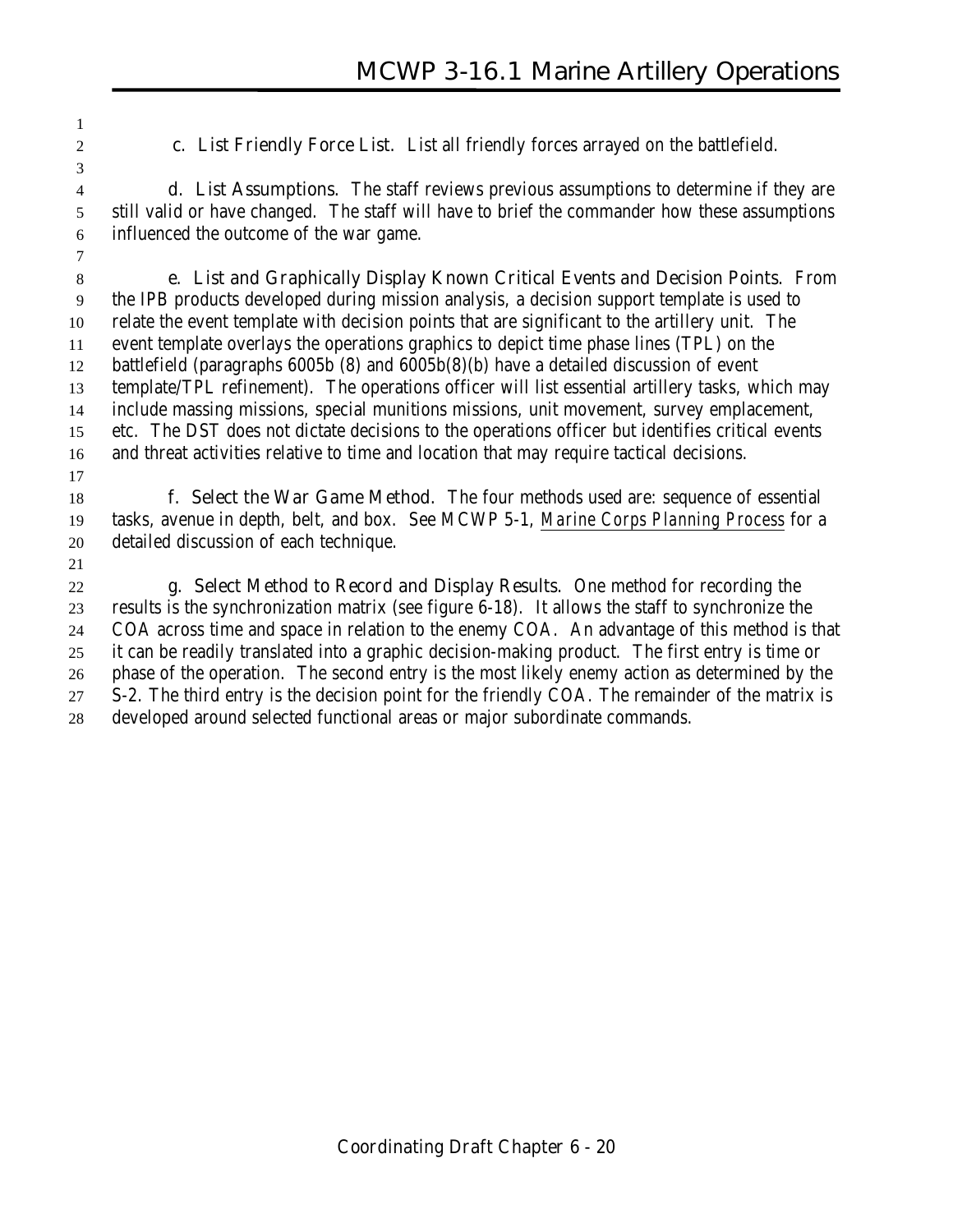3

5

|          | <b>Critical Event or</b><br><b>Time</b> |  |  |  |
|----------|-----------------------------------------|--|--|--|
|          | <b>Friendly action</b>                  |  |  |  |
|          | <b>Enemy reaction</b>                   |  |  |  |
|          | Friendly<br>counteraction               |  |  |  |
|          | <b>Decision point</b>                   |  |  |  |
|          | <b>NAI</b>                              |  |  |  |
| Intel    | <b>TAI</b>                              |  |  |  |
|          | Collect                                 |  |  |  |
|          | Move                                    |  |  |  |
|          | PoF                                     |  |  |  |
|          | <b>Priority Tgt</b>                     |  |  |  |
|          | Survey                                  |  |  |  |
| Arty Ops | Radar                                   |  |  |  |
|          | Met                                     |  |  |  |
|          | Subord. Tasks                           |  |  |  |
|          | and purpose                             |  |  |  |
|          |                                         |  |  |  |
|          |                                         |  |  |  |
|          | M/CM/S                                  |  |  |  |
|          | NBC                                     |  |  |  |
| Spt Ops  | CSS                                     |  |  |  |
|          | C2                                      |  |  |  |
|          | Risk                                    |  |  |  |
|          | <b>External Coord</b>                   |  |  |  |
|          | <b>Notes</b>                            |  |  |  |

#### 4 **h. War game the battle**

 • War game each essential artillery task. The intelligence officer will discuss the timing of the battle off the TPL, the operations officer addresses essential fire support tasks, and the FDO briefs mission execution times (TOF, shift times, first round to last).

 • War game the fire plans to make sure they are executable and support the fire support plan. The S-2 describes what the enemy is doing and their rate of march, the S-3 adds the type of target, artillery impact area (front, rear, center of formation), and the number of rounds and volleys required. The FDO then states whether or not units are laid on the target, who will fire, shift time required, TOF, and total time. It is critical to use honest times based upon the unit's level of experience and not just standard MCCRE times. Using this information and the TPL, place a decision point (star) on the operations graphics that represents the final time that the artillery can attain its greatest effects upon the enemy located at that point. Decision points in the forward battle area may not be observable by organic assets. These decision points should correspond to a trigger point of the supported unit who is watching the decision point. As the S-2 identifies threat forces at or near decision points, the S-3/FDO is alerted and expects calls for fire for the target tied to the decision point.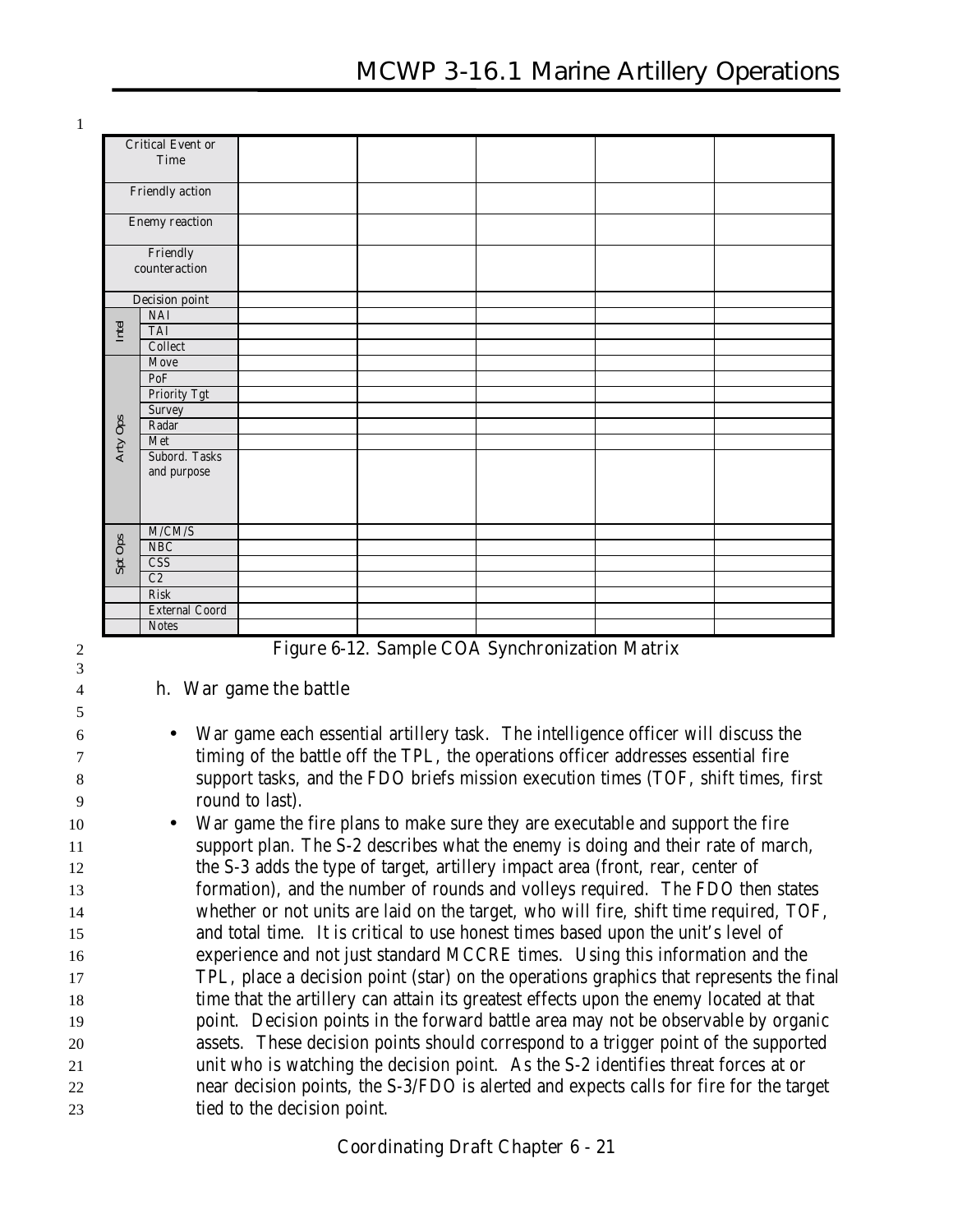1 • Use the DST to determine decision points for other critical events such as unit 2 movements, special munitions missions, radar queing times, logistics operations, 3 etc.

5 **i. Refine staff estimates and contributions.** Once the war game is complete and the 6 results annotated, the staff refines their estimates and contributions. Examples of contributions 7 are listed in figure 6-19.



10

4

8

9 **Figure 6-13. Staff Contributions to War Gaming.**

11 **j. Prepare COA War game brief.** Upon completion of the COA wargaming, the staff 12 will brief the commander on the advantages and disadvantages of the COA and any suggested 13 modifications.

14

 *Once war gaming is complete and the staff briefs the commander on the results, the staff will then take, at a minimum, the war gamed COA and graphics, list of critical events and decision points, and information on the commander's evaluation criteria to be used in follow-on steps.* 18

19

# 20 **6104. Course of Action Comparison and Decision**

21

22 Once war gaming is complete, each of the war gamed COAs are now compared against each 23 other to determine which COA will be chosen to execute. The staff will use the COA 24 graphics, critical events and decision points, the commander's evaluation criteria, and other

25 information such as staff estimates to aid them in recommending the best course of action (see

26 figure 6-20).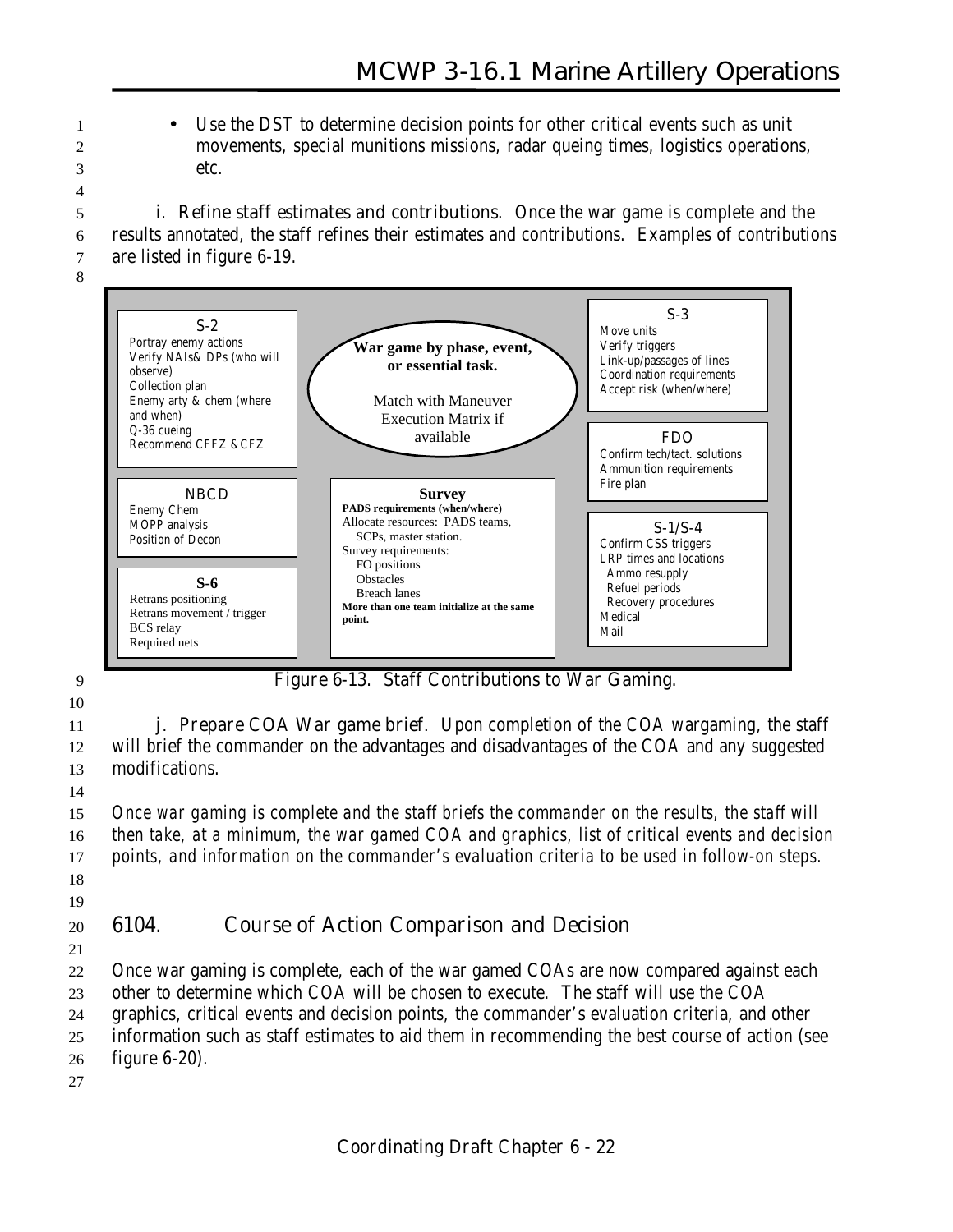

1 **Figure 6-14. Course of Action Comparison and Decision.**

 **a. Course of Action Evaluation**. During this phase, each COA is evaluated against the commander's evaluation criteria. Advantages and disadvantages are discussed and recorded. A matrix (example in figure 6-21.) can be used to assist the staff in making their recommendations for a particular COA.

7

2

| <b>COA Comparison</b><br><b>Advantages and Disadvantages</b> |                                                                 |                                                   |                                                                                |  |
|--------------------------------------------------------------|-----------------------------------------------------------------|---------------------------------------------------|--------------------------------------------------------------------------------|--|
|                                                              | COA 1                                                           | COA2                                              | COA <sub>3</sub>                                                               |  |
| <b>Advantages</b>                                            | RISK – Best limiting of<br>risk                                 | COUNTER-FIRE -<br>Simplicity                      | <b>MSN/TASKS - Best</b><br>means of accomplishing<br>essential artillery tasks |  |
| <b>Disadvantages</b>                                         | FIRES - Essential<br>artillery tasks difficult to<br>accomplish | $C2$ – Difficult to control<br>due to mobile plan | RISK - accepts most<br>risk.                                                   |  |

9

8 **Figure 6-15. Advantages and Disadvantages Matrix.**

 **b. Course of Action Comparison.** The staff ranks each COA with respect to advantages and disadvantages in addition to evaluation criteria such as: mission accomplishment, essential artillery tasks, and battlespace functions. These ranks are totaled and compared. This comparison gives the commander the information that he needs to make a sound decision. However, these rankings may be more subjective than objective numbers indicate. The commander and staff must examine the matrix for sensitivity. For example, one course of action may be determined to be the "best," however, it may not be supportable by one of the battlespace functions (logistically, communications, etc.). The commander must take this into account and determine if additional support is required or the COA must be adjusted or thrown out. Figure 6-22 below is an example of a comparison matrix.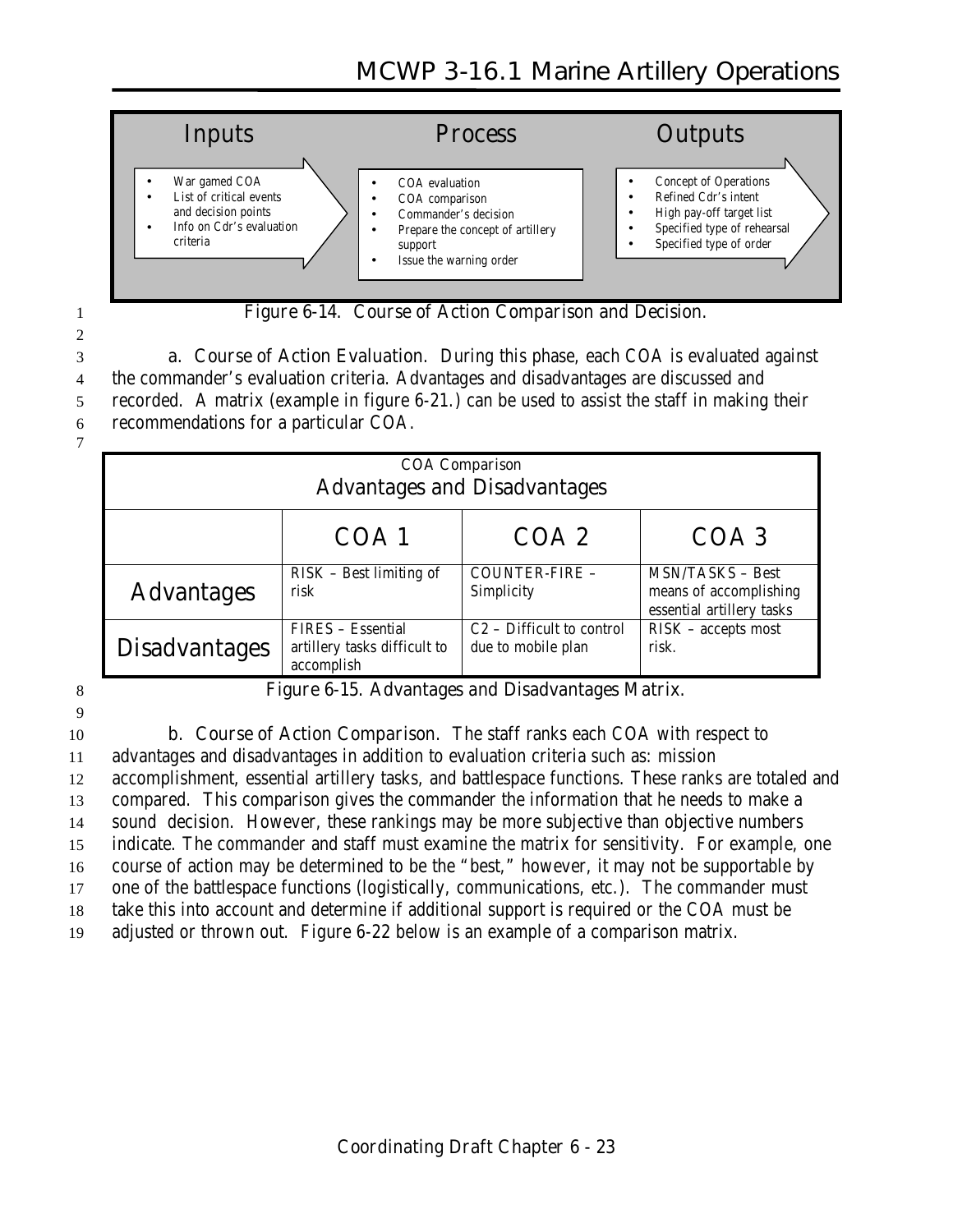| <b>CRITERIA</b>                                | COA <sub>1</sub> | COA <sub>2</sub> | COA <sub>3</sub> |
|------------------------------------------------|------------------|------------------|------------------|
| <b>Intelligence</b>                            |                  |                  |                  |
| <b>Force Protection</b>                        | ົ                |                  | 3                |
| <b>Maneuver</b>                                | ດ                |                  | റ                |
| <b>Decisive action</b>                         | ი                | 2                |                  |
| <b>Simplicity</b>                              | ი                | 2                |                  |
| Movement - number and length                   | ດ                | 3                |                  |
| Mission/Fires - accomplish essential artillery | ი                | 2                |                  |
| tasks                                          |                  |                  |                  |
| <b>Counterfire</b>                             |                  | 3                | 2                |
| <b>Command and Control - Retrans crit.</b>     | ດ                | 3                |                  |
| <b>CSS</b> supportability                      | 3                | 2                |                  |
| <b>Other</b>                                   | ດ                |                  | 3                |
| <b>TOTAL</b>                                   | 26               | 22               | 18               |

**Figure 6-16. Comparison Matrix.**

 **c. Commander's Decision**. The staff will compile the information from the comparison matrices and then briefs the commander. Upon selecting a COA, the commander will review the COA to determine if it must be modified or combined with elements of different COA to mitigate disadvantages. He reviews the mission statement and may refine his commander's intent. He then issues any additional guidance on priorities for CSS (particularly for resources he needs to preserve his freedom of action and to ensure continuous service support).

 **d. Prepare Concept of Artillery Support**. The staff now prepares the framework for the orders process. The concept of artillery support is a general description of how the artillery will support maneuver forces and a generic organization for combat. The concept of artillery support normally includes graphics and a narrative.

 **e. Issue the warning order**. Once the concept of artillery support is complete, the commander should issue a warning order to allow his subordinate commanders to perform concurrent planning.

 *Once a course of action is chosen and the concept of artillery support is completed, the staff will turn to completing the orders process using this concept of artillery support, a refined commander's intent, high pay-off target list, and additional information such as: updated IPB, decision support tools, updated CCIRs, staff estimates, synchronization matrix, and the*

 *warning order. The commander will also determine the type of order written and his timeline for rehearsals.*

## **6105. Orders Development**

Based on the commander's decision and final guidance, the staff refines the COA and

- completes the plan and prepares to issue the Artillery Fire Plan. The COA statement and
- graphics become the basis for the concept of artillery support and the operations overlay. The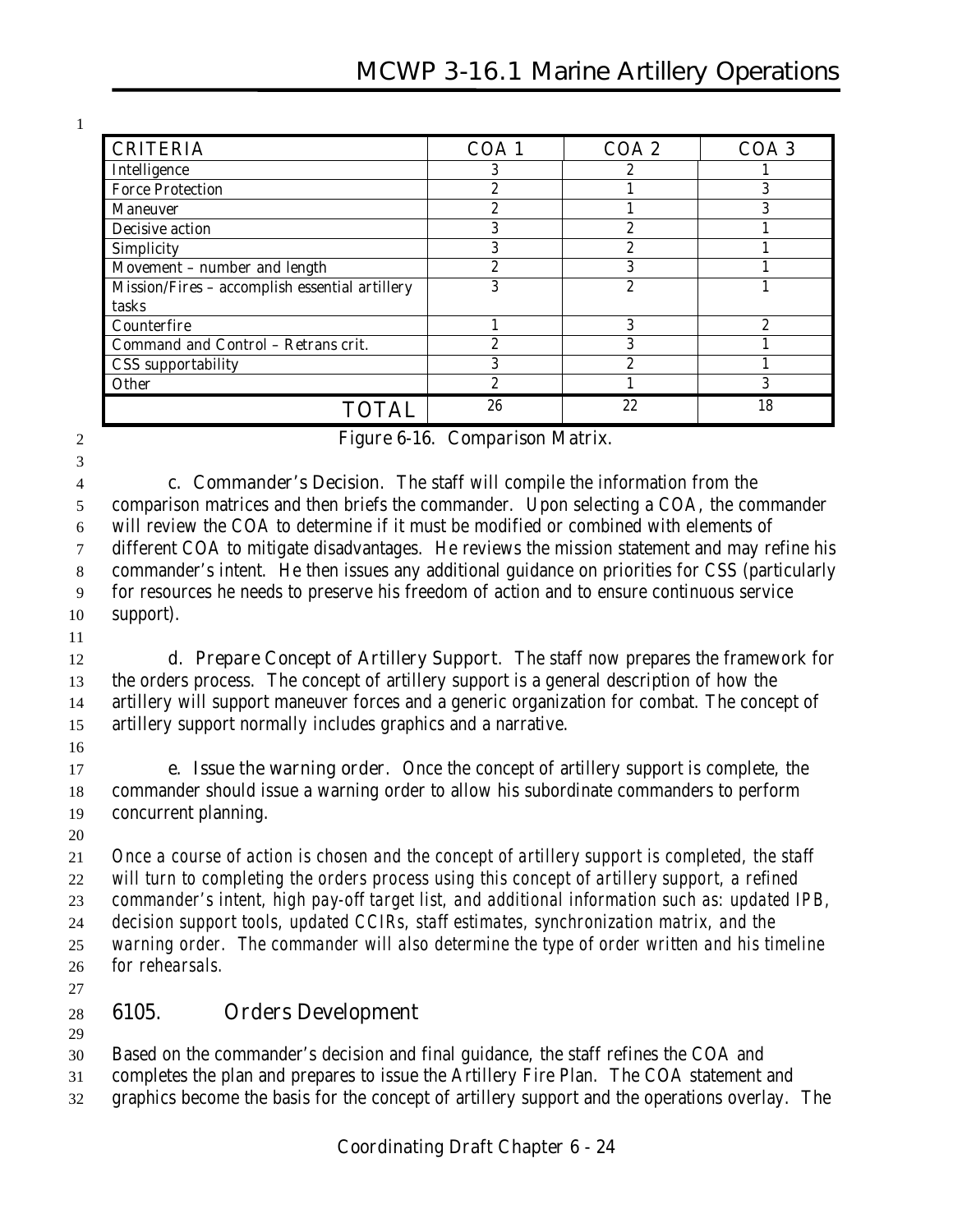- 1 concept of artillery support is the commander's clear concise statement of where, when, and
- 2 how he intends to concentrate combat power to accomplish the essential artillery tasks from the
- 3 supported units fire support plan. Orders and plans must provide all necessary information
- 4 subordinates require for execution, but without unnecessary constraints that would inhibit
- 5 subordinate initiative. Prior to issuing the order, the commander will review the order to
- 6 ensure that it meets his commander's intent.





8 **Figure 6-17. Orders Development.**

9 The executive officer coordinates the staff to assist the operations officer in developing the order. The XO will dictate, from guidance of the CO, the format of the order, set and enforce timelines, and determine which enclosures will be published and by which staff section (see figure 6-24 for an example format of the Artillery Fire Plan brief).

14

16

19

#### 15 **a. Preparation of the Order or Plan**

17 **(1) Situation**: Expands upon higher or supported unit OPORD/fire support 18 appendix situation. Focus on fire support issues and assets.

- 20 **Enemy forces**: Address the number, type, and capabilities of the enemy fire 21 support assets to include expected number of air sorties. Describe any ground or 22 air threats to subordinate units. Identify the enemy COG or critical 23 vulnerabilities. 24 • **Friendly forces**: Contains the missions of higher artillery HQ or supported 25 maneuver unit. Missions of adjacent and supporting are also included. State the 26 maneuver commander's intent for fires if DS or the higher artillery commander's 27 intent if GS or GS/R.
- 28 **Attachments and Detachments**: if any, describe when and how long this is 29 effective and for whom.
- 30 **Assumptions**: List any additional assumptions not in higher or supported 31 orders.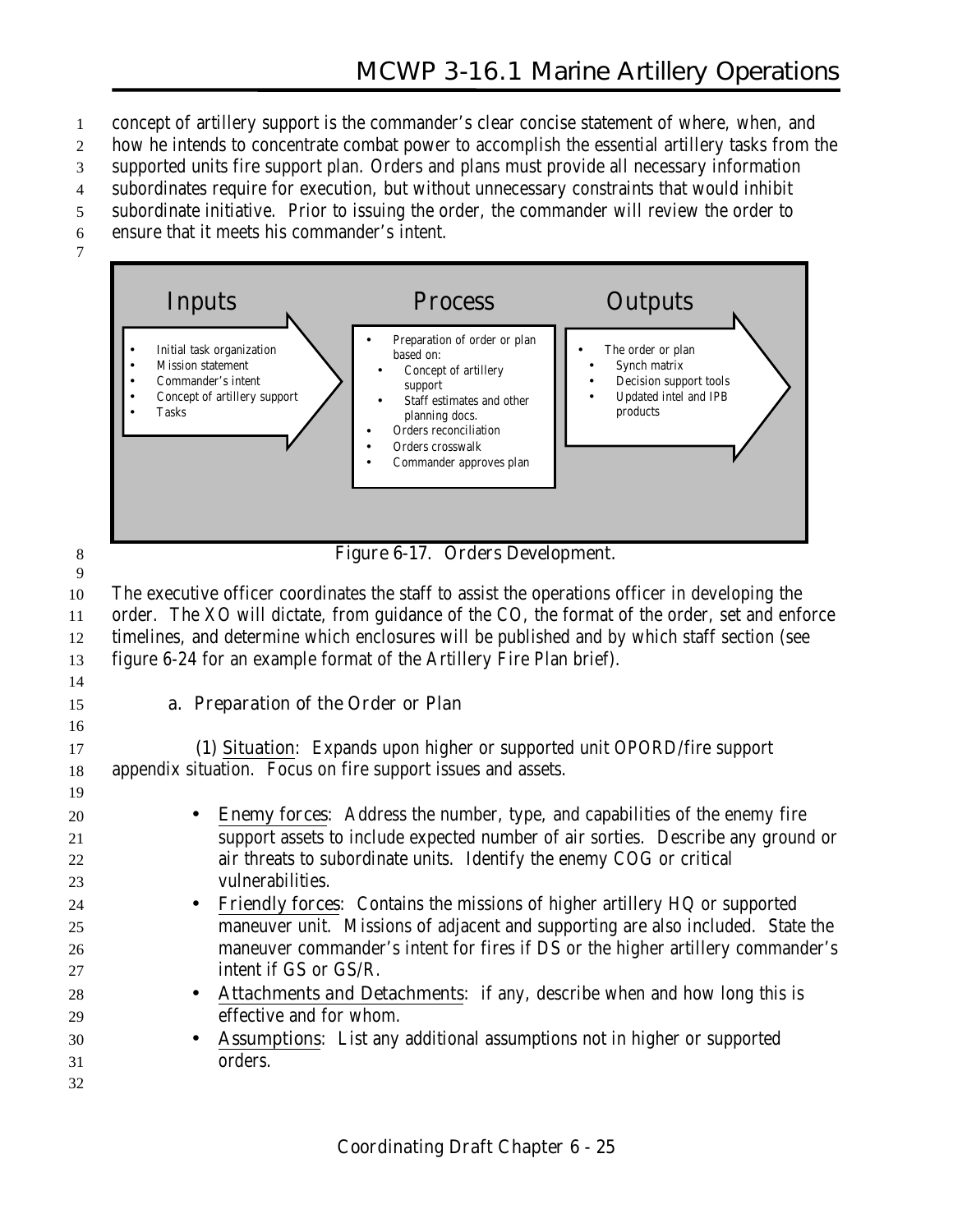**(2) Mission**: The mission statement is a concise statement of what the artillery is to accomplish. If there are any reinforcing units, include them in you mission statement. **(3) Execution** • **Commander's Intent**: Artillery commander's intent. This is where he briefly describes essential artillery tasks, what he sees as the friendly and enemy COG, and his desired end state with respect to the relationship among the force as a whole, the enemy, and terrain. • **Concept of artillery support**: This is the commander's visualization of artillery support for the operation, by phase or essential artillery task, to the desired end state. It is written in sufficient detail to enable appropriate action by subordinate units in the absence of more specific instructions. This paragraph should tie in 14 the concept of fires with the supported unit's scheme of maneuver. • **Organization for combat**: This is a clear statement of organization for combat and tactical missions assigned to subordinate units. "On order" and "be prepared to" missions are included in this paragraph. • **Tasks to subordinate units**: These instructions detail specific tasks assigned to batteries, including specific essential artillery tasks. These should be by battery or reinforcing unit, by phase. • **Coordinating instructions**: As the last paragraph of the "execution' paragraph, it includes instructions and details that pertain to two or more subordinate elements. Some of these instructions may be developed into enclosures to the artillery fire plan. This sub-paragraph may address the following: • Target Acquisition • Liaison Requirements • Survey • Schedules/Programs of Fire • Automated Fire Control • PIR • HPTL • Ammunition Restrictions • Attack Guidance Matrix • Antifratricide Measures • NBC Defense/MOPP Level • Checkpoints MET • Rehearsal Times **(4) Admin and logistics**: • **Administration**: Times, location, and format of personnel accountability and strength reports are detailed. • **Logistics**: This paragraph describes how the artillery unit will logistically support itself in the accomplishment of the mission. Ammunition resupply, maintenance procedures, location of field and combat trains, deployment of the unit's aid station. Procedures to request logistics support is described.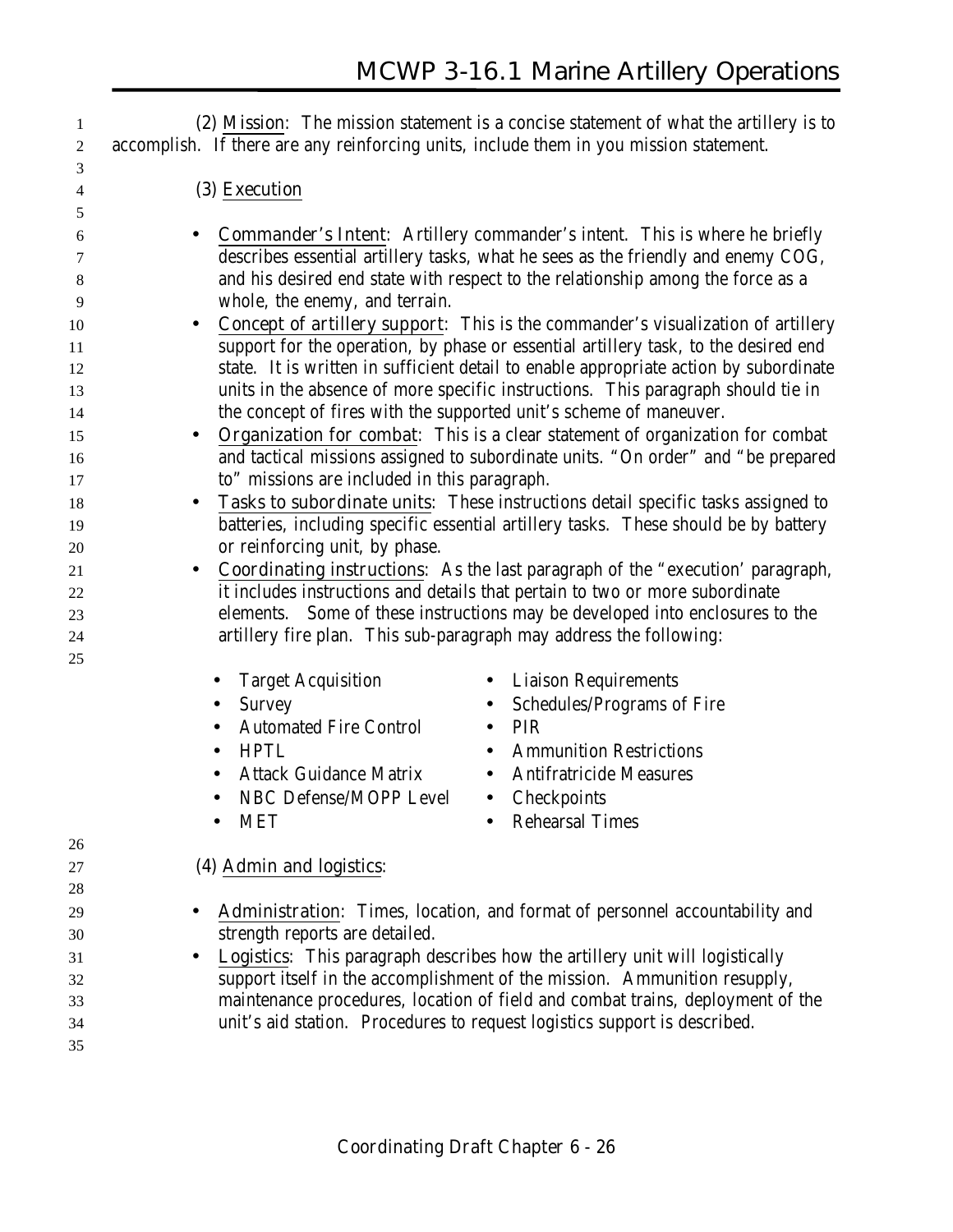#### 1 **(5) Command and Signal**:

- 3 **Command**: This sub-paragraph lists the locations of unit CPs/COCs, location of 4 the commander, and succession of both fire direction responsibility and 5 command.
- 6 **Signal**: Includes the updated CEOI, wire plan, special signal instructions, 7 retrans locations and priority, and digital subscriber tables. This section will 8 also describe specified uses of pyrotechnics for signalling and the challenge and 9 password.
	- **1. S-3** Map Orientation **2. S-2** – Intel Estimate **a**. Terrain Analysis • MCOO • KOCOA **b**. Weather Analysis **Forecast** • Light Data/NVG Windows • Effects on friendly/enemy **c**. Threat Evaluation • Enemy Order of Battle **Maneuver Forces Artillery** • Enemy Most Likely COA • Enemy Most Dangerous COA **Enemy Timelines** • Artillery Range Fans • CCIR **3. S-3** – Friendly Situation • Higher's Mission • Higher Commander's Intent • Higher's Concept of Operations Priority of Fires **4. S-3** – Unit's Mission **5. S-3, S-2, FDO** – Unit's Concept for Fire Support • Tasks to Subordinate Units • Smoke Missions and alternate • FASCAM Missions and alternate • CPHD Missions and alternate • Counterfire Plan • Reinforcing Unit • Movement Plan and Triggers Position Areas • Reinforcing Unit's Position Areas **6. FDO** – Scheme of Fires/Target Responsibilities • Fire Order Standards • Ammo Requirements **MET Status** • Digital Device Status **7. Survey Officer** – Survey Plan **Priorities** Link Up Points • Hand Off Instructions **Frequencies** MOPP Level **9. S-2** – Target Acquisition Radar Location • Radar Zones Ration Cycle **12. S-4** – Ammunition Plan • PLS Locations PLS Configurations • Resupply Triggers • COC Location • Retrans Locations **15. S-3** – Review Timeline • Time Sync

# SIMO Station Location **8. NBCD Officer** – NBCD Plan • Anticipated Enemy Use • Decon Sites and Priorities • Movement Plan and Triggers **10. S-4** – Concept of Logistics Report • Location of Combat and Field Trains • Anticipated Replacement Flow Special Considerations **11. Surgeon** – Medical Plan Aid Station Locations **13. S-6** – Communications Plan • COC Movement Plan and Triggers

• Retrans Priorities and Procedures

**14. S-3** – Significant Coordinating Instructions

- Directed Rehearsals/Status
- Rehearsal Time and Location

**16. Commander** – Guidance and Remarks

10 **Figure 6-18. Example Artillery Fire Plan Briefing Format.**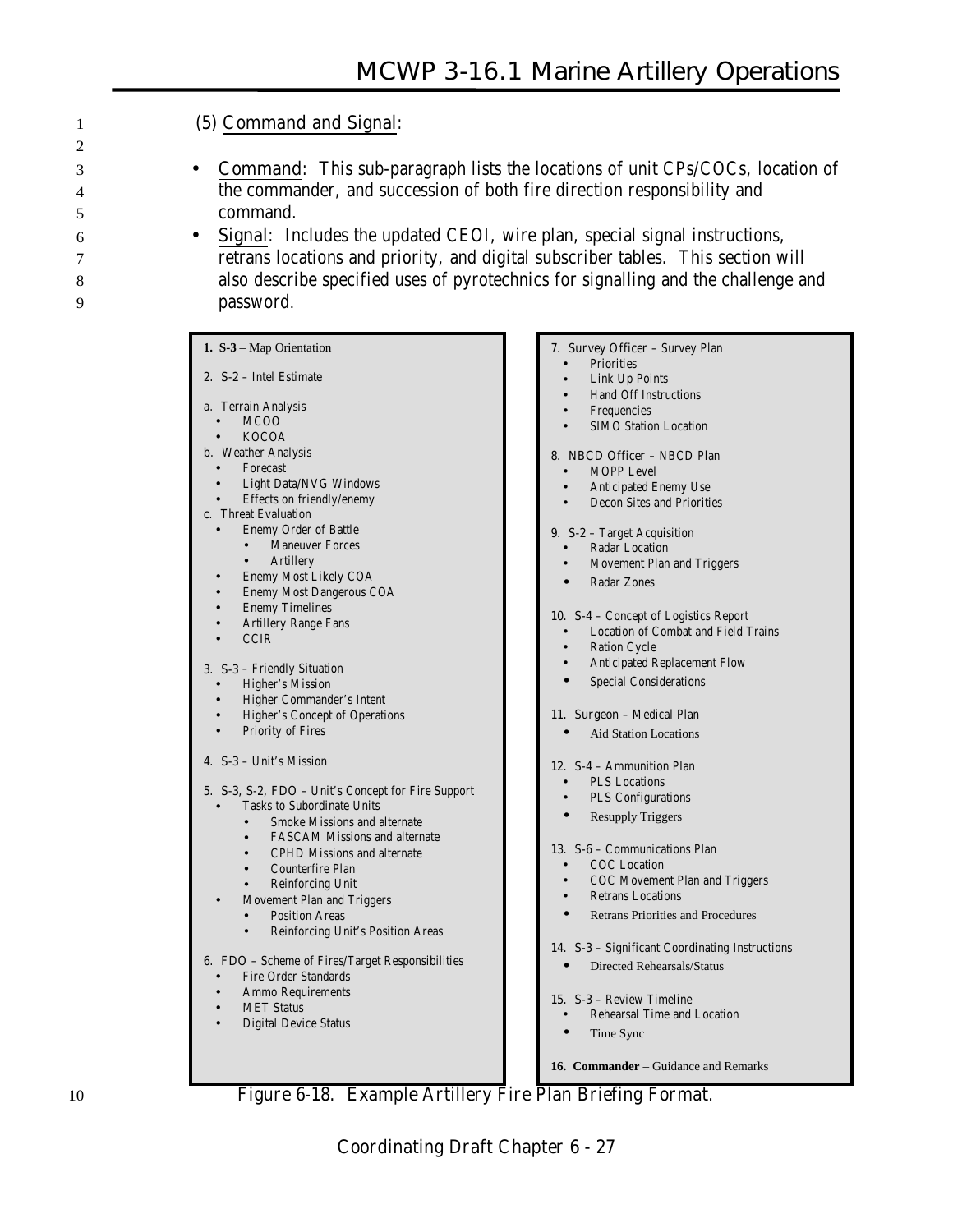**b. Orders Reconciliation.** This is an internal process that the staff uses to ensure that the basic order and all enclosures are complete and in agreement. It identifies discrepancies or gaps that the staff must correct. In particular, the staff compares the commander's intent, mission, and CCIRs against the concept of artillery support and supporting concepts.

 **c. Orders Crosswalk.** The staff compares the order with the orders of higher, adjacent, and supported commanders. This helps achieve unity of effort and ensure that the higher commander's intent is met.

 **d. Commander's Approval of Order or Plan.** The final action taken is the approval of the order by the commander.

 *The actual output of this process is the operations order or plan that will be executed. Along with the order is all the supporting documentation such as overlays, matrices, and enclosures.* 

#### **6106. Transition**

 Transition ensures the successful shift from planning to execution. It is meant to enhance the situational awareness of those who will execute the order, maintains the intent of the concept of artillery support, promotes unity of effort, and generates tempo. Transition is a continual process that requires a free flow of information between the commander, staff, and subordinate elements by all means available. The basis for the transition is the approved operations order or plan, along with products of continuing staff action such as updated IPB or synchronization matrices (see figure 6-24).

 



 **a. The orders brief**. The transition begins with issuing the order to subordinate commanders. This can be by written, matrix, or verbal order depending upon time available.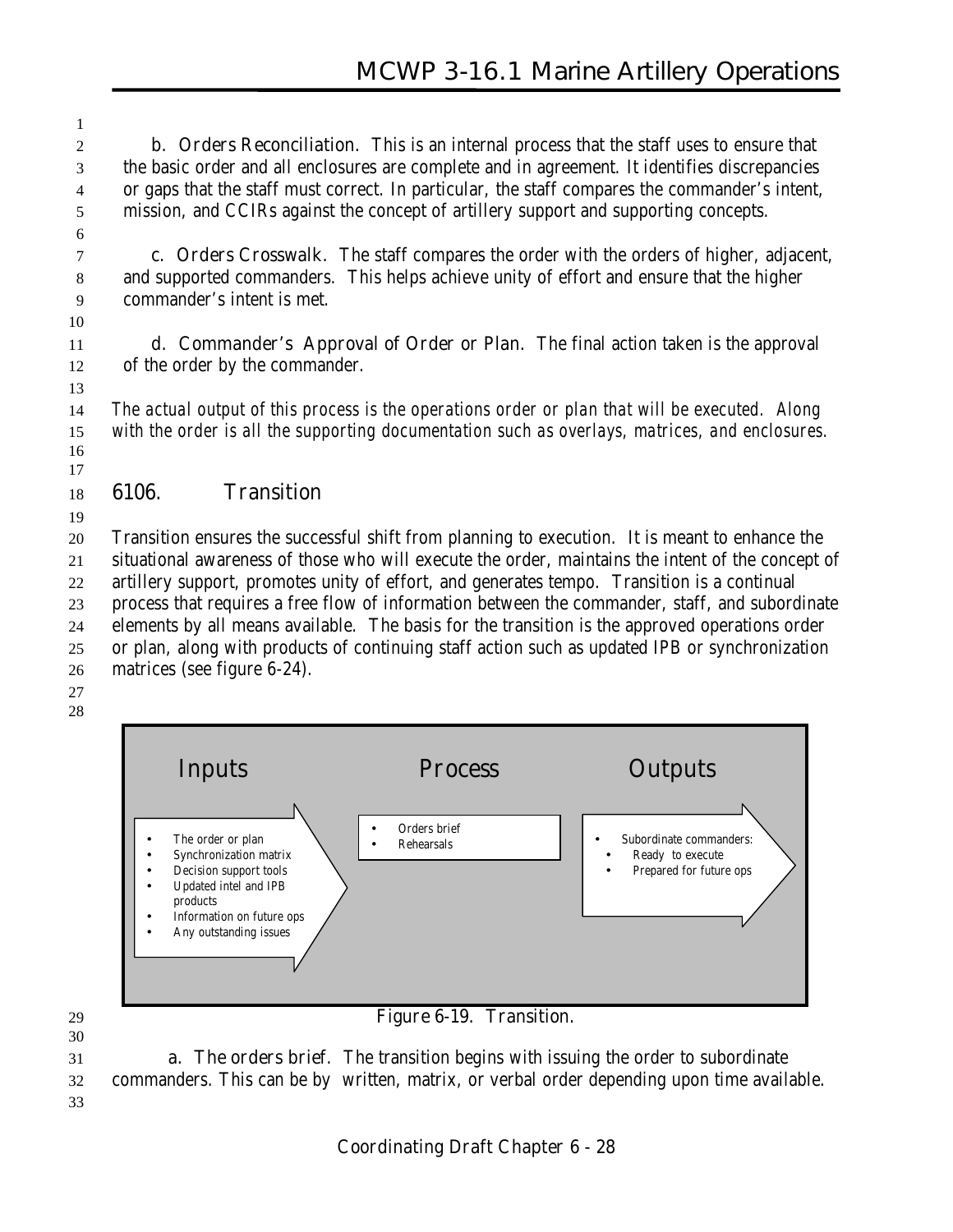**b. Rehearsals**. The five types of rehearsals are the confirmation brief, back brief, combined arms brief, support brief, and battle drill or SOP rehearsal. • Confirmation brief: Routinely performed by subordinate commanders *immediately after* receiving any instructions, such as OPORD, FRAGO, etc. Subordinate commanders brief the higher commander on their understanding of the commander's intent, their specific tasks and purpose, and intra-relationship of all units in the plan. • Back brief. The back brief is normally conducted throughout the planning process. This rehearsal allows the commander to clarify his intent early in the subordinates' planning process, identify problems in the concept of artillery support, and understand how subordinates plan on accomplishing the mission. • Combined arms rehearsals. This rehearsal is normally conducted by the maneuver unit's headquarters after subordinate units have issued their OPORDs. It ensures that maneuver and fire support units are synchronized to achieve the mission and intent of the higher commander. • Support rehearsals. Separate battlespace functions will conduct rehearsals throughout the planning process. Examples of these rehearsals are the communications or fire support rehearsal. • Battle drill or SOP rehearsal. A battle drill or SOP rehearsal ensures that all participants understand a technique or a specific set of procedures. *By issuing the order and conducting rehearsals the commander can feel a measure of assurance that his subordinates are ready to execute the plan and are prepared for future operations.*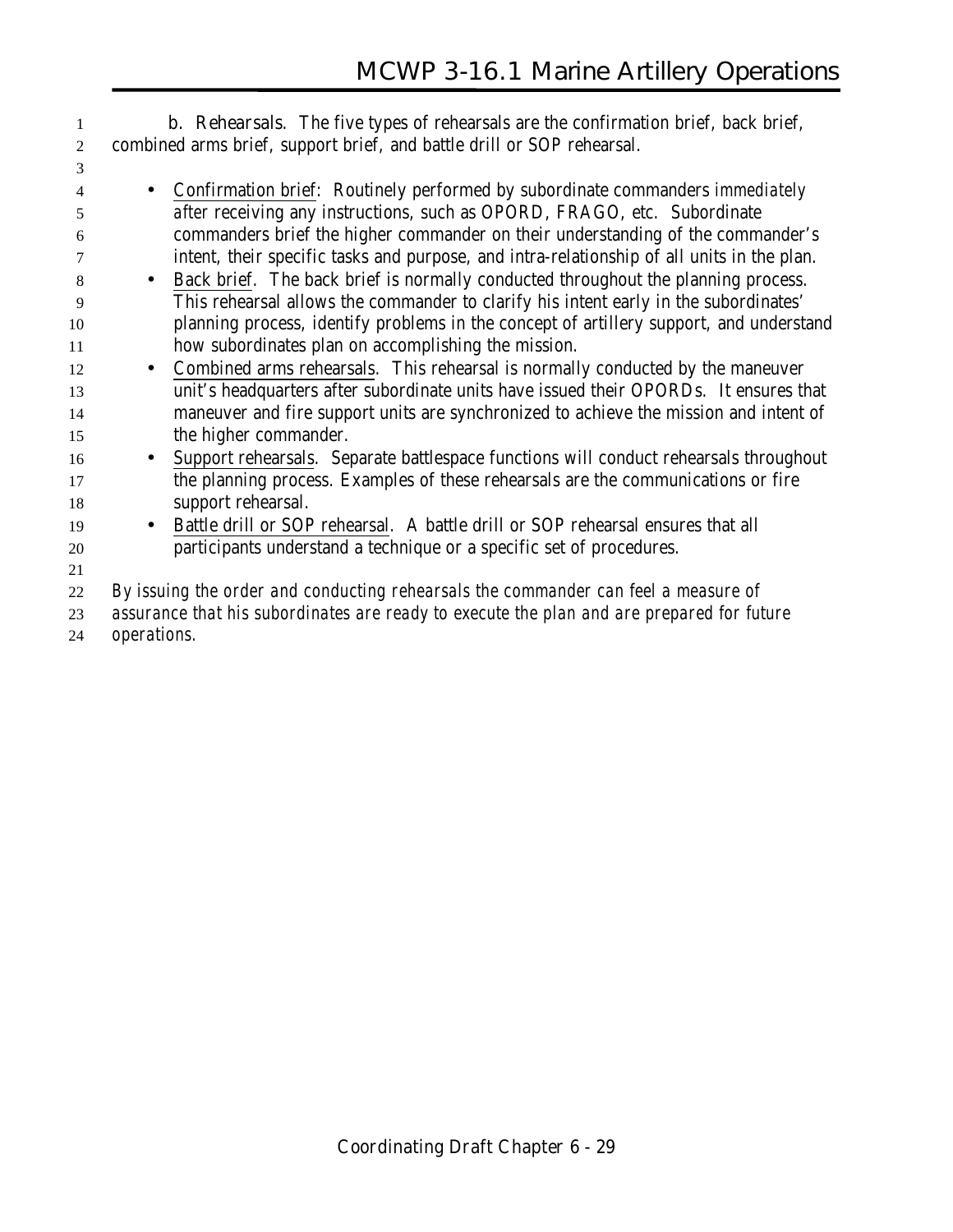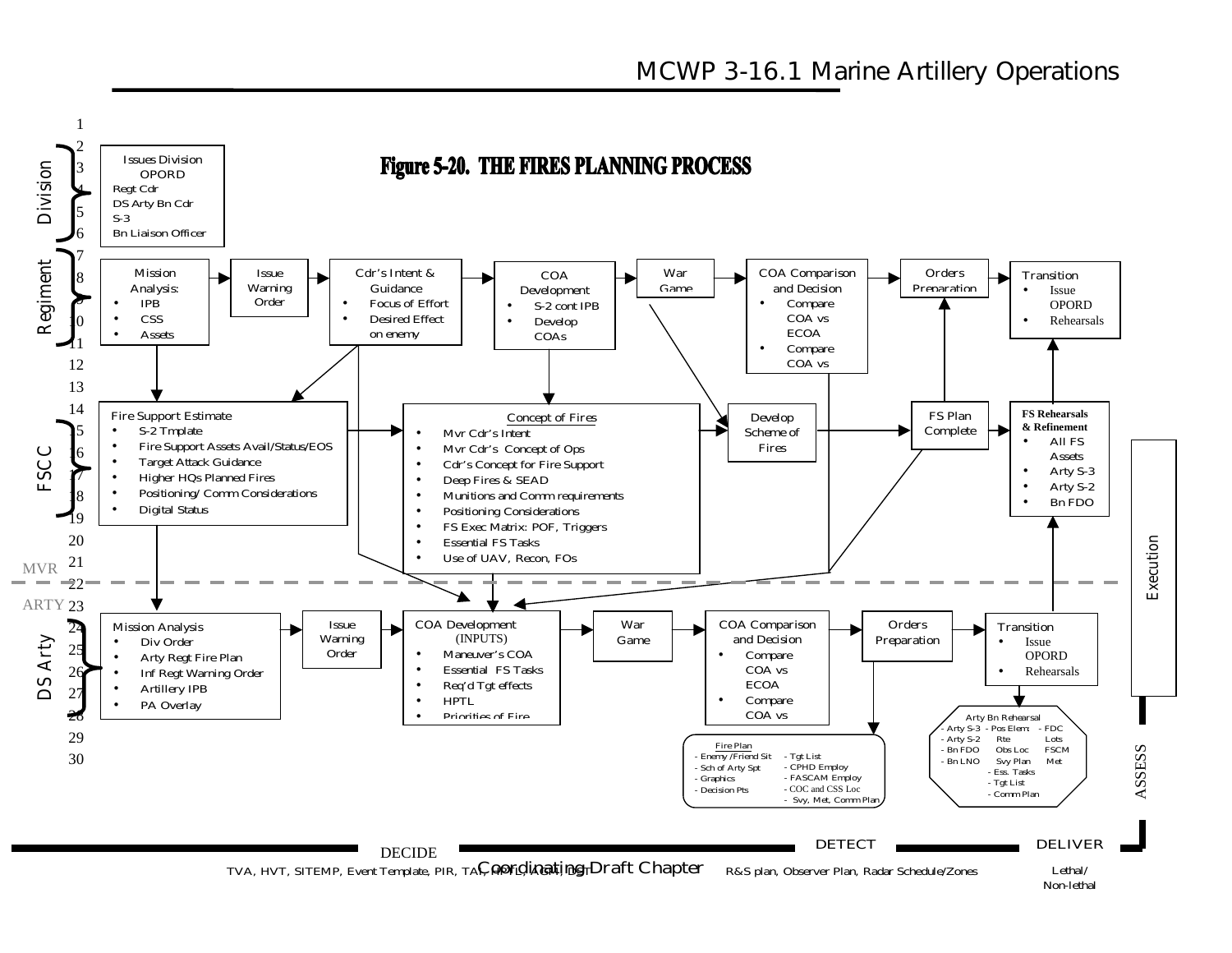| $\mathbf{1}$        | <b>Section II. Artillerization of IPB</b>                                                                                                                                                                                                                                                         |
|---------------------|---------------------------------------------------------------------------------------------------------------------------------------------------------------------------------------------------------------------------------------------------------------------------------------------------|
| $\overline{c}$      |                                                                                                                                                                                                                                                                                                   |
| 3<br>$\overline{4}$ | This section focuses on Artillery specific intelligence preparation of the battlespace. The<br>artillery S-2 should receive initial IPB products from either the supported or higher unit's G/S-                                                                                                  |
| 5                   | 2. This IPB should be expanded and focused toward the mobility and survivability of the                                                                                                                                                                                                           |
| 6                   | artillery unit. IPB is the process of understanding the battlespace, the enemy, and options                                                                                                                                                                                                       |
| 7                   | available. It consists of an analysis of the terrain, weather, enemy doctrine, and enemy actions.                                                                                                                                                                                                 |
| 8                   | The purpose is to aid in the early determination of the enemy's most probably course of action.                                                                                                                                                                                                   |
| 9<br>10             | 6201.<br><b>Pre-Battle Preparation</b>                                                                                                                                                                                                                                                            |
| 11                  |                                                                                                                                                                                                                                                                                                   |
| 12<br>13<br>14      | <b>a.</b> The S-2's must focus on studying the doctrine of the likely threats his unit will face in<br>battle, then building order of battle (OOB) data bases on those units. The S-2 has many<br>resources available to build his threat data base and obtain an understanding of how the threat |
| 15                  | fights.                                                                                                                                                                                                                                                                                           |
| 16<br>17            | b. The artillery S-2's OOB studies must focus on:                                                                                                                                                                                                                                                 |
| 18                  |                                                                                                                                                                                                                                                                                                   |
| 19                  | (1) Threat Maneuver Force Doctrine                                                                                                                                                                                                                                                                |
| 20                  |                                                                                                                                                                                                                                                                                                   |
| 21                  | Numbers of vehicles and weapons by type (light vs heavy).<br>$\bullet$                                                                                                                                                                                                                            |
| 22                  | Formations used.                                                                                                                                                                                                                                                                                  |
| 23<br>24            | Movement rates: day, night, security zone, MBA, prebattle, battle, etc.<br>$\bullet$                                                                                                                                                                                                              |
| 25<br>26            | (2) Threat Artillery Doctrine and Capabilities                                                                                                                                                                                                                                                    |
| 27                  | Weapon types.                                                                                                                                                                                                                                                                                     |
| 28                  | Number of tubes per battalion.<br>$\bullet$                                                                                                                                                                                                                                                       |
| 29                  | Capabilities of each system: ammunition mix, ranges, rates of fire.<br>$\bullet$                                                                                                                                                                                                                  |
| 30                  | Dispositions: deployment distances between firing units in relation to                                                                                                                                                                                                                            |
| 31                  | maneuver missions of each echelon, location and amount of any specific                                                                                                                                                                                                                            |
| 32                  | artillery groupings.                                                                                                                                                                                                                                                                              |
| 33                  | Counterfire capability and response time.                                                                                                                                                                                                                                                         |
| 34<br>35            | EW threat to friendly counterfire radars: detection capability, jamming<br>capability.                                                                                                                                                                                                            |
| 36                  | Types of fire by maneuver phase: What type of indirect fires will the enemy<br>$\bullet$                                                                                                                                                                                                          |
| 37                  | conduct during each maneuver phase of the battle.                                                                                                                                                                                                                                                 |
| 38                  |                                                                                                                                                                                                                                                                                                   |
| 39                  | (3) Threat Air defense Artillery Doctrine                                                                                                                                                                                                                                                         |
| 40                  | Numbers by echelon.<br>$\bullet$                                                                                                                                                                                                                                                                  |
| 41<br>42            | Disposition: deployment on the battlefield.                                                                                                                                                                                                                                                       |
| 43                  | Capabilities.                                                                                                                                                                                                                                                                                     |
| 44                  | Air phases of support.                                                                                                                                                                                                                                                                            |
|                     |                                                                                                                                                                                                                                                                                                   |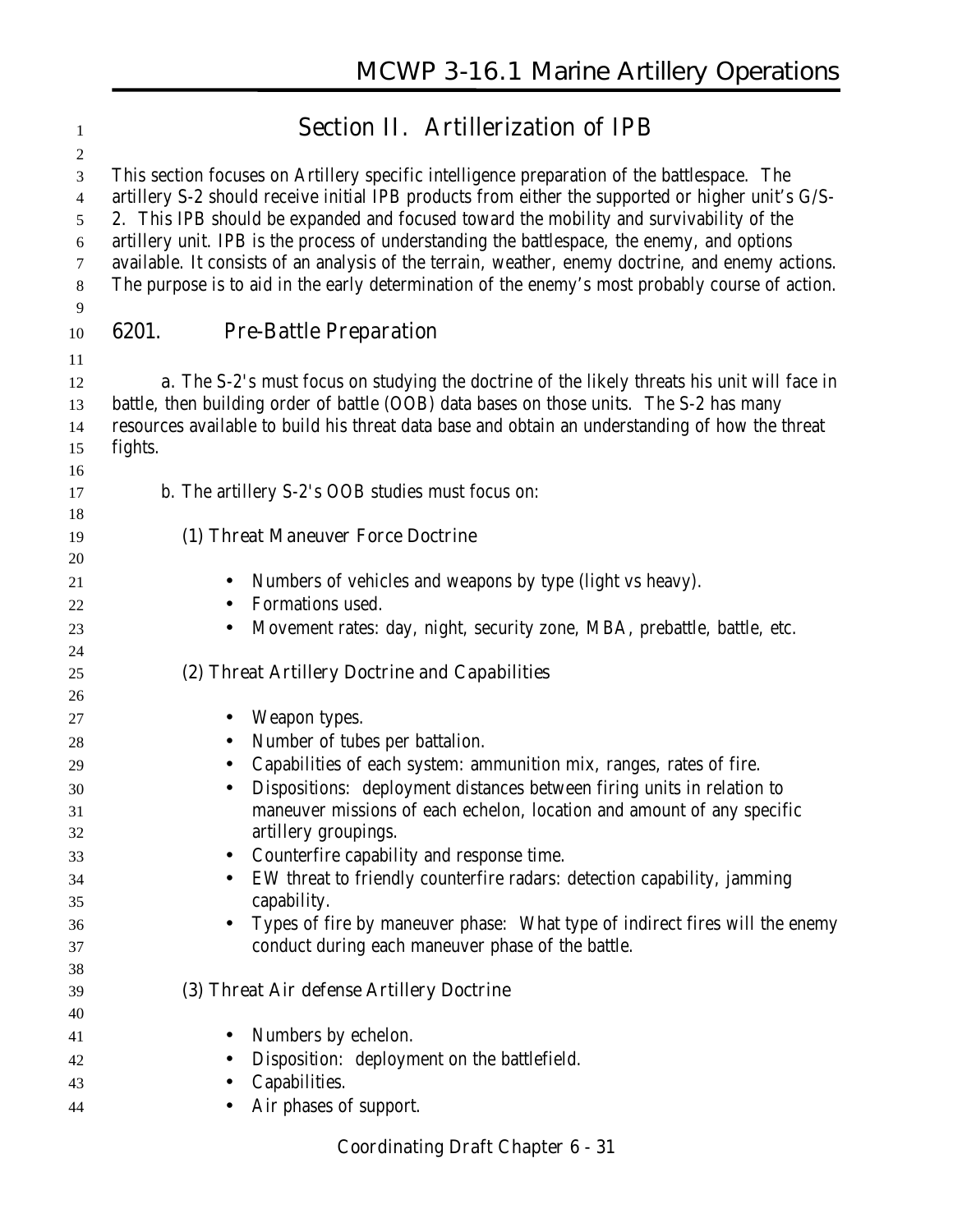**NOTE:** These are the minimum information requirements. The S-2 must continuously research potential threat forces to build, maintain and refine his threat OOB data base.

# 

#### **6202. Artillerized IPB Process**

 **a.** IPB is a systematic and continuous process of analyzing the enemy, weather, and terrain. The IPB process integrates enemy doctrine with weather and terrain to determine how the weather and terrain will influence the enemy's fight. The IPB process consists of four functions:

- 10 Define the battlespace.
- 11 Determine battlespace effects--terrain and weather.
- Evaluate the threat--threat evaluation.
- Determine threat courses of action (COA)--threat integration.

**b.** The MCOO is an in-depth study of the battlespace incorporating terrain and weather. The MCOO graphically depicts the first two components of the IPB process (battlespace evaluation, terrain and weather analysis) on one overlay which can be initiated prior to combat and then refined once deployed to the area of operations (AO). Before beginning the MCOO, the S-2 must first establish the criteria for the MCOO. The criteria on which the artillery S-2 must focus are those which affect the use of artillery and fire support, such as:

• Site to crest.

- Intervening crests.
- 24 Howitzer cant.
- Range to target.
- Soil composition.
- Intervisibility lines.
- 28 Mobility corridors.
- 

• Avenues of approach.

 **(1) Terrain**. From the artillery perspective the S-2 identifies severely restricted, restricted and unrestricted terrain. On an overlay he marks severely restricted terrain with crosshatch marks and restricted terrain with single-hatch marks. Artillery units must identify terrain which affects firing as well as mobility. Severely restricted terrain for artillery causes extreme difficulty for weapon emplacement and firing. Restricted terrain hinders emplacement and firing to a lesser degree and probably requires a detailed reconnaissance effort to locate suitable positions. During the orders brief the S-2 addresses possible problem areas if artillery must occupy questionable position areas (PA). To determine severely restricted, restricted, and unrestricted areas the artillery S-2 analyzes the following factors:

- 
- 

 w **Elevations**. Identify the elevations in the battle space that may cause problems for firing units. The fire direction officer can assist the S-2 in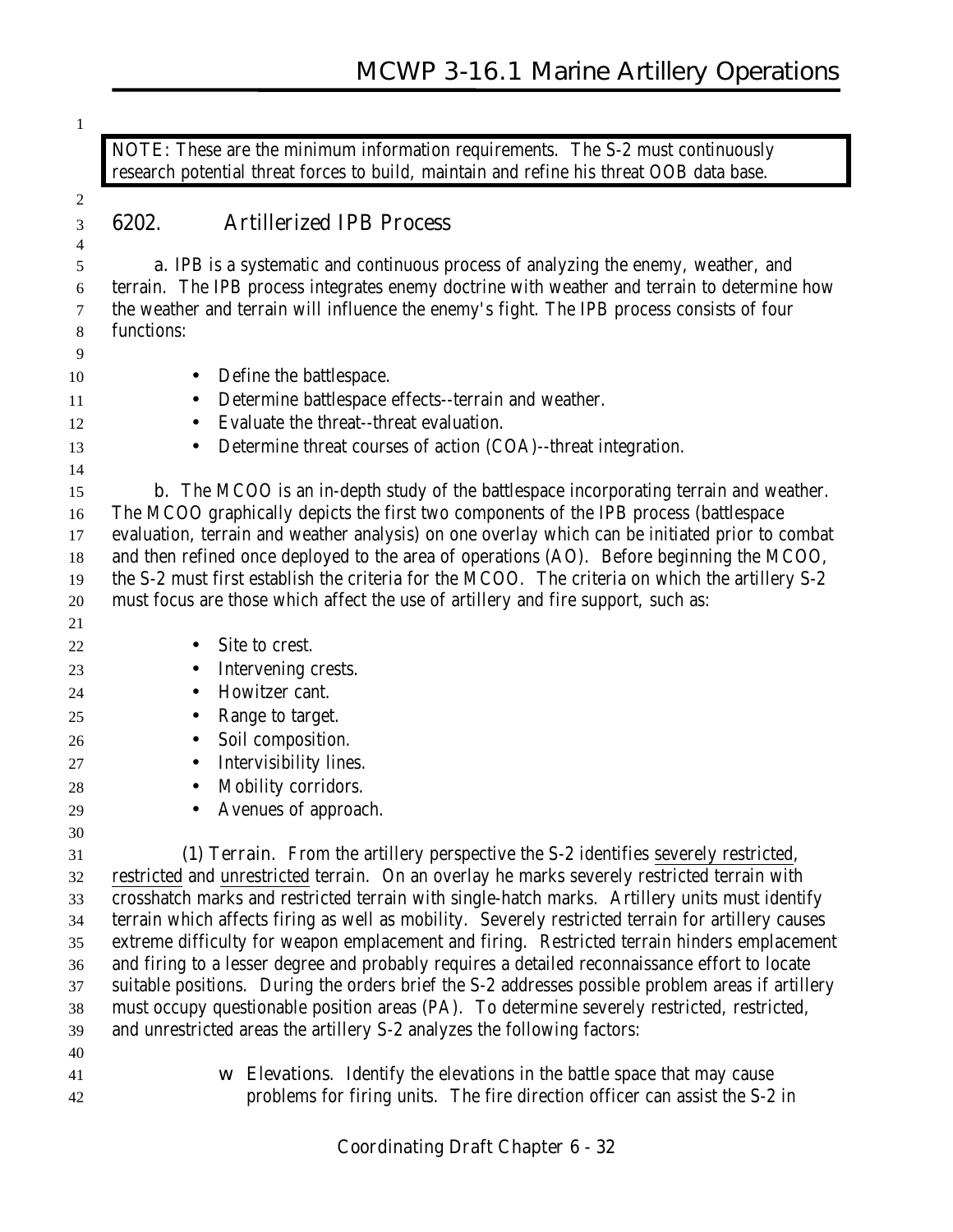| 1<br>2<br>3<br>4<br>5<br>6 |             | determining these problem areas. The S-2 must discuss with the FDO, given<br>positioning of firing units in relation to terrain, what elevations will cause site<br>to crest, intervening crest and vertical interval problems. Try to identify<br>those position areas that will reduce XO's min QE problems and eliminate<br>the need to recompute fire missions for high angle due to site to crest<br>problems. |
|----------------------------|-------------|---------------------------------------------------------------------------------------------------------------------------------------------------------------------------------------------------------------------------------------------------------------------------------------------------------------------------------------------------------------------------------------------------------------------|
| 7                          |             |                                                                                                                                                                                                                                                                                                                                                                                                                     |
| 8                          | W           | <b>Slope.</b> Identify possible slopes in the battle space that may cause cant                                                                                                                                                                                                                                                                                                                                      |
| 9                          |             | problems for firing units. 90 mils (approximately 5 degrees) is the maximum                                                                                                                                                                                                                                                                                                                                         |
| 10                         |             | allowable cant for all series howitzers, and MLRS launchers. Terrain which                                                                                                                                                                                                                                                                                                                                          |
| 11                         |             | causes a cant of 90 mils or more is severely restricted for artillery.                                                                                                                                                                                                                                                                                                                                              |
| 12<br>13                   | W           | The most reliable information on slope is reconnaissance, however,                                                                                                                                                                                                                                                                                                                                                  |
| 14                         |             | topographical maps are also important sources of information on slope. To                                                                                                                                                                                                                                                                                                                                           |
| 15                         |             | determine the slope of an area from a map, divide the contour interval by the                                                                                                                                                                                                                                                                                                                                       |
| 16                         |             | horizontal distance between the contour lines and multiply by 100. The                                                                                                                                                                                                                                                                                                                                              |
| 17                         |             | purpose is not for the S-2 to conduct a time intensive map study to determine                                                                                                                                                                                                                                                                                                                                       |
| 18                         |             | the slope for all possible position areas; rather, the S-2 can use this analysis                                                                                                                                                                                                                                                                                                                                    |
| 19                         |             | to identify areas where units may encounter cant problems. Once identified                                                                                                                                                                                                                                                                                                                                          |
| 20                         |             | these areas are classified as restricted until verified by actual ground                                                                                                                                                                                                                                                                                                                                            |
| 21                         |             | reconnaissance. With this information the S-2 can assist the S-3 in directing                                                                                                                                                                                                                                                                                                                                       |
| 22                         |             | firing batteries to conduct reconnaissance of areas with possible cant                                                                                                                                                                                                                                                                                                                                              |
| 23                         |             | problems.                                                                                                                                                                                                                                                                                                                                                                                                           |
| 24                         |             |                                                                                                                                                                                                                                                                                                                                                                                                                     |
|                            |             | <b>NOTE:</b> On version 7.0 of the Rosetta Stone CD there is a Terrabase program. This program<br>can be utilized to study terrain of an area by simply inputting a grid to a possible position area<br>and it will allow the operator to traverse 6400 mils to analyze the terrain.                                                                                                                                |
| 25                         |             |                                                                                                                                                                                                                                                                                                                                                                                                                     |
| 26                         | $\mathbf W$ | Soil composition. Identify areas of possible poor soil composition which                                                                                                                                                                                                                                                                                                                                            |
| $27\,$                     |             | may cause problems for towed howitzers. For example, very rocky, sandy                                                                                                                                                                                                                                                                                                                                              |
| $28\,$                     |             | or boggy areas may cause mobility, emplacement or displacement problems.                                                                                                                                                                                                                                                                                                                                            |
| 29                         |             | Frequently there is information about soils, or evidence to their                                                                                                                                                                                                                                                                                                                                                   |
| 30                         |             | characteristics, on maps and in reports concerning climate and geography.                                                                                                                                                                                                                                                                                                                                           |
| 31                         |             | For instance, orchards are usually planted in well drained, sandy soils;                                                                                                                                                                                                                                                                                                                                            |
| 32                         |             | agricultural fields in low areas become wet and boggy during periods of rain.                                                                                                                                                                                                                                                                                                                                       |
| 33                         |             |                                                                                                                                                                                                                                                                                                                                                                                                                     |
|                            |             |                                                                                                                                                                                                                                                                                                                                                                                                                     |

 w As with slope determination, ground reconnaissance is the best and only method to verify the actual suitability of areas to support howitzers. However, the S-2 can assist the S-3 by identifying areas with soil composition which may require reconnaissance prior to occupation. Once these areas are identified, classify them as restricted until verified by actual ground reconnaissance.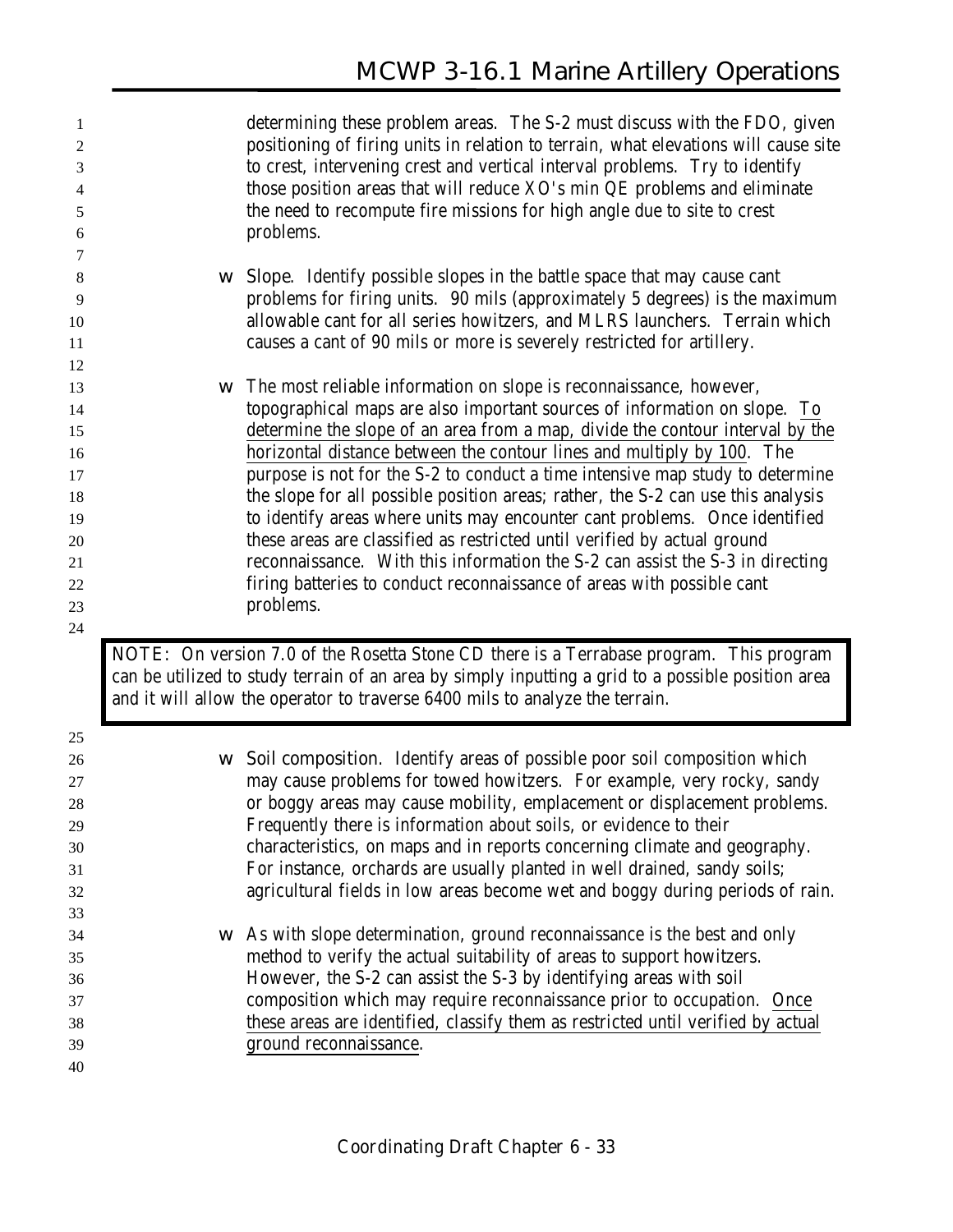w **Mobility Problems**. Highlight all areas which will cause mobility problems for artillery and channelize enemy movements. The higher maneuver headquarters' IPB product will probably already have identified most of the terrain which is severely restricted and restricted for mobility. (See figure 6-5).



 

**Figure 6-21. MCOO with restricted and severely restricted terrain marked.**

 **(2) Intervisibility (IV) Lines**. On the same overlay graphically depict the areas which deny visibility between opposing forces by drawing IV lines where the terrain dictates. An IV line is an area on the battlefield beyond which opposing forces cannot observe. Examples are ridge lines, wadi systems, fingers, forested areas, etc. IV lines will become particularly important in identifying PAs which are hidden from enemy avenues of approach. Aerial and satellite imagery, if available, are useful to the S-2 in further analyzing the terrain. (See figure 6-6.)





 **Figure 6-22. MCOO with intervisibility (IV) lines identified.**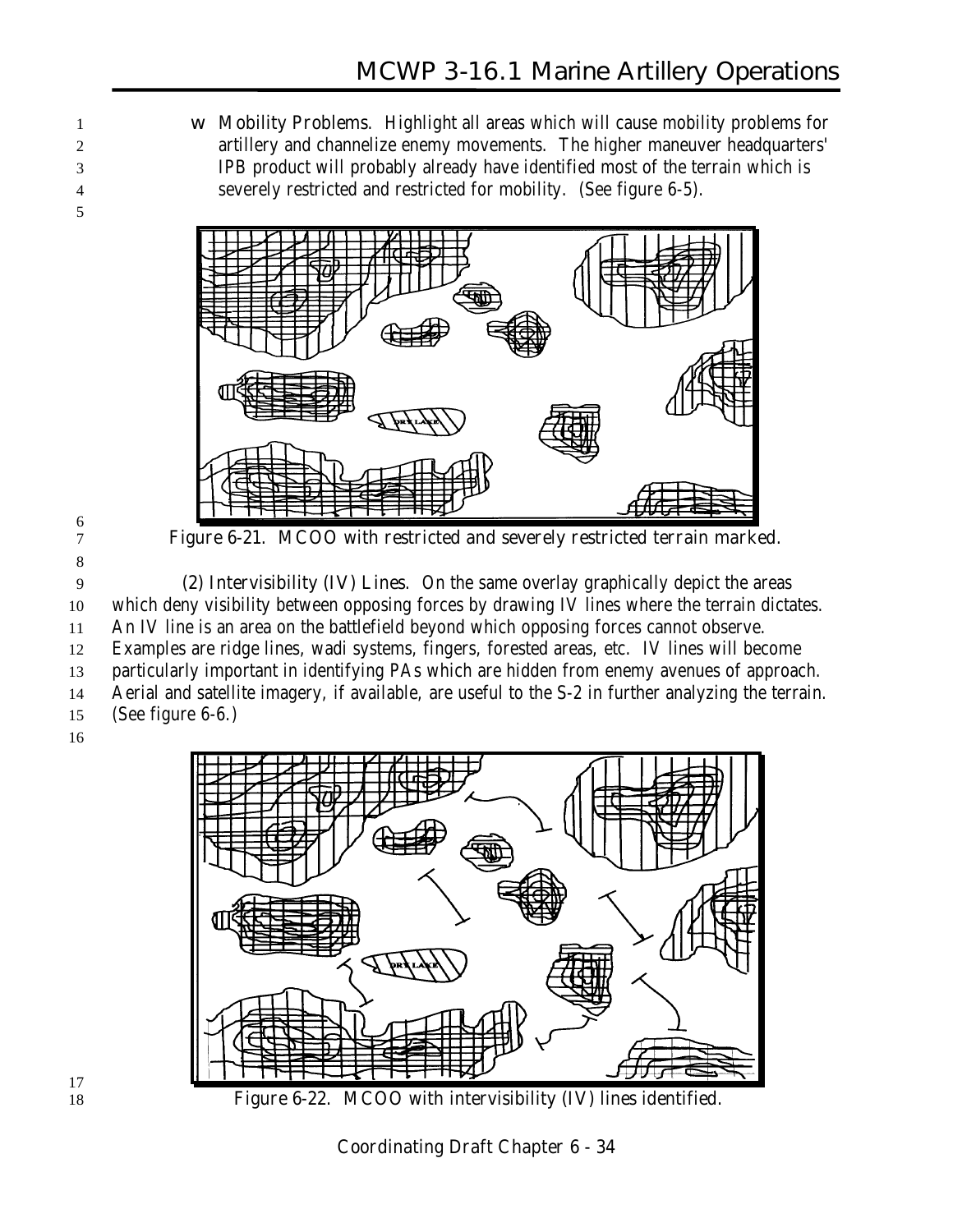**(3) Avenues of Approach**. Using the standard symbols in FM 34-130, graphically depict the ground and air avenues of approach on the MCOO. During construction of these avenues of approach, the artillery S-2 refines the higher headquarters' IPB products to depict regimental and battalion sized avenues of approach which can affect artillery movement and positioning plans.

 w The S-2 begins by depicting all enemy mobility corridors of platoon size and above which can affect the artillery's AO. The S-2 focuses his effort down to enemy platoon level because of the threat an enemy platoon poses to artillery units. One tank passing through or near an artillery PA can easily destroy a firing battery. If the MCOO becomes too busy and unreadable because of too many platoon sized mobility corridors then go one level higher. Lastly, combine the mobility corridors into their appropriate battalion and regimental avenues of approach. During this process the S-2 must depict the avenues of approach through the artillery's battle space.

 w During course of action (COA) development, the S-3 selects possible PAs away from the enemy mobility corridors and avenues of approach. If the situation dictates that the S-3 must position some units on these enemy air or ground avenues of approach then the S-2 must ensure he briefs the affected 22 battery commanders on the threat they may face. This provides the battery commander with critical information he uses during his own planning. (See figure 6-7.)



 **(4) Key and Decisive Terrain**. On the same MCOO overlay, mark key terrain with a "K" in a circle. Exactly what constitutes key terrain is situationally dependent. During COA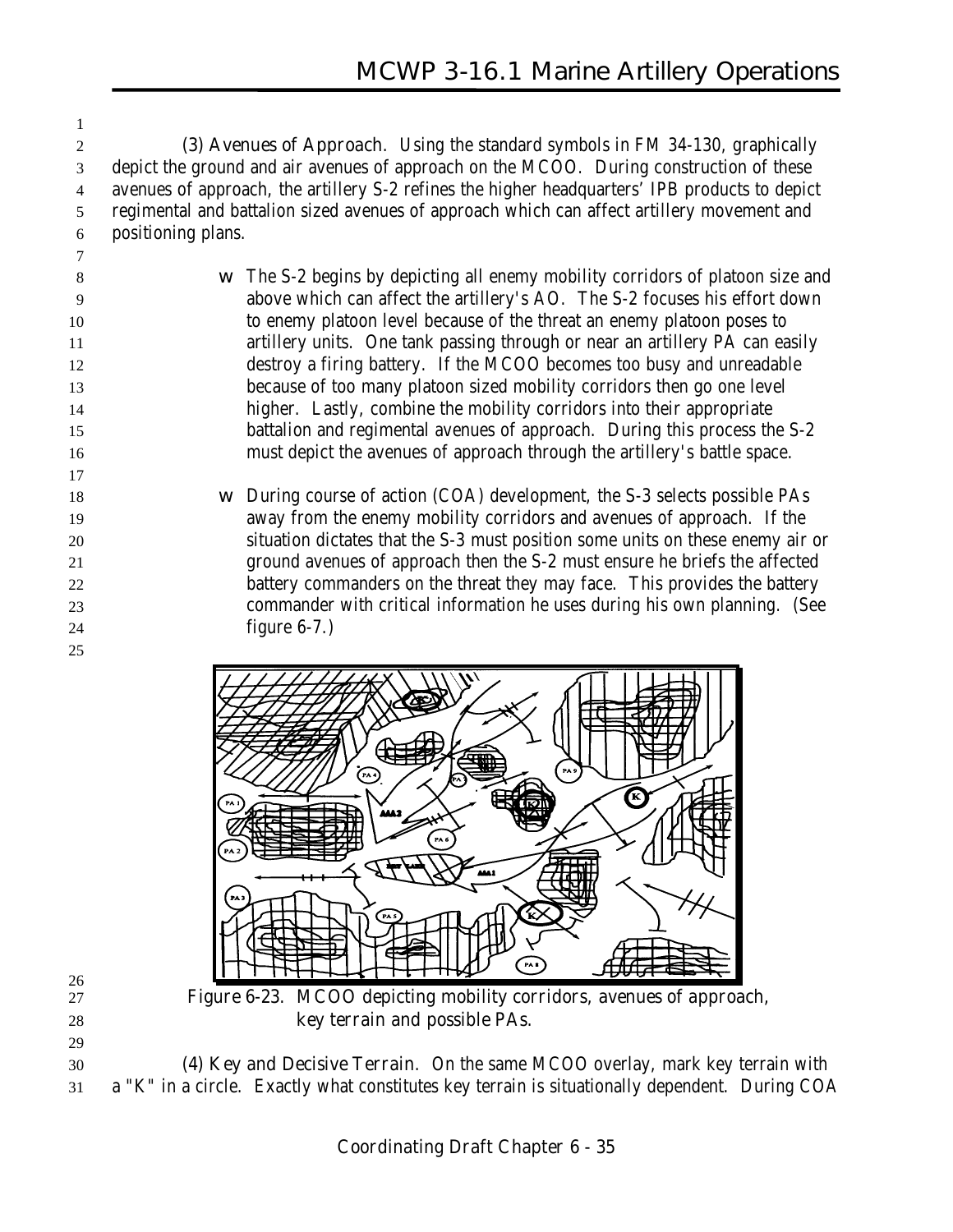development, the S-3 will avoid positioning batteries in these areas because this is where the close in fight will likely take place. (See figure 6-7).

 **(5)Position Areas**. The S-2 now evaluates the battle space and templates all possible battery size PAs given the considerations identified in paragraphs a - d. Template all PAs for use during current and future operations. Now the S-2 can provide a product to the S-3 that can greatly assist him in choosing appropriate battery PAs during COA development. This works well during operations in which the staff has limited planning time. (See figure 6-7). *This process helps to avoid the S-3 conducting his own limited terrain analysis and drawing battery "goose eggs" on the operations overlay without reference to the elements the S-2*

 *considers in paragraphs a - d. Without a process such as this, S-3s tend to choose PAs based only on considerations of range and enemy avenues of approach.*

#### **c. The MCOO and COA Development**

 **(1)** The S-2's MCOO allows the S-3 to quickly focus on the best terrain for battery positions. The S-2 must ensure the MCOO is readily available to the S-3 so he can begin COA development through analyzing the MCOO.

 **(2)** The process of choosing battery position areas begins with the S-3 hanging the MCOO on the operations map and placing the operations overlay over it. Then, based on the maneuver FSC's guidance, the S-3 determines critical targets, by phase. Based on available ammunition, the S-3 and FDO determine the predominant gun-target planning range under standard conditions. This information, passed through the FSC, also provides the maneuver commander with an accurate planning range for his direct support artillery.

 **(3)** Once a correct planning range is determined, the S-3 draws a range fan starting from the critical target area backwards to the proposed PAs. All PAs on the MCOO which are inside this range fan are identified as optimal PAs for engaging the target area. Any PAs outside of the range fan are considered less than optimal. During this process the FDO refines the planning ranges for existing conditions, in particular addressing issues of powder temperatures, gun above or below target, MET, and average MVVs (if known). (See figure 6-8)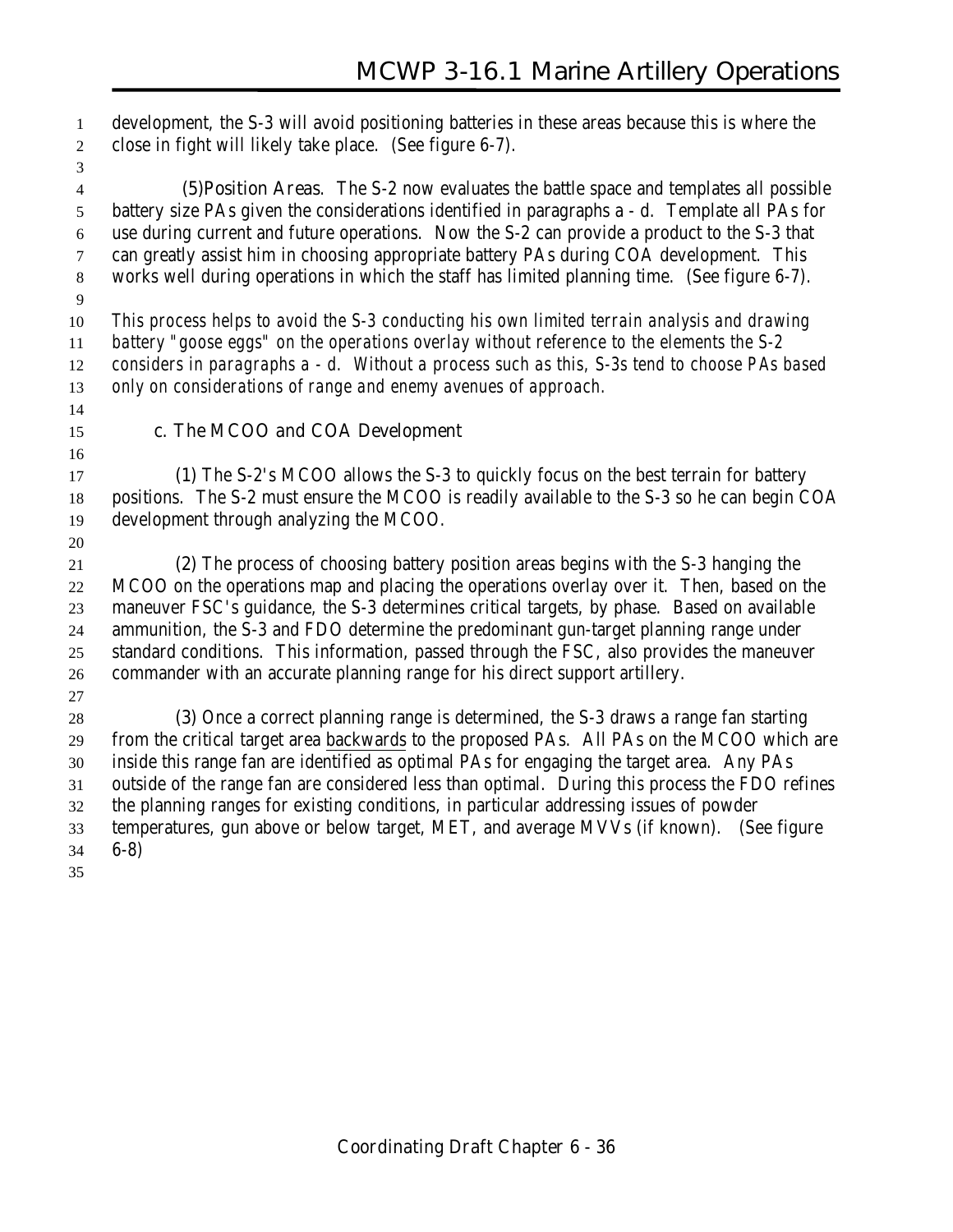

**Figure 6-24. Overlay depicting critical targets and range fans.**

 **(4)** Once the S-3 identifies the optimal PAs for each target area, by phase, he copies them onto the operations overlay, and gives the MCOO back to the S-2. If the S-3 must use some of the less than optimal PAs, he does so understanding the constraints of those PAs. The FDO now looks at each PA and identifies any technical fire delivery issues (site-to-crest, intervening crests, traverse limits, etc.) which must be resolved. When any of these issues are identified, the FDO shoots dry fire missions in the computer using data from the PA to determine if the concerns are valid. If the S-3 directs occupation of any of these PAs the FDO specifically address these concerns with the battery FDO.

 **d. Situation Templating**. The artillery S-2 will normally receive a situation template (SITEMP) from the supported infantry unit. This SITEMP, however, does not address the concerns of the artillery and must be refined to focus on fire support issues. At a minimum, the artillery S-2 must develop two SITEMPs: the most probable threat COA, and the most dangerous threat COA.

 **(1) Enemy Artillery**. Graphically depict the enemy artillery locations down to battery level which will affect artillery. This is performed by analyzing the artillery range capabilities of the enemy artillery battalions and determining the approximate location of each battalion given its doctrinal mission and which phases of fire each will participate. Once the S-2 determines the approximate location of each battalion, he situationally templates each battery location given the constraints of terrain and opposing forces. Once the S-2 has templated the battalion locations, he now templates the artillery range fans for each weapon system (e.g., 2S1, 2S-3, 2S5, BM21, etc.).

**NOTE:** FM 100-2-1 is very specific in describing the enemy phases of artillery fire for former Soviet type threats.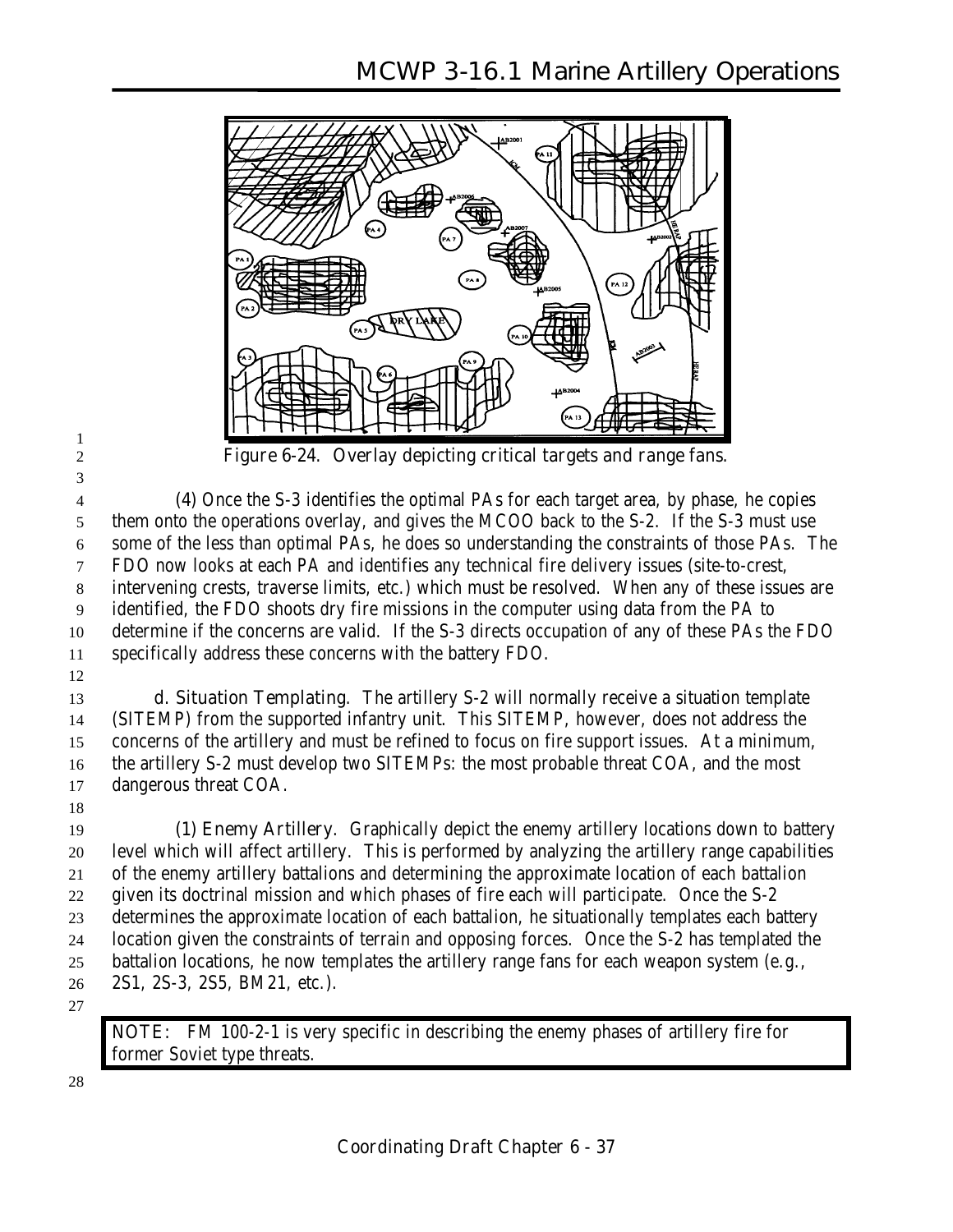**(2) Threat Maneuver Forces**. Graphically depict the formations of enemy maneuver forces at each point where the artillery will mass or fire special munitions missions. This is particularly important for the artillery staff because the FSC must understand the type of target which best supports the maneuver commander's fire support guidance (e.g., group, series, linear target, etc.). The FSC must also advise the maneuver commander on the engagement criteria to use against each formation, disposition, and purpose (neutralization, suppression, or destruction). An accurate SITEMP greatly assists in making these critical decisions. 

 **(3) Threat Avenues of Approach and Objectives**. Graphically depict the threat's avenues of approach and objectives. The S-2 predicts which avenues of approach the threat will use based on information from the formations he templated for each phase of battle. Threat objectives are predicted from the S-2's knowledge of threat doctrine. This is important when continuing COA development so the S-3 does not position batteries on avenues of approach and objectives.

 **(4) Threat Chemical Strikes**. Now the artillery NBCDO becomes involved in templating the threat's possible persistent and nonpersistent strikes. The NBCDO can provide advice on burst radius and downwind hazard effects. The S-3 must avoid positioning batteries in likely chemical strike and downwind hazard areas.

 **(5) Rear Area Threats**. Template the rear area insertion sites which the threat airborne/air assault units may infiltrate. If possible, nominate named areas of interest (NAIs) on these sites for artillery to watch. Since it may be difficult to avoid these areas, covering them with reconnaissance and surveillance (R&S) may be the best available option. This will impact on the execution and support of rear area operations.

 **e. Integrating the Situation Template into COA Development and Wargaming**. When the SITEMP is completed the S-3 overlays it on the operations map and deconflicts positioning of firing units. The S-3 ensures that PAs are not on avenues of approach, regimental objectives, or templated chemical strikes. Because it is very difficult to position out of range of the threat's artillery, the S-3 considers positioning units in areas which will cause artillery delivery problems for the threat (e.g., site to crest, intervening crest, and traverse limits problems). This should force the threat to execute high angle missions, which facilitates friendly target acquisition capabilities, or to reposition. As the staff conducts this process, eliminate PAs which do not meet the above criteria. With the remaining PAs the S-3 can develop various COAs to support the commander. The staff wargames each COA against each enemy SITEMP to determine the best COA.

 **f. Event Templating**. The event template (ET) graphically depicts the events and timing of the upcoming battle. If artillery attempts to fight the battle without an event template it risks being forced to execute more events than are possible and thus may fail to accomplish the commander's guidance for fire support. The infantry regimental S-2 will normally provide the artillery battalion with the regiment's ET which focuses on the regimental/division fight. The artillery battalion S-2 must refine this product to focus on fire support issues. The primary concern is the difference in the time increments used. The regiment generally fights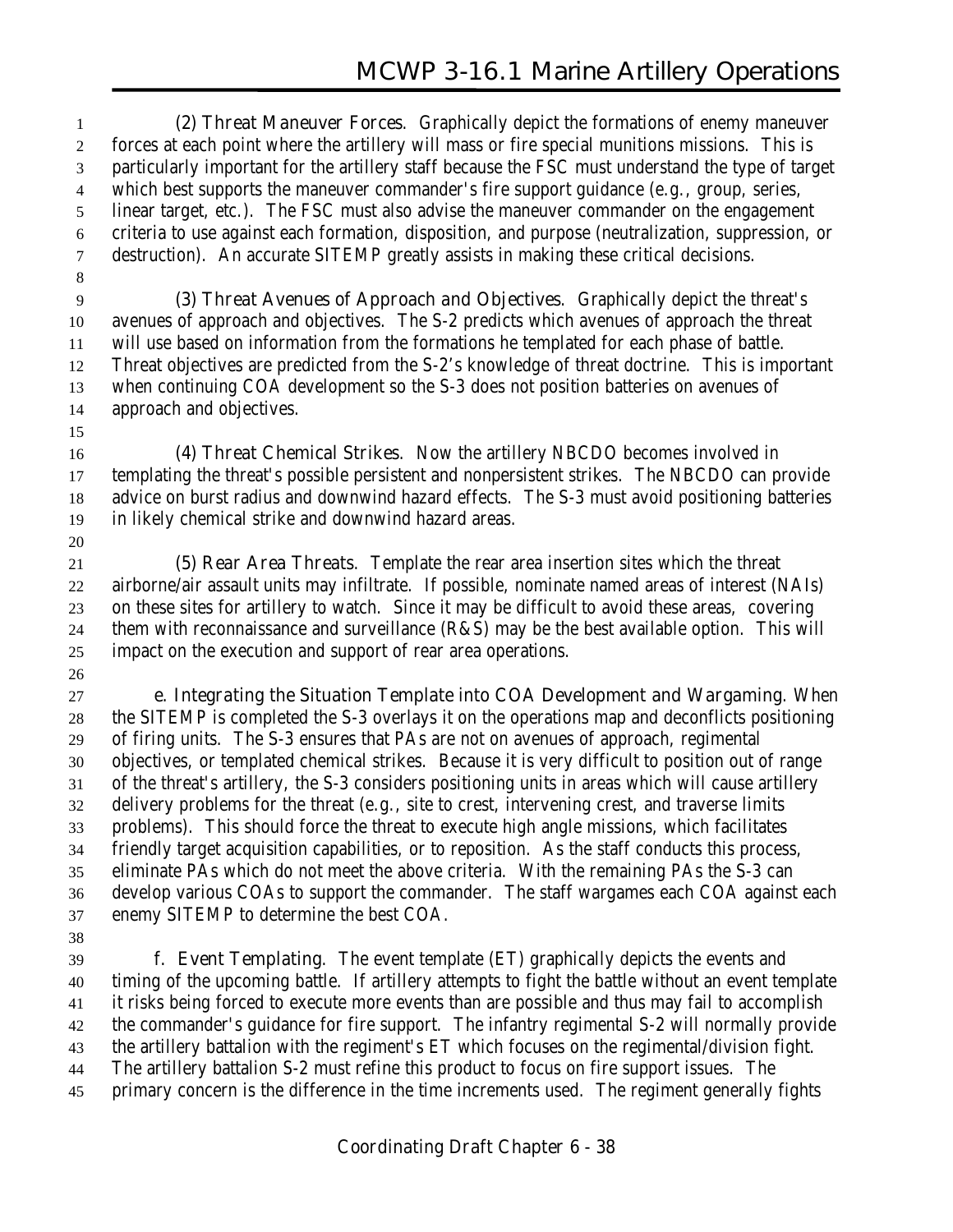in terms of tens of minutes and hours and therefore uses timelines in these increments. The artillery battalion's fight is executed in terms of minutes and seconds and, therefore, it needs to use a timeline expressed accordingly.

- **(1) Regimental NAI/TAI**. Copy all of the infantry regimental and battalion NAIs onto the artillery battalion ET. Artillery LNOs at the infantry battalions must ensure they relay their maneuver battalion's NAIs to the artillery S-2. The artillery battalion receives enemy location information from maneuver elements reporting on these NAIs. The artillery battalion can then incorporate these NAIs to trigger artillery battalion events.
- 

*The S-2 now draws artillery battalion NAIs which were identified while developing the situation*

*template. These NAIs are developed to attempt to confirm or deny possible enemy courses of*

*action and are executed as part of the artillery battalion's R&S plan. An artillery battalion's*

*R&S plan consists of artillery battalion NAIs which firing units, survey teams, CSS elements,*

*etc., will watch during the execution of their primary mission. The focus of these NAIs is to*

*prevent the artillery battalion from being surprised by enemy actions such as a rear area*

- *airborne insertion, guerilla activity, or unexpected attacks along flanks or avenues of approach.*
- 

 **(2) Time Phase Lines (TPLs)**. The S-2 now develops TPLs which clearly depict the pace of the fire support battle through all phases of the fight. The artillery's success or failure is determined in terms of minutes and seconds so the S-2 must use TPLs in these terms. Time increments of minutes and seconds works best (e.g., 1:10,1:20,1:30).

- w There are two types of TPLs: friendly offensive operations (use blue lines) and threat offensive operations (use red lines). Thus, if friendly units are conducting a defense the S-2 uses red TPLs to time the enemy offense. If friendly forces plan a counterattack the S-2 uses blue TPLs to time this.
- w The S-2 determines the threat doctrinal movement rates using input from higher headquarter's intelligence estimates, and from the home station data base he has built and refined. These doctrinal rates are now further refined based on METT-T.
- w For friendly defensive operations draw the first TPL at the threat's assembly area or where friendly assets will first detect threat movement. Continue drawing TPLs throughout the AO using selected time increments. Place a TPL at every location at which the threat's movement rate is significantly altered (e.g., entering and exiting a minefield).
- w For friendly offensive operations the S-2 develops TPLs for friendly attacking forces and enemy counterattack forces in the same manner as described above. Friendly movement rates are obtained from the OPORD, unit SOPs, and the infantry battalion FSCs/arty LNOs.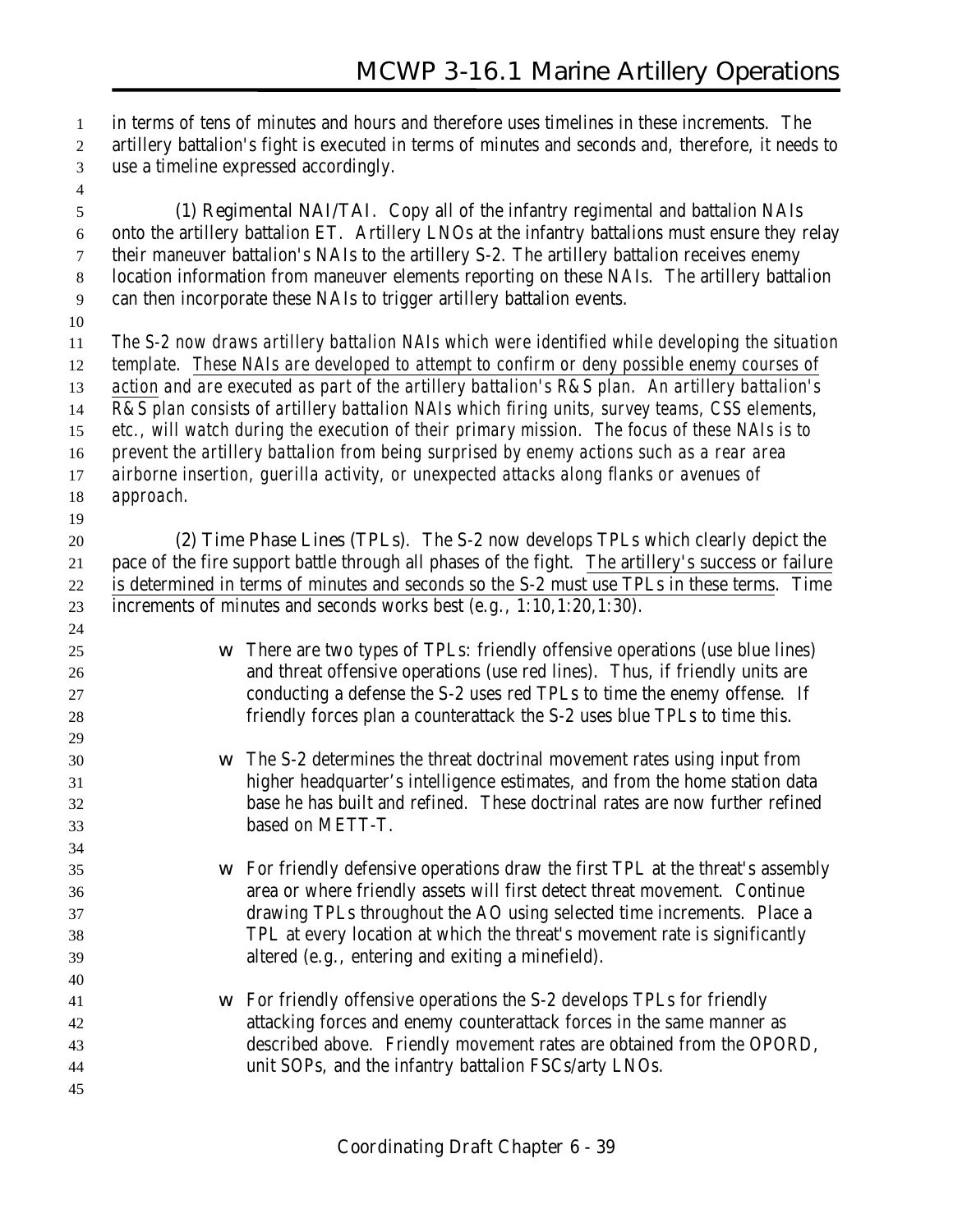| 1<br>$\boldsymbol{2}$<br>3<br>$\overline{4}$<br>$\sqrt{5}$<br>6 | W | The artillery battalion uses these TPLs to help understand the timing of the<br>battle as it is occurring. This is particularly important when developing<br>triggers/decision points (DPs) for unit movements, releasing reconnaissance<br>assets, and conducting CSS operations. The TPLs will help identify lulls in<br>the battle and times when the artillery battalion can plan on not needing all<br>firing units available. Performed correctly, it will become very clear when |
|-----------------------------------------------------------------|---|-----------------------------------------------------------------------------------------------------------------------------------------------------------------------------------------------------------------------------------------------------------------------------------------------------------------------------------------------------------------------------------------------------------------------------------------------------------------------------------------|
| 7                                                               |   | the best time is to move batteries and/or conduct other operations.                                                                                                                                                                                                                                                                                                                                                                                                                     |
| $\,8\,$                                                         |   | The S-2 can get a good basis for analysis from maneuver rehearsals as they                                                                                                                                                                                                                                                                                                                                                                                                              |
| 9<br>10                                                         | W | discuss the execution of the battle by phase. The artillery S-2 should to talk                                                                                                                                                                                                                                                                                                                                                                                                          |
| 11                                                              |   | with the maneuver S-2 and come to an agreement on the rates of march by                                                                                                                                                                                                                                                                                                                                                                                                                 |
| 12                                                              |   | phase so all fire supporters are basing triggers on the same TPLs. This                                                                                                                                                                                                                                                                                                                                                                                                                 |
| 13                                                              |   | requires the artillery battalion S-2 to attend or be represented at these                                                                                                                                                                                                                                                                                                                                                                                                               |
| 14                                                              |   | rehearsals.                                                                                                                                                                                                                                                                                                                                                                                                                                                                             |
| 15                                                              |   |                                                                                                                                                                                                                                                                                                                                                                                                                                                                                         |
| 16                                                              |   | (3) Radar Zones. The S-2 now incorporates proposed radar zones onto the ET. The                                                                                                                                                                                                                                                                                                                                                                                                         |
| 17                                                              |   | FSC and the artillery staff will both generate proposed events and areas which require                                                                                                                                                                                                                                                                                                                                                                                                  |
| 18                                                              |   | coverage by specific radar zones. Based on the capability of the attached radar or the number                                                                                                                                                                                                                                                                                                                                                                                           |
| 19                                                              |   | of zones allocated, the artillery battalion staff finalizes the number, type, location, queuing                                                                                                                                                                                                                                                                                                                                                                                         |
| 20                                                              |   | assets, and/or time for all approved radar zones.                                                                                                                                                                                                                                                                                                                                                                                                                                       |
| 21                                                              |   |                                                                                                                                                                                                                                                                                                                                                                                                                                                                                         |
| 22                                                              | W | The TPLs on the ET will assist the S-2 in determining a proactive queuing                                                                                                                                                                                                                                                                                                                                                                                                               |
| 23                                                              |   | schedule to cover critical events such as friendly breaching operations or                                                                                                                                                                                                                                                                                                                                                                                                              |
| 24<br>25                                                        |   | when the enemy is conducting a particular phase of their artillery fire plan.<br>The TPLs will also assist in determining triggers to implement or cancel                                                                                                                                                                                                                                                                                                                               |
| 26                                                              |   | planned radar zones.                                                                                                                                                                                                                                                                                                                                                                                                                                                                    |
| 27                                                              |   |                                                                                                                                                                                                                                                                                                                                                                                                                                                                                         |
| 28                                                              | W | Whether or not the artillery battalion has radar attached, radar zones should                                                                                                                                                                                                                                                                                                                                                                                                           |
| 29                                                              |   | be shown on the ET. If the artillery battalion has a radar attached, the S-2                                                                                                                                                                                                                                                                                                                                                                                                            |
| 30                                                              |   | will complete a radar deployment order (RDO) using the zones from the ET.                                                                                                                                                                                                                                                                                                                                                                                                               |
| 31                                                              |   | If the artillery battalion does not have a radar attached, the S-2 will nominate                                                                                                                                                                                                                                                                                                                                                                                                        |
| 32                                                              |   | the zones on his ET to the artillery regiment for coverage                                                                                                                                                                                                                                                                                                                                                                                                                              |
| 33                                                              |   |                                                                                                                                                                                                                                                                                                                                                                                                                                                                                         |
| 34                                                              |   | g. Decision Support Template (DST)                                                                                                                                                                                                                                                                                                                                                                                                                                                      |
| 35                                                              |   |                                                                                                                                                                                                                                                                                                                                                                                                                                                                                         |
| 36                                                              |   | (1) The DST relates the details of the event template to decision points (DPs) that are                                                                                                                                                                                                                                                                                                                                                                                                 |
| 37                                                              |   | of significance to artillery. It does not dictate decisions to the S-3, but rather identifies critical                                                                                                                                                                                                                                                                                                                                                                                  |
| 38                                                              |   | events and threat activities relative to time and location that may require tactical decisions.                                                                                                                                                                                                                                                                                                                                                                                         |
| 39                                                              |   | The DST provides a structured basis for using experience and judgment to reduce battlefield                                                                                                                                                                                                                                                                                                                                                                                             |
| 40                                                              |   | uncertainties. The following should occur:                                                                                                                                                                                                                                                                                                                                                                                                                                              |
| 41<br>42                                                        | W | Overlay the ET on the operations graphic to depict TPLs on the battlefield.                                                                                                                                                                                                                                                                                                                                                                                                             |
| 43                                                              |   | The S-3 then lists the critical fire support tasks for the battalion. These may                                                                                                                                                                                                                                                                                                                                                                                                         |
| 44                                                              |   | be battalion mass missions, special munitions missions, unit movements,                                                                                                                                                                                                                                                                                                                                                                                                                 |
| 45                                                              |   | reconnaissance, survey operations, etc.                                                                                                                                                                                                                                                                                                                                                                                                                                                 |
|                                                                 |   |                                                                                                                                                                                                                                                                                                                                                                                                                                                                                         |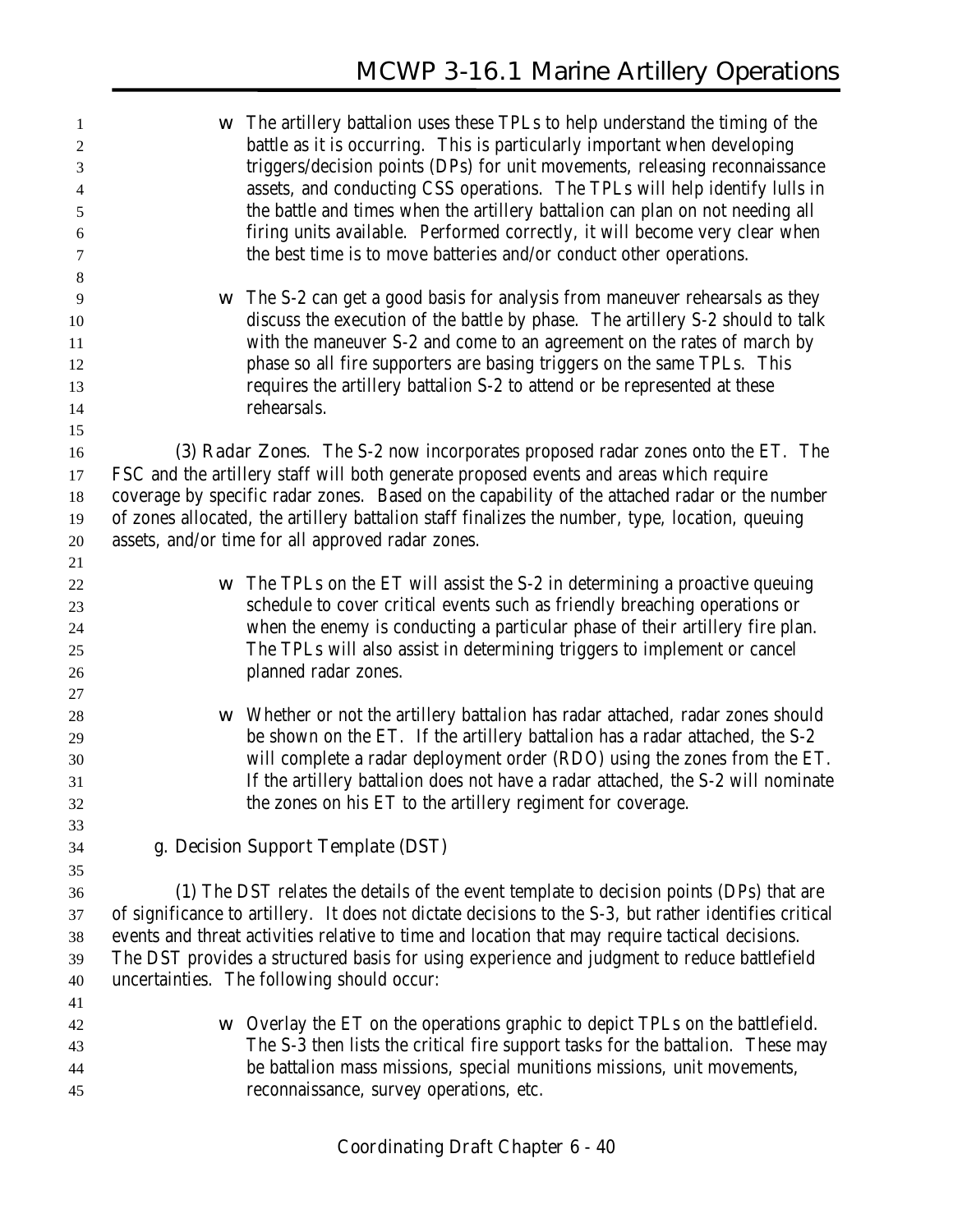w Wargame each critical fire support task, in order, with the S-2 talking timing of the battle from his TPLs, the S-3 talking critical fire support tasks, and the FDO talking honest mission execution times.

 **(2)** One of the best uses of the DST for artillery is to ensure that the artillery can execute the infantry fire plans. To wargame the fire plans, the S-2 discusses the enemy's COA and their rate of march, while the S-3 discusses the type of target, where the artillery is to impact (front, center, or rear of formation) and the number of rounds and volleys required. The FDO then states whether or not the artillery is laid on the target, who will fire the mission, shift time required, time of flight, and total time to execute the mission. It is critical that these are honest times based on the unit's current personnel and equipment status, and level of training. With this information, back off the target area in time, using the TPLs, and place a decision point (star) on the operations graphic. This represents the point at which the artillery can achieve its greatest effects.

 **(3)** The DPs established by artillery in the forward battle area usually do not have artillery assets to watch them. These DPs should correspond to a trigger point of an infantry battalion or regimental observer. The S-3 uses these DPs as he tracks the battle to help him make critical decisions. As the S-2 identifies threat forces at or near the DPs, the S-3/FDO is alerted and expects a call for fire for the target tied to the DP. This is how the S-3 anticipates the battle to ensure artillery is prepared to fire all required missions. In addition, if the arty LNOs at the infantry regiments and battalions have an understanding of the mission execution times the artillery battalion is capable of, and they are coordinating their fire plans between headquarters, then the artillery battalion DST will merely verify that the fire plans are executable.

 **(4)** Another use of the artillery DST is to determine DPs for other critical fire support events such as battery movements, special munitions missions, radar queuing times, CSS operations, etc. In the same manner as described above, the S-3 and the staff wargame the battle determining where to place DPs which will trigger critical events. For example, the S-3 could establish a DP to que the radar to observe a breaching operation when the lead elements of the breach force report their location at a certain point.

 **(5)** Once completed, graphically depict each DP on the operations overlay. This will assist in focusing the S-3 on critical events during the battle. Time permitting, the staff may develop a execution matrix which addresses tasks each unit must execute (see figure 6-9).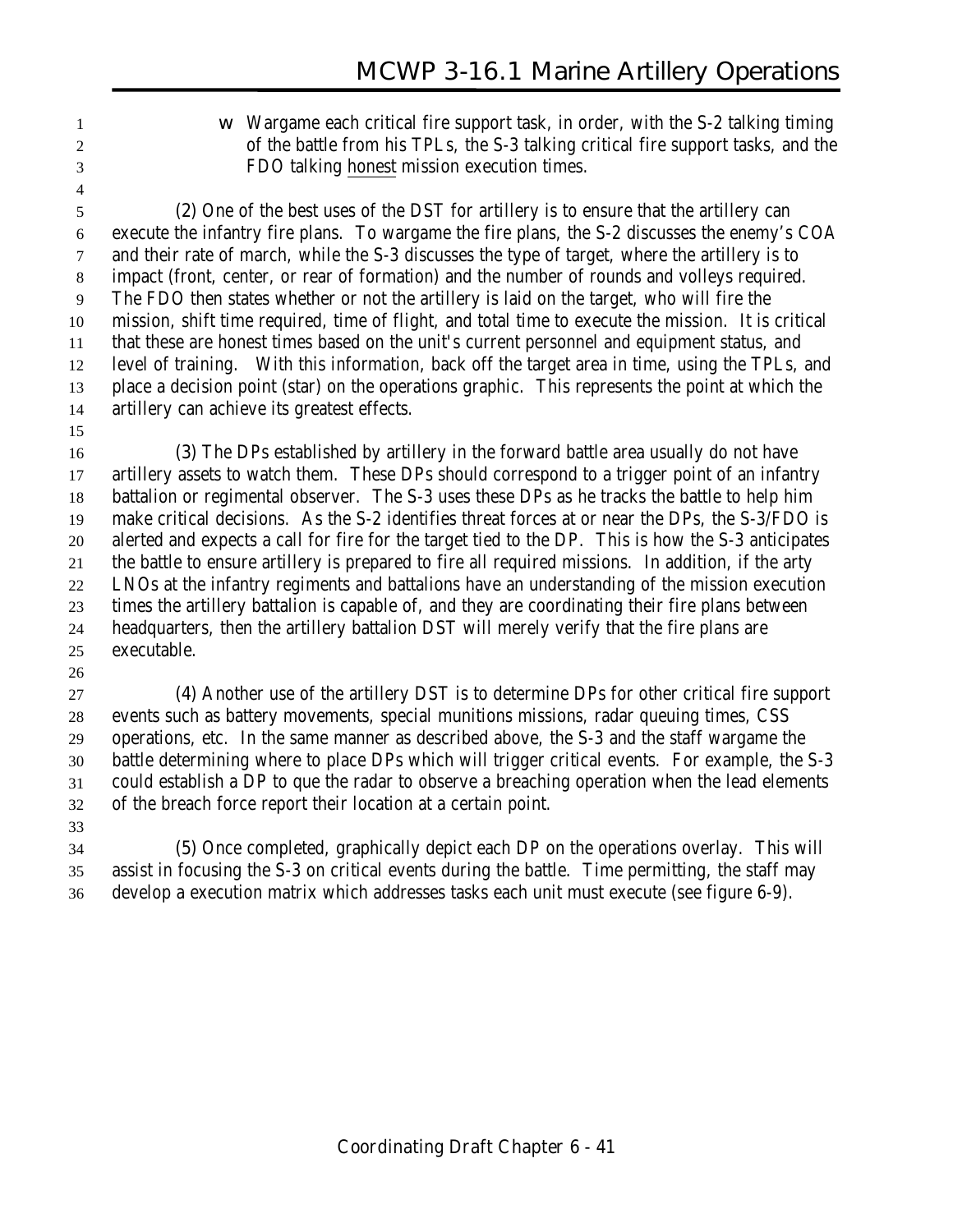# **MCWP 3-16.1 Marine Artillery Operations**

1

| $\overline{2}$             |                                                       |                                                               |                                                          |                                                                                                      |                                                                                       |                                                                     |
|----------------------------|-------------------------------------------------------|---------------------------------------------------------------|----------------------------------------------------------|------------------------------------------------------------------------------------------------------|---------------------------------------------------------------------------------------|---------------------------------------------------------------------|
|                            | $H - 0:30$                                            | <b>H HOUR</b>                                                 | $H+0:30$                                                 | $H + 0:45$                                                                                           | $H+1:00$                                                                              | $H+1:20$                                                            |
| <b>ENEMY</b><br><b>SIT</b> | <b>LEAD MRBS</b><br><b>ENTER PASSES</b>               | <b>MRBS IN COL EXIT</b><br>PASSES AT OBSTACLE                 | <b>MRBS IN PRE-</b><br><b>BATTLE</b><br><b>FORMATION</b> | <b>LEAD MRBS IN</b><br><b>BATTLE</b><br><b>FORMATION</b><br><b>TRAIL MRB ENTERS</b><br><b>PASSES</b> | <b>LEAD MRBS IN</b><br><b>CO'S ON LINE</b><br><b>TRAIL MRB</b><br><b>EXITS PASSES</b> | <b>MRBS IN</b><br><b>ENGAGEMENT</b><br>AREAS PLTS ON<br><b>LINE</b> |
| NAI/DP                     | NAI 4/DP1                                             | DP <sub>2</sub>                                               | DP <sub>3</sub>                                          | NAI <sub>3</sub>                                                                                     | DPS $4=5$                                                                             | NAI <sub>3</sub>                                                    |
| <b>MNVR</b>                | <b>BATTLE POSN</b><br><b>SET</b><br><b>RECON RPOL</b> | <b>RECON COMPLETE</b><br><b>RPOL</b><br><b>CAS ON STATION</b> |                                                          | <b>TOWS ENGAGE</b>                                                                                   | <b>ENGAGE EA</b><br><b>VIPER AND</b><br><b>SNAKE</b>                                  |                                                                     |
| <b>ABTRY</b>               | <b>LAID ON</b><br>AB0001                              | FIRING AB0001                                                 | SHIFT/LAID ON<br>AB0003                                  | FIRING AB0003                                                                                        | <b>LAID ON AB0004</b><br><b>OR AB0005</b>                                             | SHIFT TO AB0003<br>PREP TO MARCH<br><b>ORDER</b>                    |
| <b>B BTRY</b>              | <b>LAID ON</b><br>AB0001                              | FIRING AB0001                                                 | SHIFT/LAID ON<br>AB0003                                  | FIRING AB0003                                                                                        | LAID ON AB0004<br><b>OR AB0005</b>                                                    | SHIFT TO AB0003<br>PREP TO MARCH<br><b>ORDER</b>                    |
| C BTRY                     | <b>LAID ON</b><br>AB0001<br>2 GUNS CPHD<br>AB0006     | <b>FIRING AB0001, 2</b><br><b>GUNS CPHD/VERIFY</b><br>PRF     | <b>SHIFT /LAID ON</b><br>AB0003                          | FIRING AB0003                                                                                        | LAID ON AB0004<br><b>OR AB0005</b>                                                    | SHIFT TO AB0003<br>PREP TO MARCH<br><b>ORDER</b>                    |
| COC                        | <b>RETRANS</b><br><b>OPERATIONAL</b>                  |                                                               |                                                          |                                                                                                      |                                                                                       | <b>JUMP COC</b><br><b>MOVES</b>                                     |
| <b>TRAINS</b>              | <b>JUMP AID</b><br><b>STATION</b><br><b>FORWARD</b>   |                                                               |                                                          |                                                                                                      | <b>CBT TRAINS</b><br><b>MOVE TO ALT</b><br><b>PSN</b>                                 |                                                                     |

3 Figure 6-25. Decision Support Template and Execution Matri